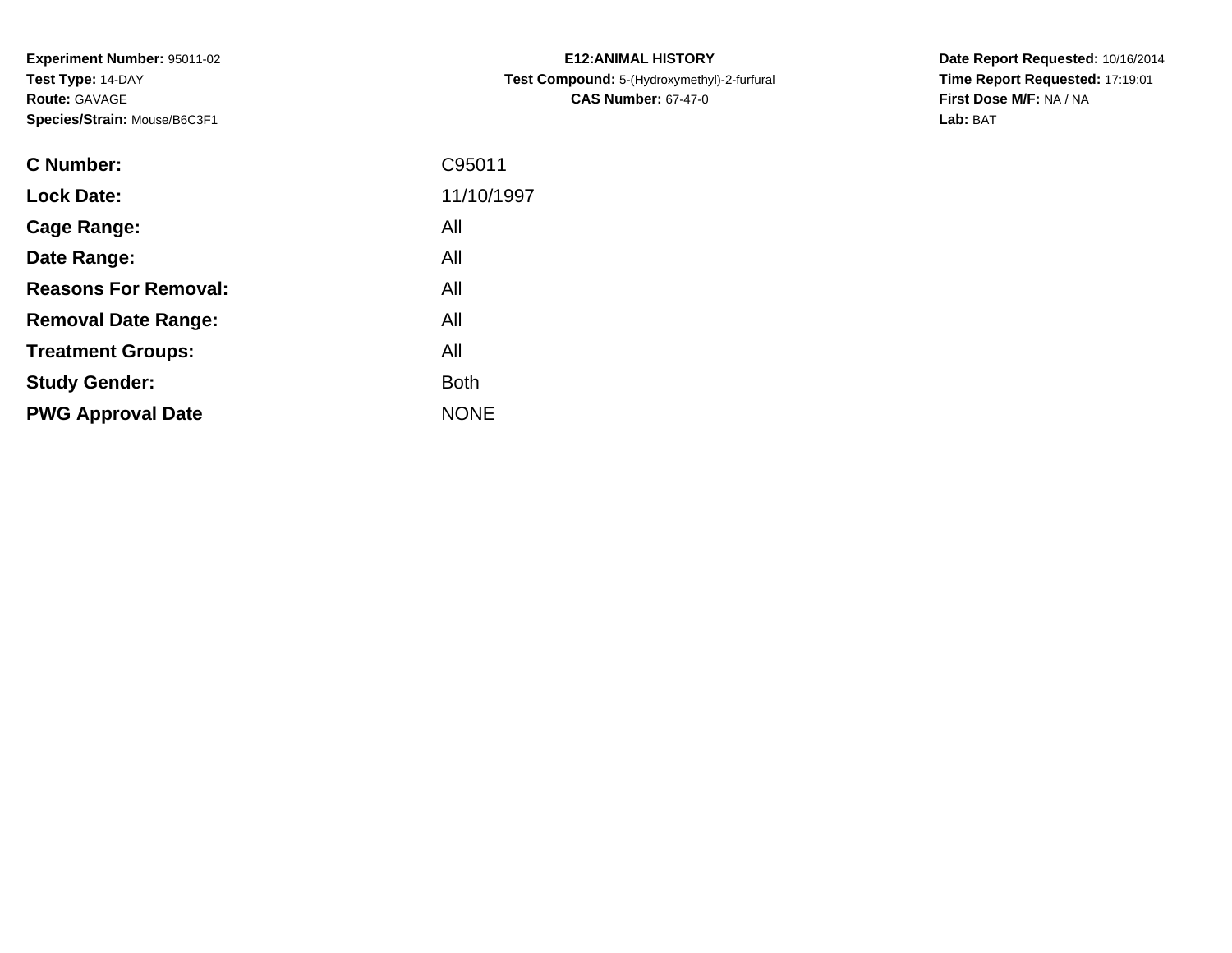**Test Type:** 14-DAY

**Route:** GAVAGE

**Species/Strain:** Mouse/B6C3F1

# **E12:ANIMAL HISTORY**

**Test Compound:** 5-(Hydroxymethyl)-2-furfural

**CAS Number:** 67-47-0

**Date Report Requested:** 10/16/2014 **Time Report Requested:** 17:19:01**First Dose M/F:** NA / NA**Lab:** BAT

#### **CAGE:** 81 **SEX:** Male **TRT#:** <sup>1</sup> **TRT:** 0 MG/KG**ANIMAL ID:** 81**DAY DATE OP IDDOSE TIME WEIGHT TIME WT** (g) **STATUSOBS TIME OBSERVATIONS** 1

| 86<br>12/20/96<br>2<br>11:45:58<br>Unremarkable                      |  |
|----------------------------------------------------------------------|--|
|                                                                      |  |
| 86<br>5<br>12/23/96<br>12:06:20<br>Unremarkable                      |  |
| 86<br>8<br>12/26/96<br>11:38:36<br>20.6<br>11:38:36<br>Unremarkable  |  |
| 86<br>12/27/96<br>11:48:00<br>9<br>Unremarkable                      |  |
| 86<br>$12 \overline{ }$<br>12/30/96<br>11:52:54<br>Unremarkable      |  |
| 86<br>13<br>12/31/96<br>Unremarkable<br>10:55:14                     |  |
| 86<br>01/02/97<br>12:17:32<br>21.6<br>12:17:32<br>15<br>Unremarkable |  |
| 82<br>16<br>01/03/97<br>09:33:56<br>Unremarkable                     |  |
| 86<br>19<br>01/06/97<br>11:05:26<br>Unremarkable                     |  |
| 82<br>20<br>01/07/97<br>11:14:32<br>Unremarkable                     |  |
| 86<br>21<br>Unremarkable<br>01/08/97<br>10:09:18                     |  |
| <b>REMOVED ** REASON - TERMINAL SACRIFICE</b>                        |  |
| 22<br>01/09/97<br>82<br>21.7<br>07:46:10<br>07:46:10<br>Unremarkable |  |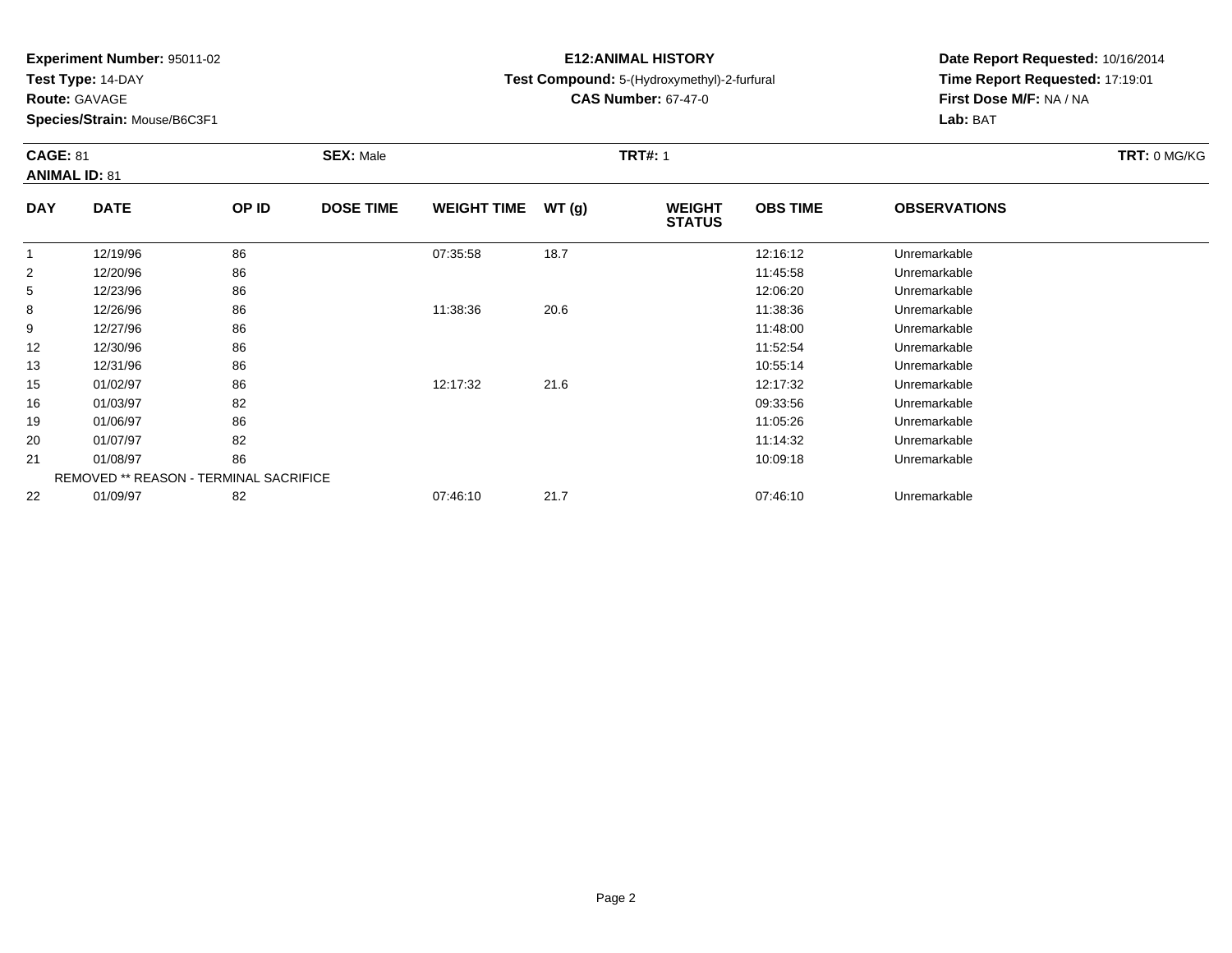**Test Type:** 14-DAY

**Route:** GAVAGE

20

21

22

**Species/Strain:** Mouse/B6C3F1

REMOVED \*\* REASON - TERMINAL SACRIFICE

# **E12:ANIMAL HISTORY**

**Test Compound:** 5-(Hydroxymethyl)-2-furfural

**CAS Number:** 67-47-0

**Date Report Requested:** 10/16/2014**Time Report Requested:** 17:19:01**First Dose M/F:** NA / NA**Lab:** BAT

| <b>CAGE: 82</b><br><b>ANIMAL ID: 82</b> |             |       | <b>SEX: Male</b> |                    |       | <b>TRT#: 1</b>                 |                 | TRT: 0 MG/KG        |  |
|-----------------------------------------|-------------|-------|------------------|--------------------|-------|--------------------------------|-----------------|---------------------|--|
| <b>DAY</b>                              | <b>DATE</b> | OP ID | <b>DOSE TIME</b> | <b>WEIGHT TIME</b> | WT(g) | <b>WEIGHT</b><br><b>STATUS</b> | <b>OBS TIME</b> | <b>OBSERVATIONS</b> |  |
|                                         | 12/19/96    | 86    |                  | 07:36:34           | 19.7  |                                | 12:17:32        | Unremarkable        |  |
| $\overline{2}$                          | 12/20/96    | 86    |                  |                    |       |                                | 11:46:16        | Unremarkable        |  |
| 5                                       | 12/23/96    | 86    |                  |                    |       |                                | 12:06:34        | Unremarkable        |  |
| 8                                       | 12/26/96    | 86    |                  | 11:39:00           | 21.9  |                                | 11:39:00        | Unremarkable        |  |
| 9                                       | 12/27/96    | 86    |                  |                    |       |                                | 11:48:20        | Unremarkable        |  |
| 12                                      | 12/30/96    | 86    |                  |                    |       |                                | 11:53:08        | Unremarkable        |  |
| 13                                      | 12/31/96    | 86    |                  |                    |       |                                | 10:55:36        | Unremarkable        |  |
| 15                                      | 01/02/97    | 86    |                  | 12:17:54           | 23.0  |                                | 12:17:54        | Unremarkable        |  |
| 16                                      | 01/03/97    | 82    |                  |                    |       |                                | 09:34:10        | Unremarkable        |  |
| 19                                      | 01/06/97    | 86    |                  |                    |       |                                | 11:05:52        | Unremarkable        |  |

01/07/97 <sup>82</sup> 11:14:54 Unremarkable

1 01/08/97 86 10:09:32 10:09:32 Unremarkable

01/09/97 <sup>82</sup> 07:47:14 23.2 07:47:14 Unremarkable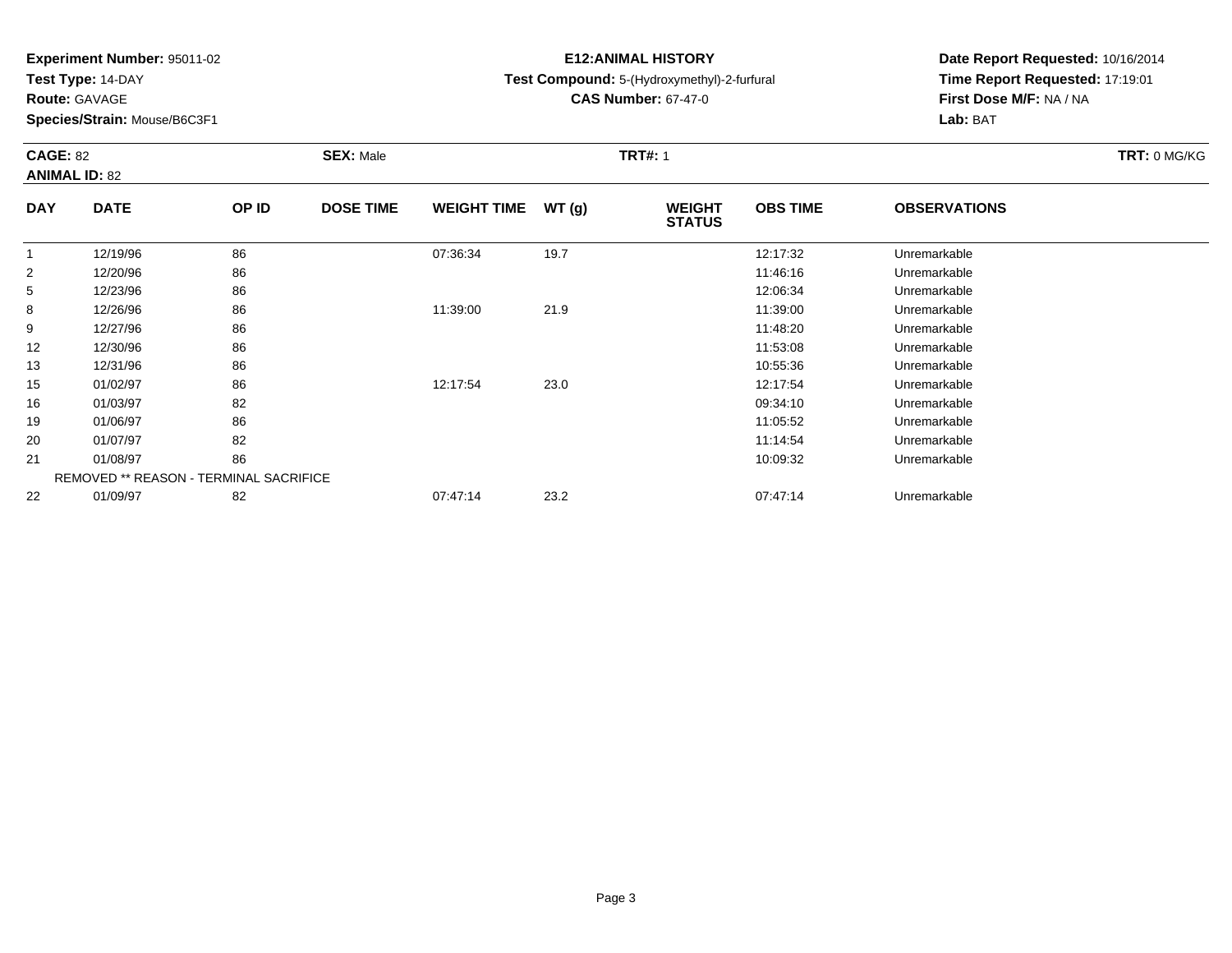**Test Type:** 14-DAY

**Route:** GAVAGE

**Species/Strain:** Mouse/B6C3F1

# **E12:ANIMAL HISTORY**

**Test Compound:** 5-(Hydroxymethyl)-2-furfural

**CAS Number:** 67-47-0

**Date Report Requested:** 10/16/2014**Time Report Requested:** 17:19:01**First Dose M/F:** NA / NA**Lab:** BAT

#### **CAGE:** 83 **SEX:** Male **TRT#:** <sup>1</sup> **TRT:** 0 MG/KG**ANIMAL ID:** 83**DAY DATE OP IDDOSE TIME WEIGHT TIME WT** (g) **STATUSOBS TIME OBSERVATIONS** 1 12/19/96 <sup>86</sup> 07:37:04 22.5 12:18:06 Unremarkable 22 12/20/96 86 86 15 and 11:46:30 Unremarkable 5

| <sub>5</sub>      | 12/23/96 | 86                                     |          |      | 12:06:54 | Unremarkable |  |
|-------------------|----------|----------------------------------------|----------|------|----------|--------------|--|
| 8                 | 12/26/96 | 86                                     | 11:39:22 | 24.5 | 11:39:22 | Unremarkable |  |
| 9                 | 12/27/96 | 86                                     |          |      | 11:48:32 | Unremarkable |  |
| $12 \overline{ }$ | 12/30/96 | 86                                     |          |      | 11:53:22 | Unremarkable |  |
| 13                | 12/31/96 | 86                                     |          |      | 10:55:50 | Unremarkable |  |
| 15                | 01/02/97 | 86                                     | 12:18:18 | 25.4 | 12:18:18 | Unremarkable |  |
| 16                | 01/03/97 | 82                                     |          |      | 09:34:22 | Unremarkable |  |
| 19                | 01/06/97 | 86                                     |          |      | 11:06:02 | Unremarkable |  |
| 20                | 01/07/97 | 82                                     |          |      | 11:15:18 | Unremarkable |  |
| 21                | 01/08/97 | 86                                     |          |      | 10:09:42 | Unremarkable |  |
|                   |          | REMOVED ** REASON - TERMINAL SACRIFICE |          |      |          |              |  |
| 22                | 01/09/97 | 82                                     | 07:47:50 | 25.2 | 07:47:50 | Unremarkable |  |
|                   |          |                                        |          |      |          |              |  |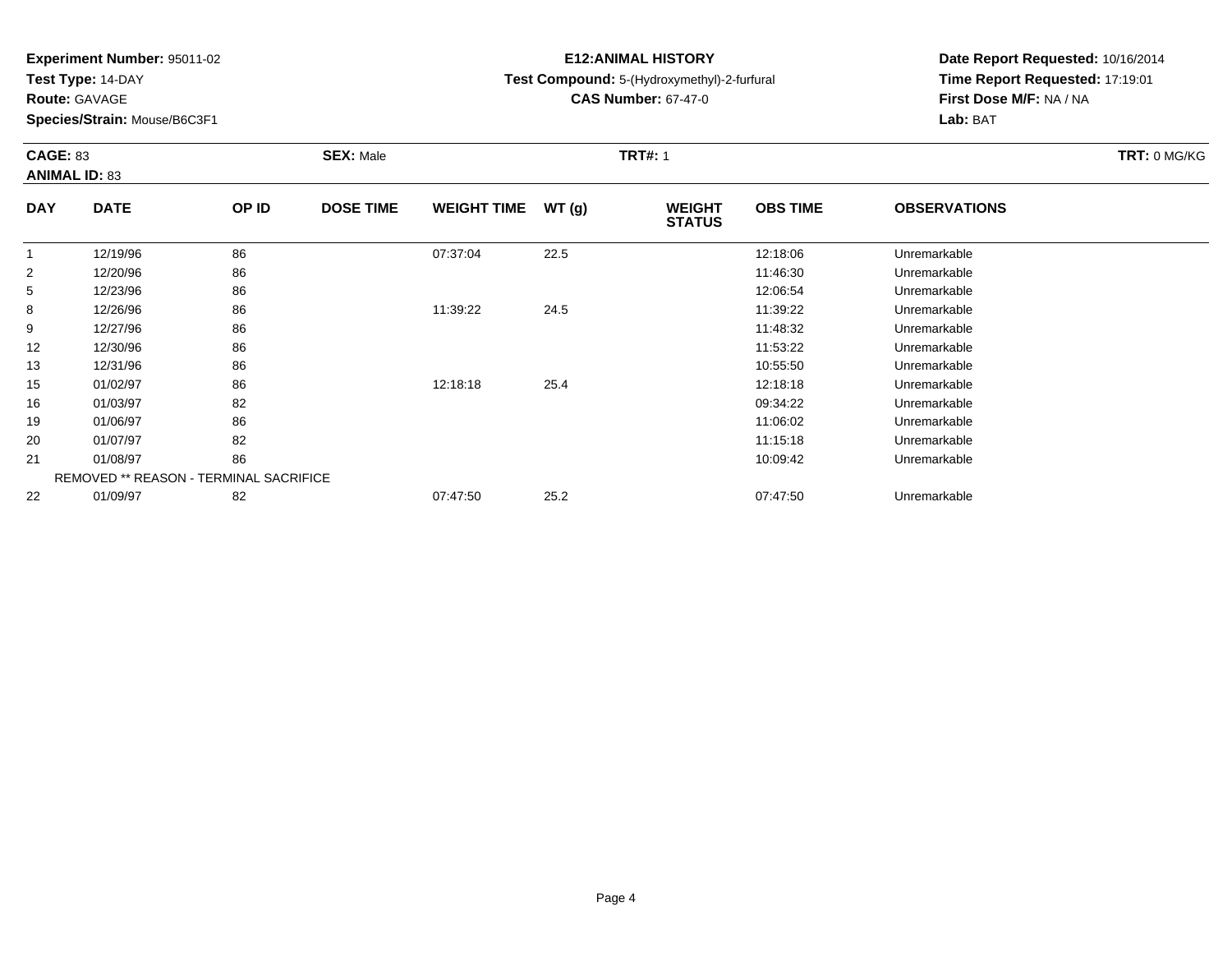**Test Type:** 14-DAY

**Route:** GAVAGE

16

19

20

21

22

**Species/Strain:** Mouse/B6C3F1

REMOVED \*\* REASON - TERMINAL SACRIFICE

# **E12:ANIMAL HISTORY**

**Test Compound:** 5-(Hydroxymethyl)-2-furfural

**CAS Number:** 67-47-0

**Date Report Requested:** 10/16/2014**Time Report Requested:** 17:19:01**First Dose M/F:** NA / NA**Lab:** BAT

| <b>CAGE: 84</b><br><b>ANIMAL ID: 84</b> |             |       | <b>SEX: Male</b> |                    |       | <b>TRT#: 1</b>                 |                 |                     | TRT: 0 MG/KG |
|-----------------------------------------|-------------|-------|------------------|--------------------|-------|--------------------------------|-----------------|---------------------|--------------|
| <b>DAY</b>                              | <b>DATE</b> | OP ID | <b>DOSE TIME</b> | <b>WEIGHT TIME</b> | WT(g) | <b>WEIGHT</b><br><b>STATUS</b> | <b>OBS TIME</b> | <b>OBSERVATIONS</b> |              |
|                                         | 12/19/96    | 86    |                  | 07:37:32           | 20.7  |                                | 12:18:24        | Unremarkable        |              |
| 2                                       | 12/20/96    | 86    |                  |                    |       |                                | 11:46:50        | Unremarkable        |              |
| 5                                       | 12/23/96    | 86    |                  |                    |       |                                | 12:07:06        | Unremarkable        |              |
| 8                                       | 12/26/96    | 86    |                  | 11:39:40           | 21.7  |                                | 11:39:40        | Unremarkable        |              |
| 9                                       | 12/27/96    | 86    |                  |                    |       |                                | 11:48:48        | Unremarkable        |              |
| $12 \overline{ }$                       | 12/30/96    | 86    |                  |                    |       |                                | 11:53:34        | Unremarkable        |              |
| 13                                      | 12/31/96    | 86    |                  |                    |       |                                | 10:56:02        | Unremarkable        |              |
| 15                                      | 01/02/97    | 86    |                  | 12:18:40           | 22.5  |                                | 12:18:40        | Unremarkable        |              |

01/03/97 <sup>82</sup> 09:34:34 Unremarkable

01/06/97 <sup>86</sup> 11:06:14 Unremarkable

01/07/97 <sup>82</sup> 11:15:44 Unremarkable

1 01/08/97 86 10:09:52 10:09:52 Unremarkable

01/09/97 <sup>82</sup> 07:48:24 23.2 07:48:24 Unremarkable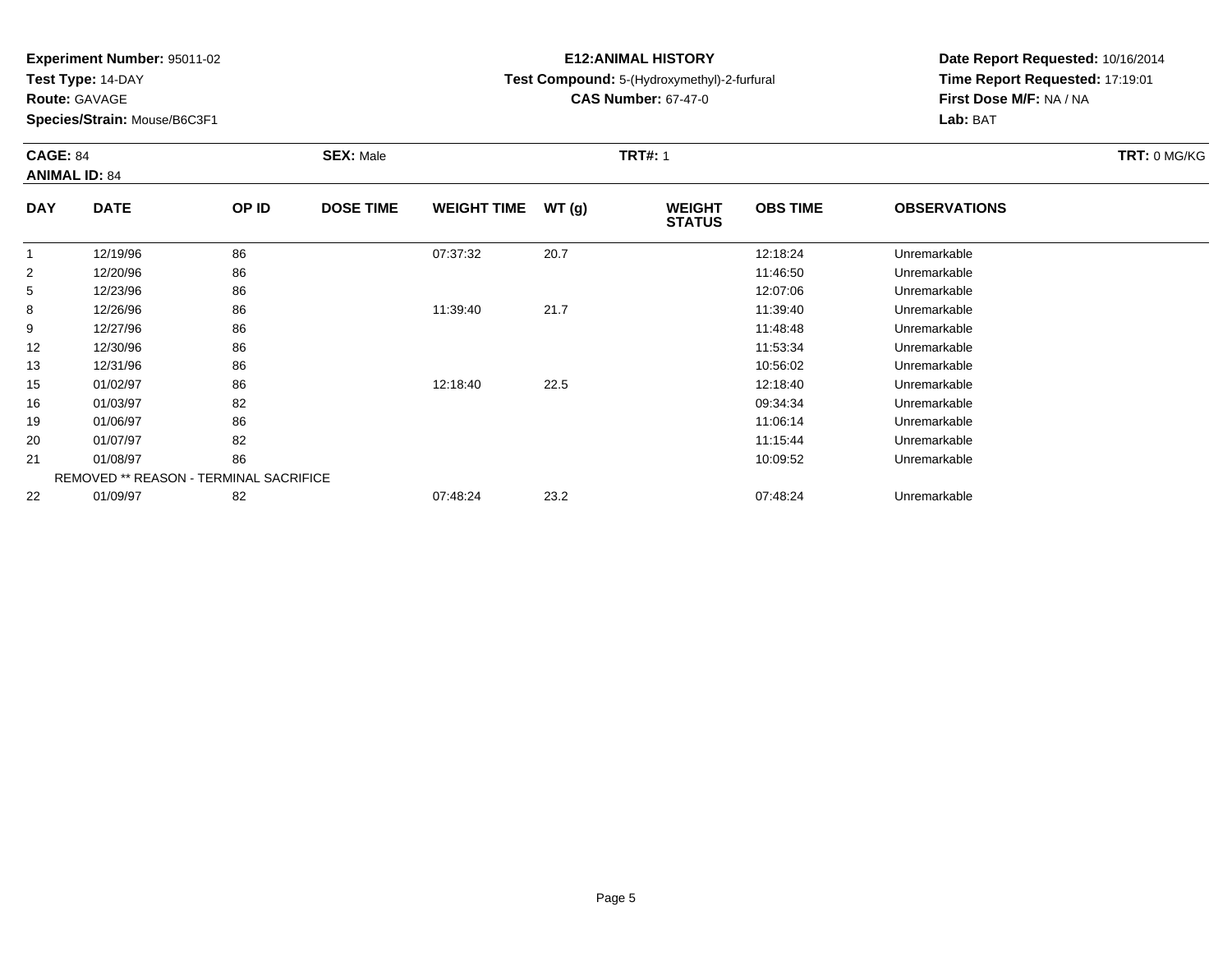**Test Type:** 14-DAY

**Route:** GAVAGE

**Species/Strain:** Mouse/B6C3F1

# **E12:ANIMAL HISTORY**

**Test Compound:** 5-(Hydroxymethyl)-2-furfural

**CAS Number:** 67-47-0

**Date Report Requested:** 10/16/2014 **Time Report Requested:** 17:19:01**First Dose M/F:** NA / NA**Lab:** BAT

#### **CAGE:** 85 **SEX:** Male **TRT#:** <sup>1</sup> **TRT:** 0 MG/KG**ANIMAL ID:** 85**DAY DATE OP IDDOSE TIME WEIGHT TIME WT** (g) **STATUSOBS TIME OBSERVATIONS** 11 12/19/96 86 86 07:37:58 20.1 12:18:48 Unremarkable 22 12/20/96 86 86 15 and 11:47:10 Unremarkable

|                   | 12/19/96 | 86                                            | 07:37:58 | 20.1 | 12:18:48 | Unremarkable |  |
|-------------------|----------|-----------------------------------------------|----------|------|----------|--------------|--|
| 2                 | 12/20/96 | 86                                            |          |      | 11:47:10 | Unremarkable |  |
| 5                 | 12/23/96 | 86                                            |          |      | 12:07:30 | Unremarkable |  |
| 8                 | 12/26/96 | 86                                            | 11:39:56 | 21.9 | 11:39:56 | Unremarkable |  |
| 9                 | 12/27/96 | 86                                            |          |      | 11:49:00 | Unremarkable |  |
| $12 \overline{ }$ | 12/30/96 | 86                                            |          |      | 11:53:48 | Unremarkable |  |
| 13                | 12/31/96 | 86                                            |          |      | 10:56:14 | Unremarkable |  |
| 15                | 01/02/97 | 86                                            | 12:19:00 | 22.6 | 12:19:00 | Unremarkable |  |
| 16                | 01/03/97 | 82                                            |          |      | 09:34:48 | Unremarkable |  |
| 19                | 01/06/97 | 86                                            |          |      | 11:06:22 | Unremarkable |  |
| 20                | 01/07/97 | 82                                            |          |      | 11:16:12 | Unremarkable |  |
| 21                | 01/08/97 | 86                                            |          |      | 10:10:00 | Unremarkable |  |
|                   |          | <b>REMOVED ** REASON - TERMINAL SACRIFICE</b> |          |      |          |              |  |
| 22                | 01/09/97 | 82                                            | 07:48:56 | 23.1 | 07:48:56 | Unremarkable |  |
|                   |          |                                               |          |      |          |              |  |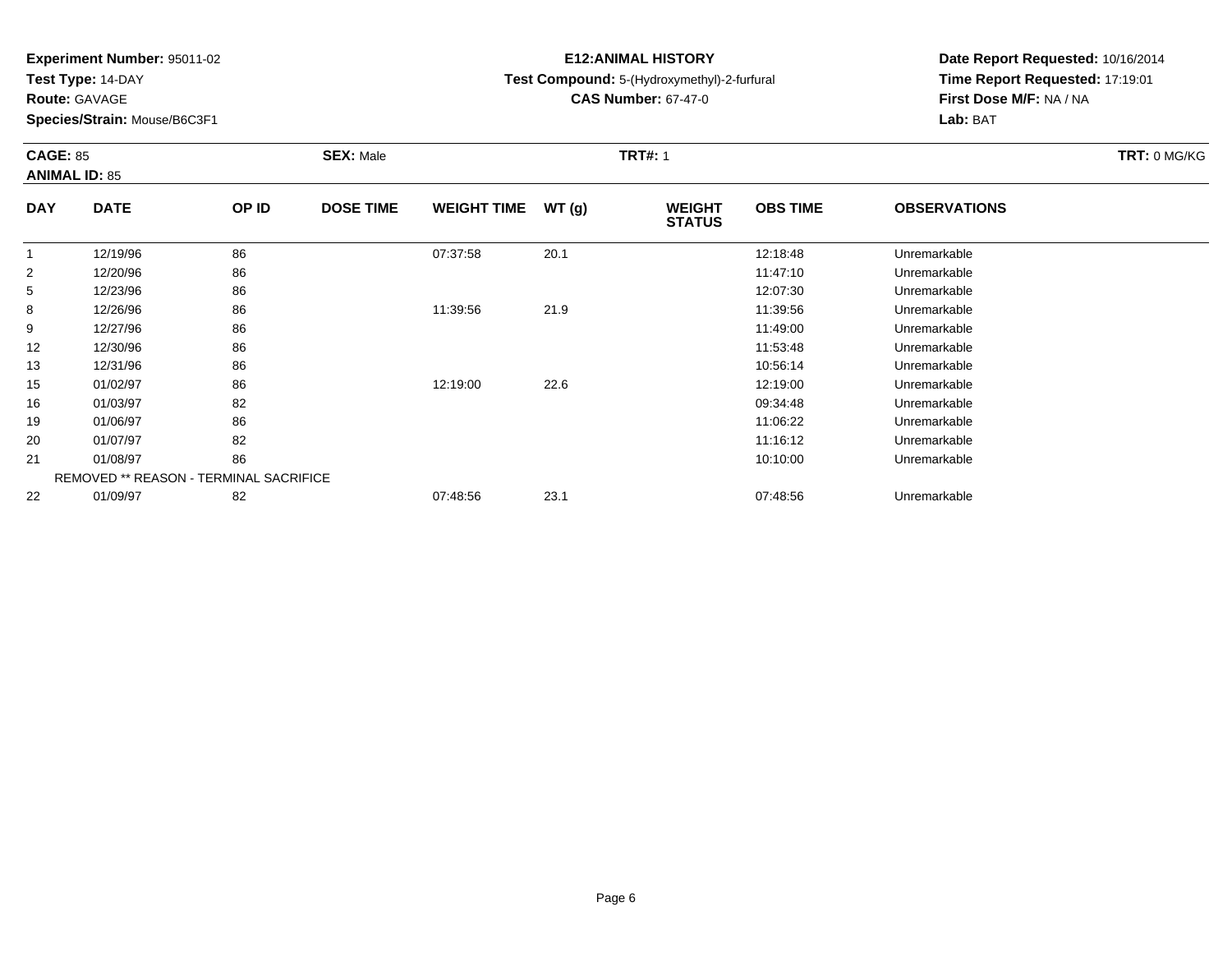**Test Type:** 14-DAY

**Route:** GAVAGE

21

22

**Species/Strain:** Mouse/B6C3F1

REMOVED \*\* REASON - TERMINAL SACRIFICE

# **E12:ANIMAL HISTORY**

**Test Compound:** 5-(Hydroxymethyl)-2-furfural

**CAS Number:** 67-47-0

**Date Report Requested:** 10/16/2014**Time Report Requested:** 17:19:01**First Dose M/F:** NA / NA**Lab:** BAT

| <b>CAGE: 86</b><br><b>ANIMAL ID: 86</b> |             |       | <b>SEX: Male</b> |                    |       | <b>TRT#: 3</b>                 | <b>TRT: 94 MG/KG</b> |                     |  |
|-----------------------------------------|-------------|-------|------------------|--------------------|-------|--------------------------------|----------------------|---------------------|--|
| <b>DAY</b>                              | <b>DATE</b> | OP ID | <b>DOSE TIME</b> | <b>WEIGHT TIME</b> | WT(g) | <b>WEIGHT</b><br><b>STATUS</b> | <b>OBS TIME</b>      | <b>OBSERVATIONS</b> |  |
| $\mathbf{1}$                            | 12/19/96    | 86    |                  | 07:38:22           | 19.6  |                                | 12:19:08             | Unremarkable        |  |
| $\overline{2}$                          | 12/20/96    | 86    |                  |                    |       |                                | 11:47:34             | Unremarkable        |  |
| 5 <sup>5</sup>                          | 12/23/96    | 86    |                  |                    |       |                                | 12:07:50             | Unremarkable        |  |
| 8                                       | 12/26/96    | 86    |                  | 11:40:22           | 21.7  |                                | 11:40:22             | Unremarkable        |  |
| 9                                       | 12/27/96    | 86    |                  |                    |       |                                | 11:49:26             | Unremarkable        |  |
| 12                                      | 12/30/96    | 86    |                  |                    |       |                                | 11:54:02             | Unremarkable        |  |
| 13                                      | 12/31/96    | 86    |                  |                    |       |                                | 10:56:28             | Unremarkable        |  |
| 15                                      | 01/02/97    | 86    |                  | 12:19:26           | 22.2  |                                | 12:19:26             | Unremarkable        |  |
| 16                                      | 01/03/97    | 82    |                  |                    |       |                                | 09:35:14             | Unremarkable        |  |
| 19                                      | 01/06/97    | 86    |                  |                    |       |                                | 11:06:34             | Unremarkable        |  |
| 20                                      | 01/07/97    | 82    |                  |                    |       |                                | 11:16:38             | Unremarkable        |  |

1 01/08/97 86 10:10:10 10:10:10 Unremarkable

01/09/97 <sup>82</sup> 07:49:26 22.5 07:49:26 Unremarkable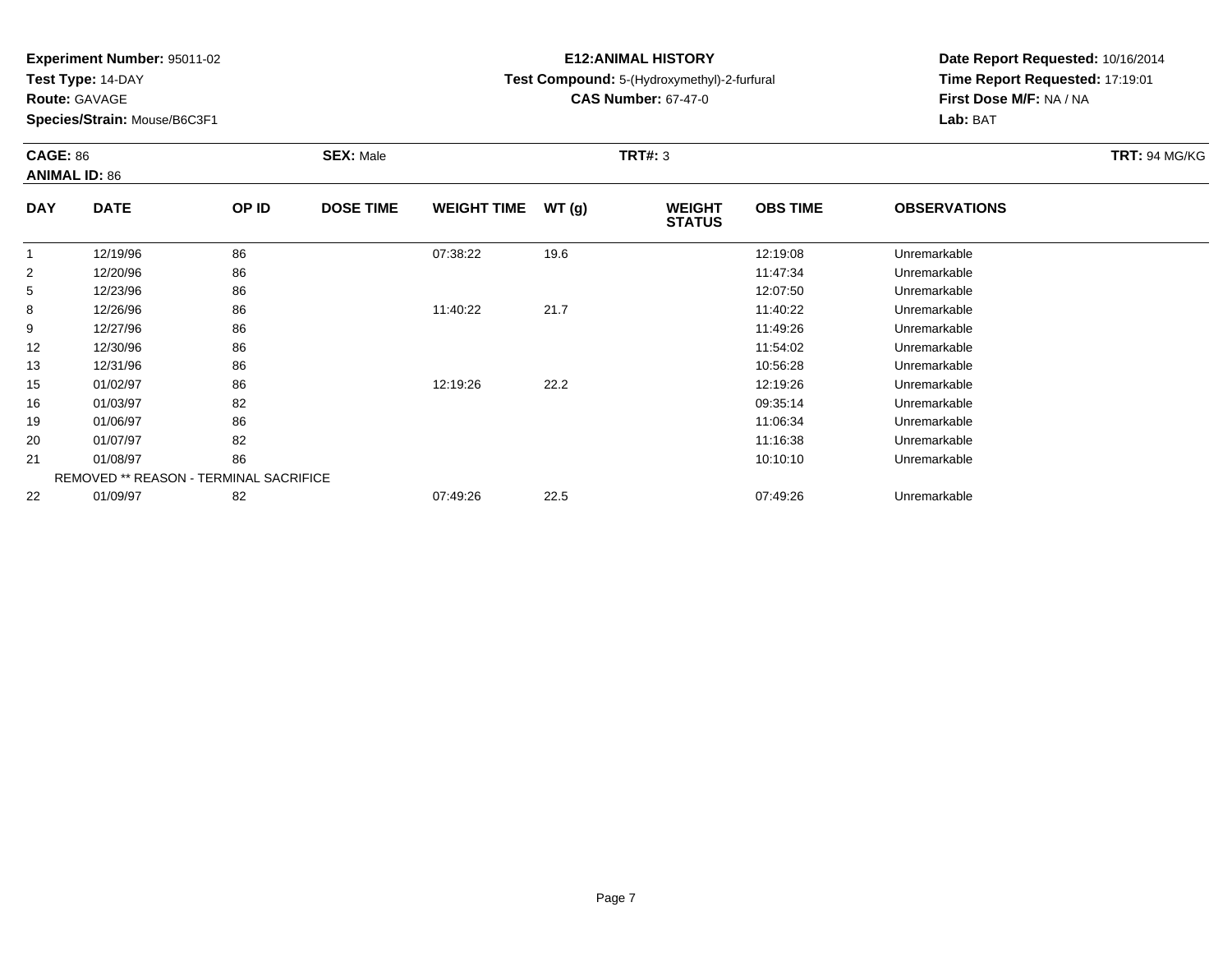**Test Type:** 14-DAY

**Route:** GAVAGE

15

16

19

20

21

22

**Species/Strain:** Mouse/B6C3F1

REMOVED \*\* REASON - TERMINAL SACRIFICE

## **E12:ANIMAL HISTORY**

### **Test Compound:** 5-(Hydroxymethyl)-2-furfural

**CAS Number:** 67-47-0

**Date Report Requested:** 10/16/2014**Time Report Requested:** 17:19:01**First Dose M/F:** NA / NA**Lab:** BAT

#### **CAGE:** 87 **SEX:** Male **TRT#:** <sup>3</sup> **TRT:** 94 MG/KG**ANIMAL ID:** 87**DAY DATE OP IDDOSE TIME WEIGHT TIME WT** (g) **STATUSOBS TIME OBSERVATIONS** 11 12/19/96 86 86 07:38:42 21.3 12:19:26 12:19:26 Unremarkable 22 12/20/96 86 86 13/20 11:47:52 Unremarkable 55 12/23/96 86 86 12/23/96 12:08:04 Unremarkable 88 12/26/96 86 86 11:40:46 22.3 11:40:46 12/26/96 Unremarkable 99 12/27/96 86 16 13/27/96 11:49:40 Unremarkable 122 12/30/96 86 86 12/30/96 11:54:14 Unremarkable 1312/31/96 <sup>86</sup> 10:56:42 Unremarkable

01/02/97 <sup>86</sup> 12:22:20 23.0 12:22:20 Unremarkable

01/03/97 <sup>82</sup> 09:35:26 Unremarkable

01/06/97 <sup>86</sup> 11:06:46 Unremarkable

01/07/97 <sup>82</sup> 11:17:06 Unremarkable

1 1 01/08/97 36 86 10:11:00 10:11:00 10:11:00 10:10:00 Unremarkable

01/09/97 <sup>82</sup> 07:50:10 23.6 07:50:10 Unremarkable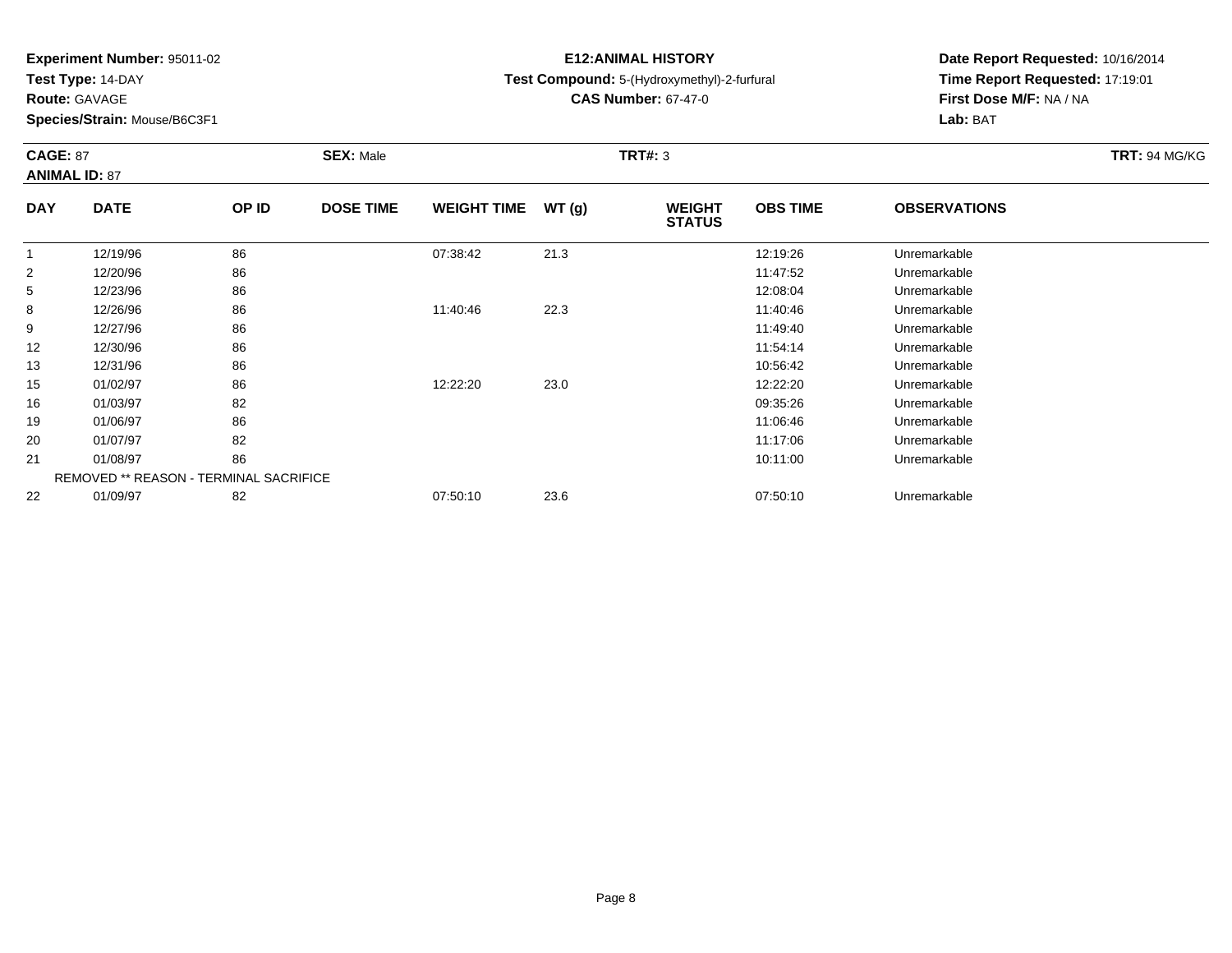**Test Type:** 14-DAY

**Route:** GAVAGE

21

22

**Species/Strain:** Mouse/B6C3F1

REMOVED \*\* REASON - TERMINAL SACRIFICE

# **E12:ANIMAL HISTORY**

### **Test Compound:** 5-(Hydroxymethyl)-2-furfural

**CAS Number:** 67-47-0

**Date Report Requested:** 10/16/2014**Time Report Requested:** 17:19:01**First Dose M/F:** NA / NA**Lab:** BAT

#### **CAGE:** 88 **SEX:** Male **TRT#:** <sup>3</sup> **TRT:** 94 MG/KG**ANIMAL ID:** 88**DAY DATE OP IDDOSE TIME WEIGHT TIME WT** (g) **STATUSOBS TIME OBSERVATIONS** 1 12/19/96 <sup>86</sup> 07:39:08 21.4 12:19:44 Unremarkable 22 12/20/96 86 86 15 and 11:48:06 Unremarkable 55 12/23/96 86 86 12/23/96 12:08:18 Unremarkable 88 12/26/96 86 86 11:41:04 22.8 11:41:04 12:46 11:41:04 99 12/27/96 86 16 13 12 12 13 13 14 15 16 17 17:49:54 Unremarkable 122 12/30/96 86 86 12/30/96 11:54:34 Unremarkable 13 12/31/96 <sup>86</sup> 10:56:56 Unremarkable 15 01/02/97 <sup>86</sup> 12:27:48 23.4 12:27:48 Unremarkable 16 01/03/97 <sup>82</sup> 09:35:36 Unremarkable 19 01/06/97 <sup>86</sup> 11:06:56 Unremarkable 20

01/07/97 <sup>82</sup> 11:17:28 Unremarkable

1 1 01/08/97 36 86 10:11:10 Unremarkable

01/09/97 <sup>82</sup> 07:50:30 23.2 07:50:30 Unremarkable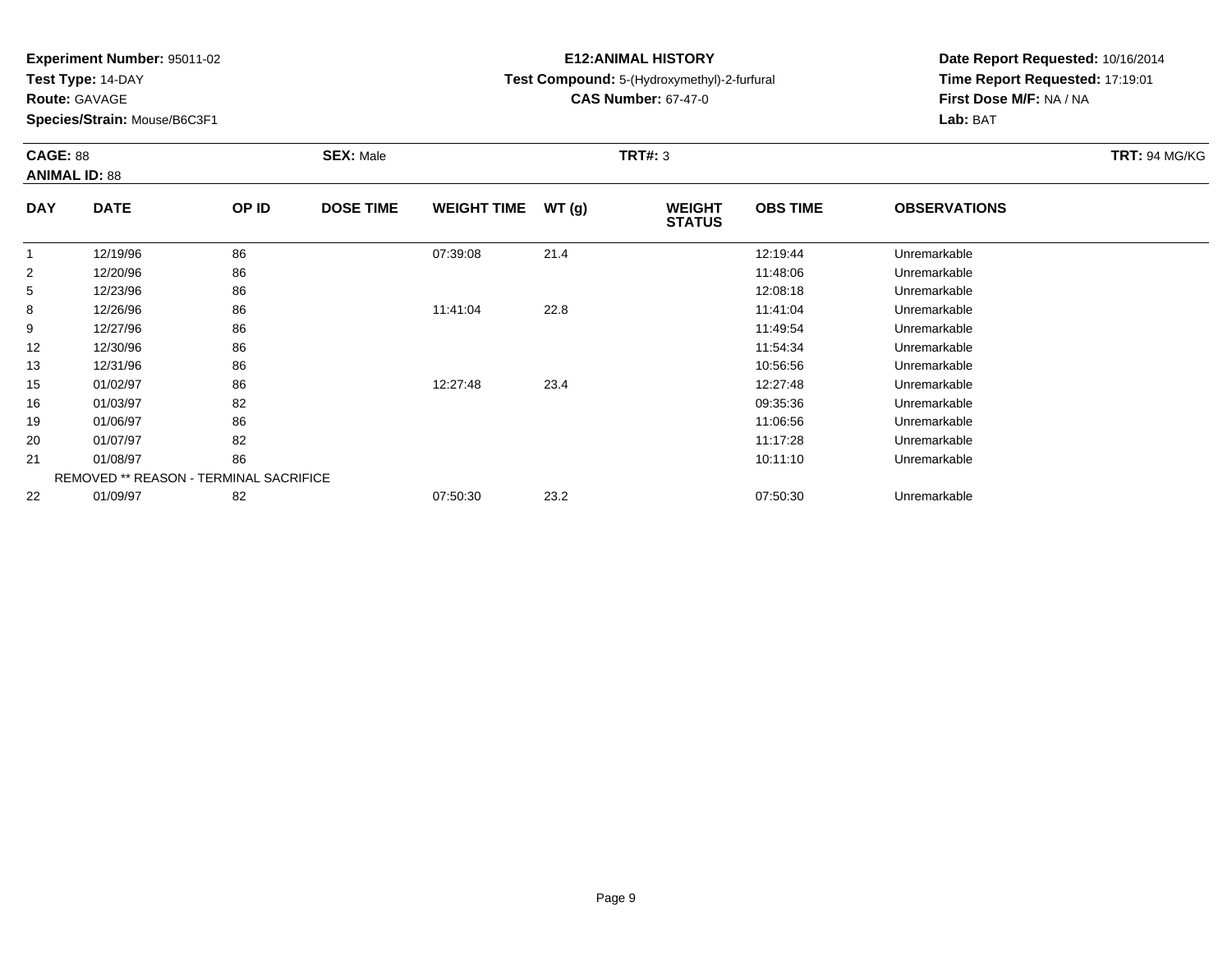**Test Type:** 14-DAY

**Route:** GAVAGE

21

22

**Species/Strain:** Mouse/B6C3F1

REMOVED \*\* REASON - TERMINAL SACRIFICE

# **E12:ANIMAL HISTORY**

**Test Compound:** 5-(Hydroxymethyl)-2-furfural

**CAS Number:** 67-47-0

**Date Report Requested:** 10/16/2014**Time Report Requested:** 17:19:01**First Dose M/F:** NA / NA**Lab:** BAT

#### **CAGE:** 89 **SEX:** Male **TRT#:** <sup>3</sup> **TRT:** 94 MG/KG**ANIMAL ID:** 89**DAY DATE OP IDDOSE TIME WEIGHT TIME WT** (g) **STATUSOBS TIME OBSERVATIONS** 1 12/19/96 <sup>86</sup> 07:39:36 20.2 12:20:00 Unremarkable 22 12/20/96 86 86 13/20 11:48:20 Unremarkable 5 12/23/96 <sup>86</sup> 12:08:32 Unremarkable 88 12/26/96 86 86 11:41:30 22.7 11:41:30 11:41:30 11:41:30 99 12/27/96 86 16 13/27/96 11:50:10 11:50:10 11:50:10 Unremarkable 122 12/30/96 86 86 12/30/96 11:54:50 12/30/96 12/30/96 12/30/96 12/30/96 12/30/96 11:54:50 12/30/96 2011 13 12/31/96 <sup>86</sup> 10:57:10 Unremarkable 15 01/02/97 <sup>86</sup> 12:28:22 23.9 12:28:22 Unremarkable 16 01/03/97 <sup>82</sup> 09:36:04 Unremarkable 19 01/06/97 <sup>86</sup> 11:07:08 Unremarkable 2001/07/97 <sup>82</sup> 11:17:46 Unremarkable

01/09/97 <sup>82</sup> 07:51:00 24.1 07:51:00 Unremarkable

1 1 01/08/97 36 86 10:11:30 Dhremarkable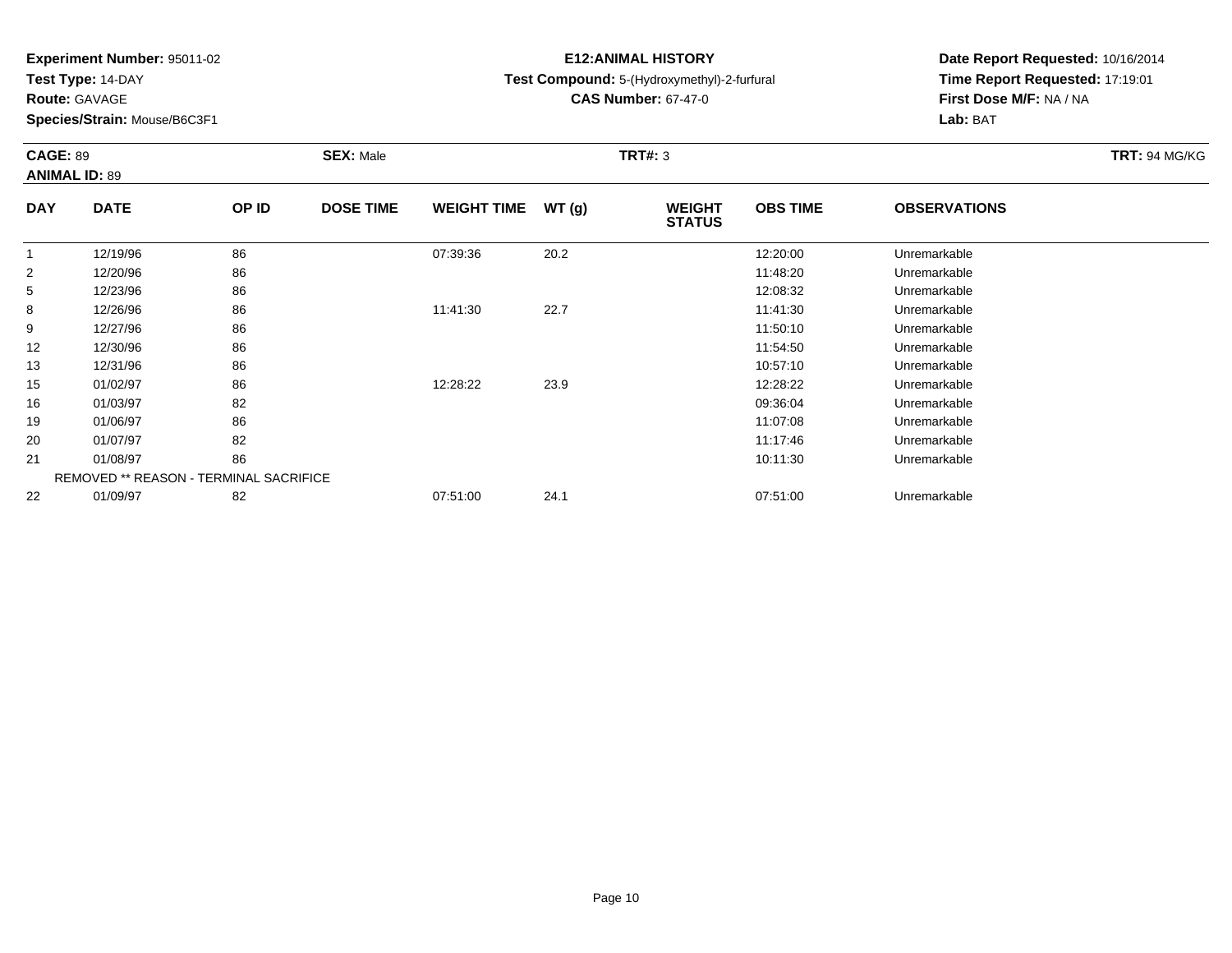**Test Type:** 14-DAY

**Route:** GAVAGE

20

21

22

**Species/Strain:** Mouse/B6C3F1

REMOVED \*\* REASON - TERMINAL SACRIFICE

## **E12:ANIMAL HISTORY**

### **Test Compound:** 5-(Hydroxymethyl)-2-furfural

**CAS Number:** 67-47-0

**Date Report Requested:** 10/16/2014**Time Report Requested:** 17:19:01**First Dose M/F:** NA / NA**Lab:** BAT

#### **CAGE:** 90 **SEX:** Male **TRT#:** <sup>3</sup> **TRT:** 94 MG/KG**ANIMAL ID:** 90**DAY DATE OP IDDOSE TIME WEIGHT TIME WT** (g) **STATUSOBS TIME OBSERVATIONS** 11 12/19/96 86 86 07:40:04 19.2 13.2 12:20:14 Unremarkable 22 12/20/96 86 86 15 and 11:48:42 Unremarkable 55 12/23/96 86 86 12/23/96 12:08:46 Unremarkable 88 12/26/96 86 86 11:41:58 20.6 11:41:58 11:41:58 Dhremarkable 99 12/27/96 86 16 13/27/96 11:50:24 Unremarkable 122 12/30/96 86 86 12/30/96 11:55:02 12/30/96 2010 12:55:02 11:55:02 11:55:02 11:55:02 11:55:02 11:55:02 11:55:0 13 12/31/96 <sup>86</sup> 10:57:20 Unremarkable 15 01/02/97 <sup>86</sup> 12:28:48 21.7 12:28:48 Unremarkable 16 01/03/97 <sup>82</sup> 09:36:16 Unremarkable 1901/06/97 <sup>86</sup> 11:07:20 Unremarkable

01/07/97 <sup>82</sup> 11:18:08 Unremarkable

1 01/08/97 86 10:11:42 10:11:42 Unremarkable

01/09/97 <sup>82</sup> 07:51:30 22.9 07:51:30 Unremarkable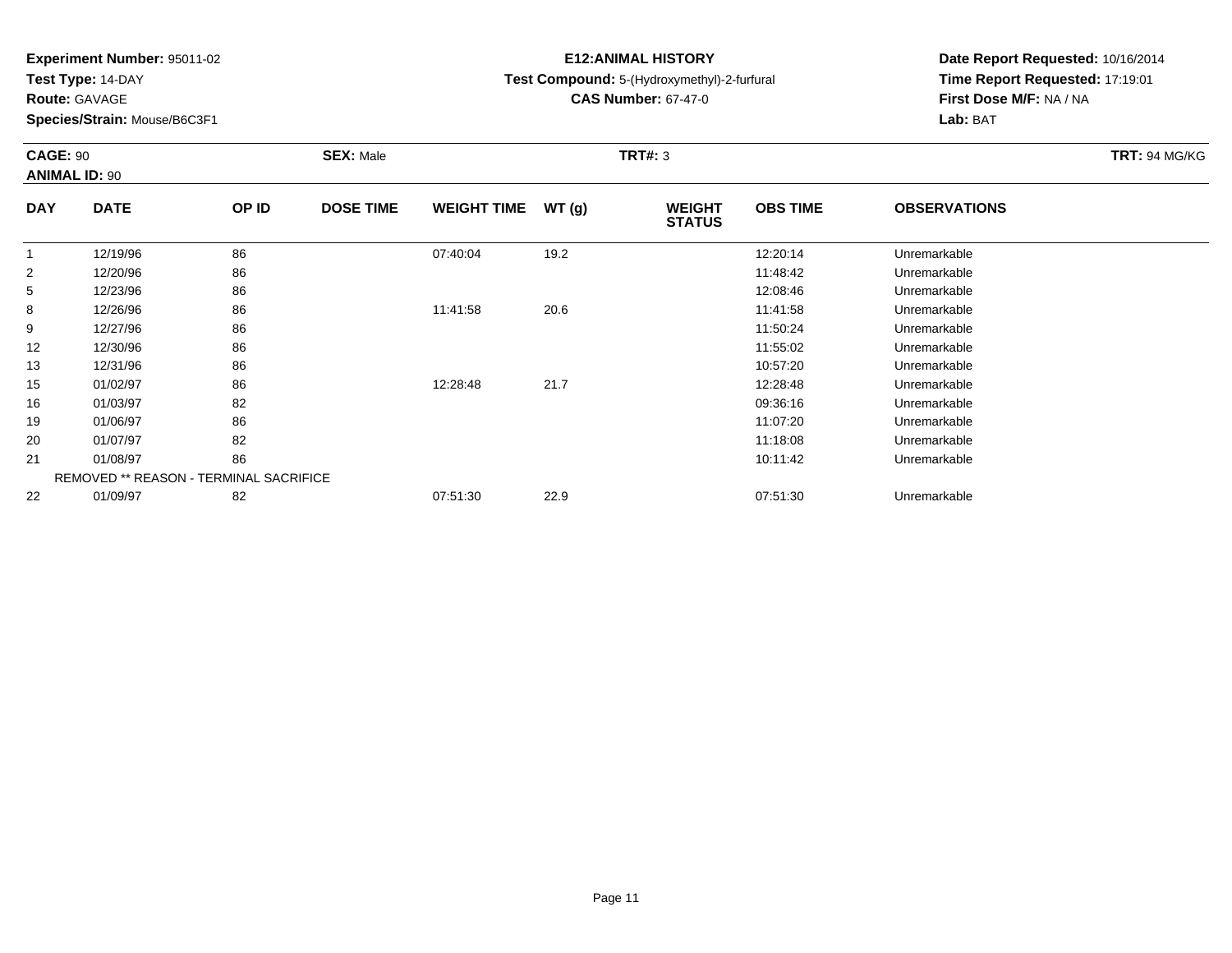**Test Type:** 14-DAY

**Route:** GAVAGE

21

22

**Species/Strain:** Mouse/B6C3F1

# **E12:ANIMAL HISTORY**

**Test Compound:** 5-(Hydroxymethyl)-2-furfural

**CAS Number:** 67-47-0

**Date Report Requested:** 10/16/2014**Time Report Requested:** 17:19:01**First Dose M/F:** NA / NA**Lab:** BAT

#### **CAGE:** 91 **SEX:** Male **TRT#:** <sup>5</sup> **TRT:** 188 MG/KG**ANIMAL ID:** 91**DAY DATE OP IDDOSE TIME WEIGHT TIME WT** (g) **STATUSOBS TIME OBSERVATIONS** 11 12/19/96 86 86 07:40:34 21.3 12:20:42 12:20:42 Unremarkable 22 12/20/96 86 86 15 and 15 and 15 and 11:52:22 12/20/96 11:52:22 Unremarkable 5 12/23/96 <sup>86</sup> 12:09:16 Unremarkable 88 12/26/96 86 86 11:42:20 22.7 11:42:20 11:42:20 11:42:20 99 12/27/96 86 16 13/27/96 11:50:42 Unremarkable 122 12/30/96 86 86 12/30/96 11:55:26 Unremarkable 13 12/31/96 <sup>86</sup> 10:57:38 Unremarkable 15 01/02/97 <sup>86</sup> 12:29:22 23.5 12:29:22 Unremarkable 16 01/03/97 <sup>82</sup> 09:36:30 Unremarkable 19 01/06/97 <sup>86</sup> 11:07:36 Unremarkable 20

| 01/07/97                                      | 82 |          |      | 11:18:34 | Unremarkable |
|-----------------------------------------------|----|----------|------|----------|--------------|
| 01/08/97                                      | 86 |          |      | 10:12:16 | Unremarkable |
| <b>REMOVED ** REASON - TERMINAL SACRIFICE</b> |    |          |      |          |              |
| 01/09/97                                      | 82 | 07:52:08 | 21.4 | 07:52:08 | Unremarkable |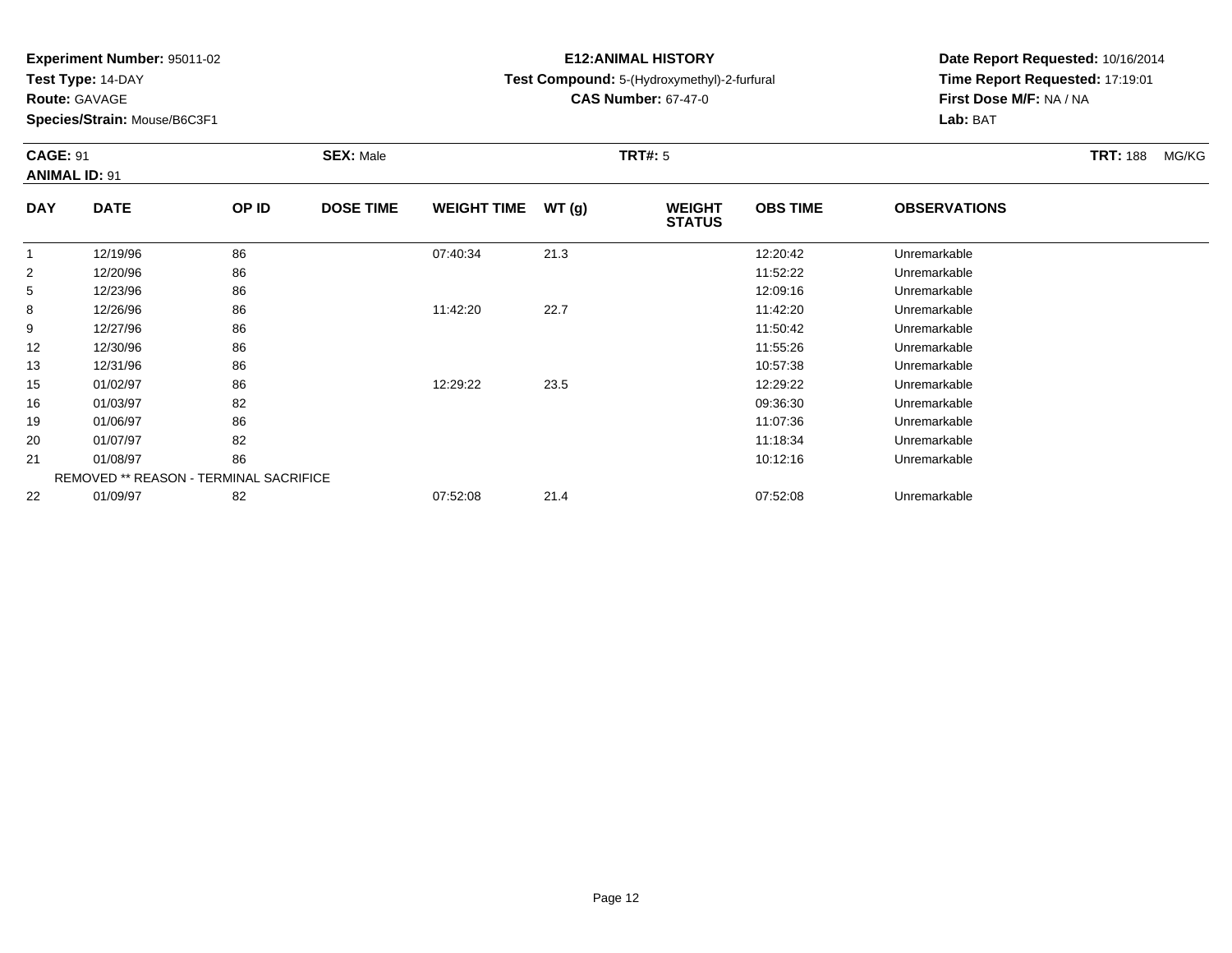**Test Type:** 14-DAY

**Route:** GAVAGE

22

**Species/Strain:** Mouse/B6C3F1

# **E12:ANIMAL HISTORY**

**Test Compound:** 5-(Hydroxymethyl)-2-furfural

**CAS Number:** 67-47-0

**Date Report Requested:** 10/16/2014**Time Report Requested:** 17:19:01**First Dose M/F:** NA / NA**Lab:** BAT

#### **CAGE:** 92 **SEX:** Male **TRT#:** <sup>5</sup> **TRT:** 188 MG/KG**ANIMAL ID:** 92**DAY DATE OP IDDOSE TIME WEIGHT TIME WT** (g) **STATUSOBS TIME OBSERVATIONS** 1 12/19/96 <sup>86</sup> 07:41:02 20.2 12:21:10 Unremarkable 22 12/20/96 86 86 15 and 11:52:38 Unremarkable 5 12/23/96 <sup>86</sup> 12:09:30 Unremarkable 88 12/26/96 86 86 11:42:42 22.3 11:42:42 11:42:42 Unremarkable 99 12/27/96 86 16 13/27/96 11:51:02 Unremarkable 122 12/30/96 86 86 12/30/96 11:55:44 Unremarkable 13 12/31/96 <sup>86</sup> 10:57:48 Unremarkable 15 01/02/97 <sup>86</sup> 12:30:10 23.1 12:30:10 Unremarkable 16 01/03/97 <sup>82</sup> 09:36:42 Unremarkable 19 01/06/97 <sup>86</sup> 11:07:46 Unremarkable 20 01/07/97 <sup>82</sup> 11:19:52 Unremarkable 211 1 01/08/97 36 86 10:12:26 Unremarkable REMOVED \*\* REASON - TERMINAL SACRIFICE

01/09/97 <sup>82</sup> 07:52:40 23.2 07:52:40 Unremarkable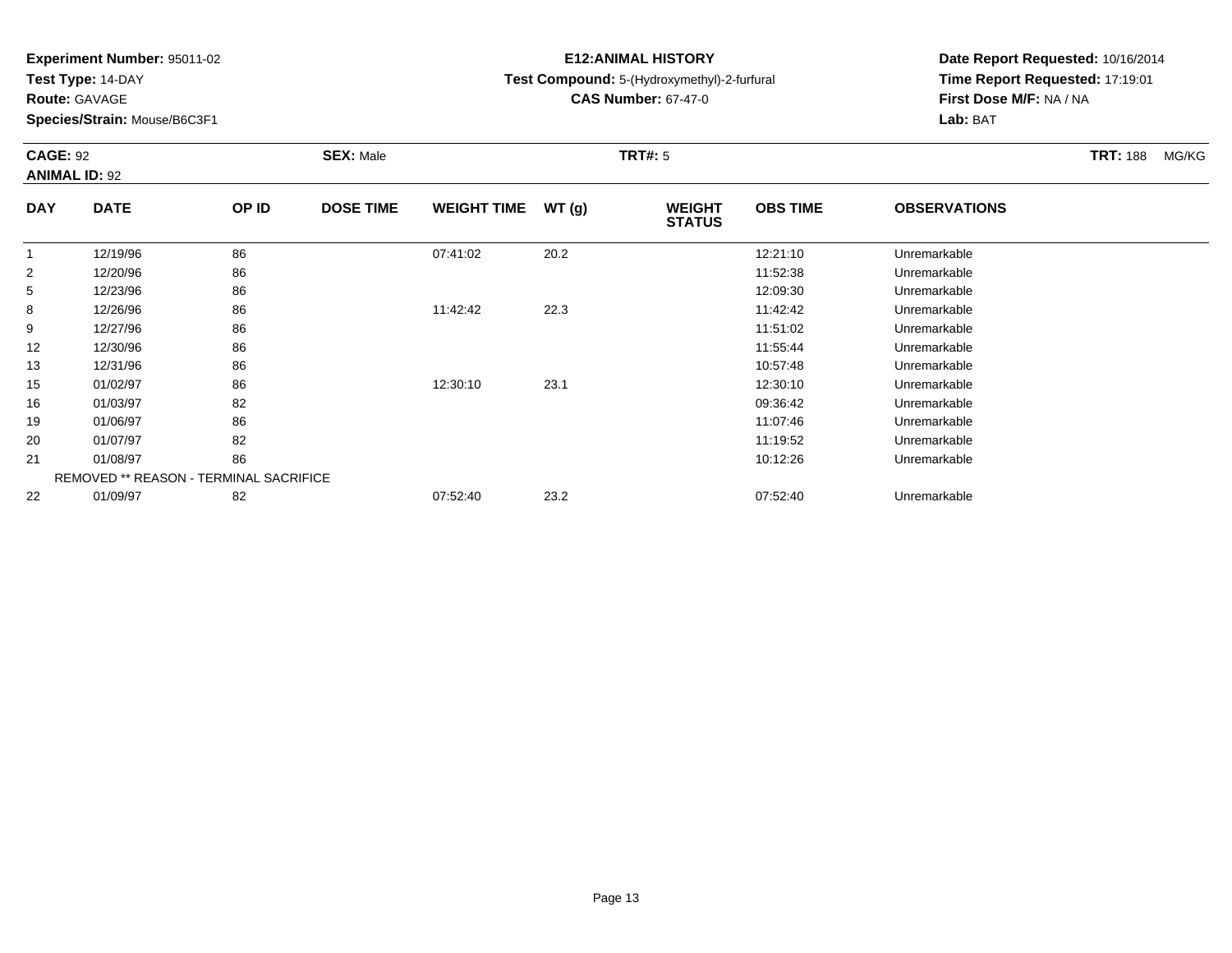**Test Type:** 14-DAY

**Route:** GAVAGE

**Species/Strain:** Mouse/B6C3F1

# **E12:ANIMAL HISTORY**

**Test Compound:** 5-(Hydroxymethyl)-2-furfural

**CAS Number:** 67-47-0

| <b>CAGE: 93</b> | <b>ANIMAL ID: 93</b>                          |       | <b>SEX: Male</b> |                    |       | <b>TRT#: 5</b>                 |                 |                     | <b>TRT: 188</b> | MG/KG |
|-----------------|-----------------------------------------------|-------|------------------|--------------------|-------|--------------------------------|-----------------|---------------------|-----------------|-------|
| <b>DAY</b>      | <b>DATE</b>                                   | OP ID | <b>DOSE TIME</b> | <b>WEIGHT TIME</b> | WT(g) | <b>WEIGHT</b><br><b>STATUS</b> | <b>OBS TIME</b> | <b>OBSERVATIONS</b> |                 |       |
| $\mathbf{1}$    | 12/19/96                                      | 86    |                  | 07:41:30           | 18.8  |                                | 12:21:30        | Unremarkable        |                 |       |
| 2               | 12/20/96                                      | 86    |                  |                    |       |                                | 11:53:00        | Unremarkable        |                 |       |
| 5               | 12/23/96                                      | 86    |                  |                    |       |                                | 12:09:48        | Unremarkable        |                 |       |
| 8               | 12/26/96                                      | 86    |                  | 11:42:56           | 20.4  |                                | 11:42:56        | Unremarkable        |                 |       |
| 9               | 12/27/96                                      | 86    |                  |                    |       |                                | 11:51:14        | Unremarkable        |                 |       |
| 12              | 12/30/96                                      | 86    |                  |                    |       |                                | 11:55:56        | Unremarkable        |                 |       |
| 13              | 12/31/96                                      | 86    |                  |                    |       |                                | 10:57:58        | Unremarkable        |                 |       |
| 15              | 01/02/97                                      | 86    |                  | 12:30:30           | 21.3  |                                | 12:30:30        | Unremarkable        |                 |       |
| 16              | 01/03/97                                      | 82    |                  |                    |       |                                | 09:37:00        | Unremarkable        |                 |       |
| 19              | 01/06/97                                      | 86    |                  |                    |       |                                | 11:07:56        | Unremarkable        |                 |       |
| 20              | 01/07/97                                      | 82    |                  |                    |       |                                | 11:20:12        | Unremarkable        |                 |       |
| 21              | 01/08/97                                      | 86    |                  |                    |       |                                | 10:12:34        | Unremarkable        |                 |       |
|                 | <b>REMOVED ** REASON - TERMINAL SACRIFICE</b> |       |                  |                    |       |                                |                 |                     |                 |       |
| 22              | 01/09/97                                      | 82    |                  | 07:53:30           | 21.2  |                                | 07:53:30        | Unremarkable        |                 |       |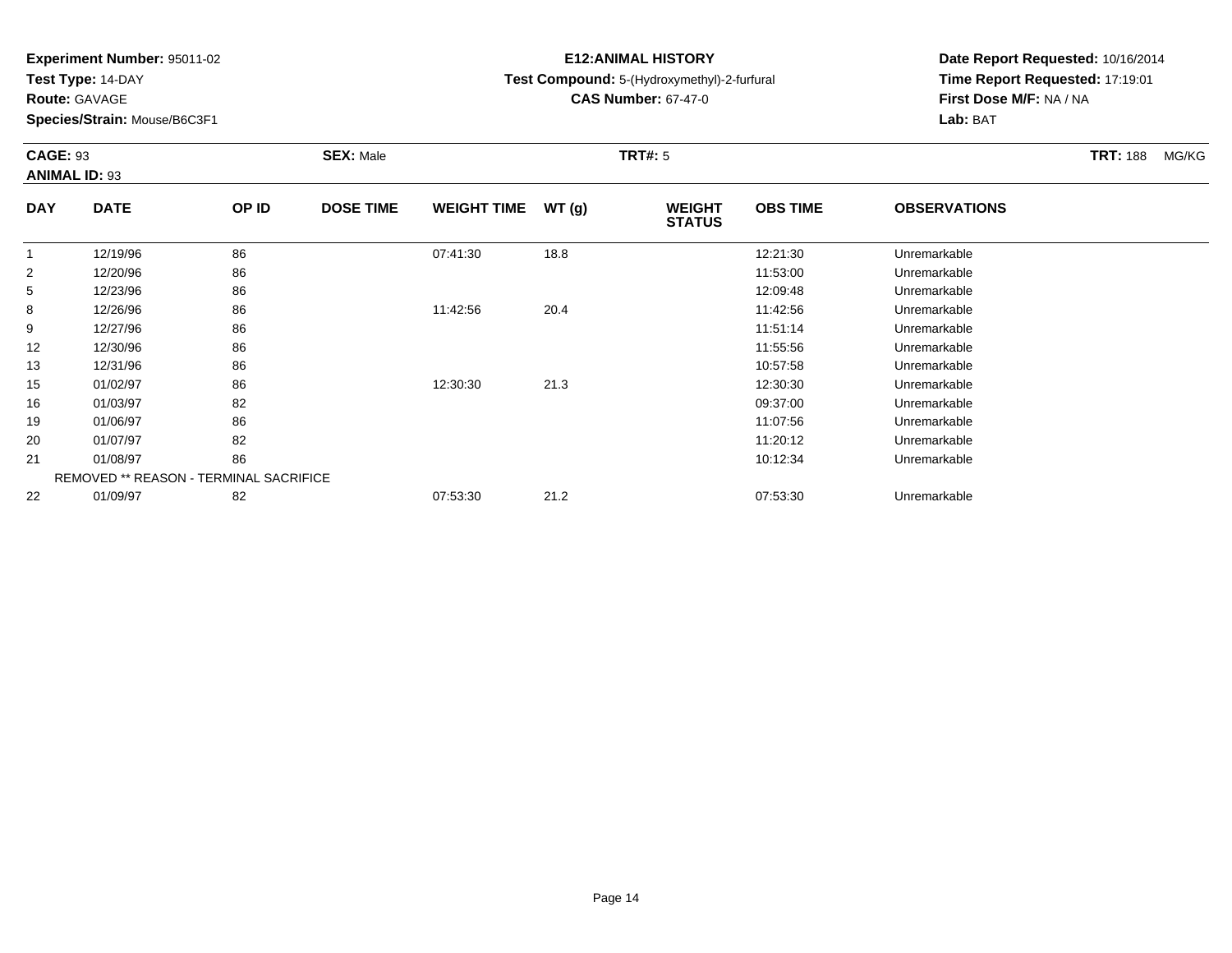**Test Type:** 14-DAY

**Route:** GAVAGE

22

**Species/Strain:** Mouse/B6C3F1

# **E12:ANIMAL HISTORY**

**Test Compound:** 5-(Hydroxymethyl)-2-furfural

**CAS Number:** 67-47-0

**Date Report Requested:** 10/16/2014**Time Report Requested:** 17:19:01**First Dose M/F:** NA / NA**Lab:** BAT

#### **CAGE:** 94 **SEX:** Male **TRT#:** <sup>5</sup> **TRT:** 188 MG/KG**ANIMAL ID:** 94**DAY DATE OP IDDOSE TIME WEIGHT TIME WT** (g) **STATUSOBS TIME OBSERVATIONS** 11 12/19/96 86 86 07:42:04 20.5 12:21:50 12:21:50 Unremarkable 22 12/20/96 86 86 15.10 1.53:16 11:53:16 Unremarkable 55 12/23/96 86 86 12/23/96 12:10:00 12:10:00 12:10:00 Unremarkable 88 12/26/96 86 86 11:43:14 22.1 11:43:14 11:43:14 Dhremarkable 99 12/27/96 86 16 13 12 12 12 13 13 14 15 16 17 17 17 17 17 17 17 18 19 18 17 18 1 122 12/30/96 86 86 12/30/96 11:56:10 Unremarkable 133 12/31/96 86 86 12/31/96 10:58:10 Unremarkable 15 01/02/97 <sup>86</sup> 12:30:48 23.5 12:30:48 Unremarkable 16 01/03/97 <sup>82</sup> 09:37:12 Unremarkable 19 01/06/97 <sup>86</sup> 11:08:06 Unremarkable 20 01/07/97 <sup>82</sup> 11:20:32 Unremarkable 211 01/08/97 86 10:12:46 10:12:46 Unremarkable REMOVED \*\* REASON - TERMINAL SACRIFICE

01/09/97 <sup>82</sup> 07:54:20 23.5 07:54:20 Unremarkable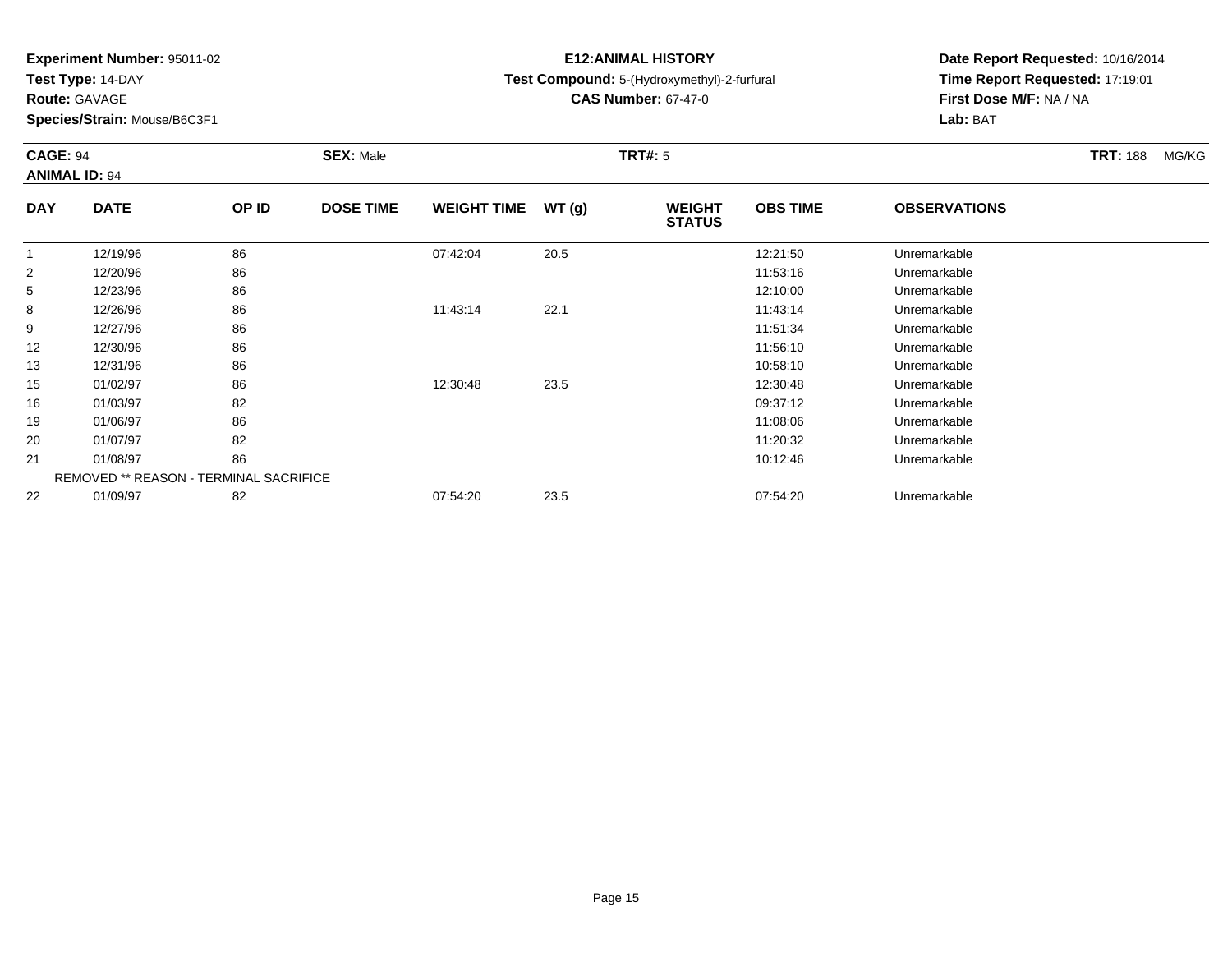**Test Type:** 14-DAY

**Route:** GAVAGE

22

**Species/Strain:** Mouse/B6C3F1

# **E12:ANIMAL HISTORY**

**Test Compound:** 5-(Hydroxymethyl)-2-furfural

**CAS Number:** 67-47-0

**Date Report Requested:** 10/16/2014**Time Report Requested:** 17:19:01**First Dose M/F:** NA / NA**Lab:** BAT

#### **CAGE:** 95 **SEX:** Male **TRT#:** <sup>5</sup> **TRT:** 188 MG/KG**ANIMAL ID:** 95**DAY DATE OP IDDOSE TIME WEIGHT TIME WT** (g) **STATUSOBS TIME OBSERVATIONS** 1 12/19/96 <sup>86</sup> 07:42:30 20.3 12:22:16 Unremarkable 22 12/20/96 86 86 15 and 11:53:32 Unremarkable 55 12/23/96 86 86 12/23/96 12:10:12 Unremarkable 88 12/26/96 86 86 11:43:34 21.7 11:43:34 11:43:34 11:43:34 21.7 99 12/27/96 86 16 13 12 12 12 13 13 13 13 14 15 17 18 17 17 17 17 17 18 18 19 18 1 122 12/30/96 86 86 12/30/96 11:56:22 Unremarkable 13 12/31/96 <sup>86</sup> 10:58:22 Unremarkable 15 01/02/97 <sup>86</sup> 12:31:08 22.5 12:31:08 Unremarkable 16 01/03/97 <sup>82</sup> 09:37:26 Unremarkable 19 01/06/97 <sup>86</sup> 11:08:18 Unremarkable 20 01/07/97 <sup>82</sup> 11:20:52 Unremarkable 211 01/08/97 86 10:12:58 10:12:58 Unremarkable REMOVED \*\* REASON - TERMINAL SACRIFICE

01/09/97 <sup>82</sup> 07:55:08 22.4 07:55:08 Unremarkable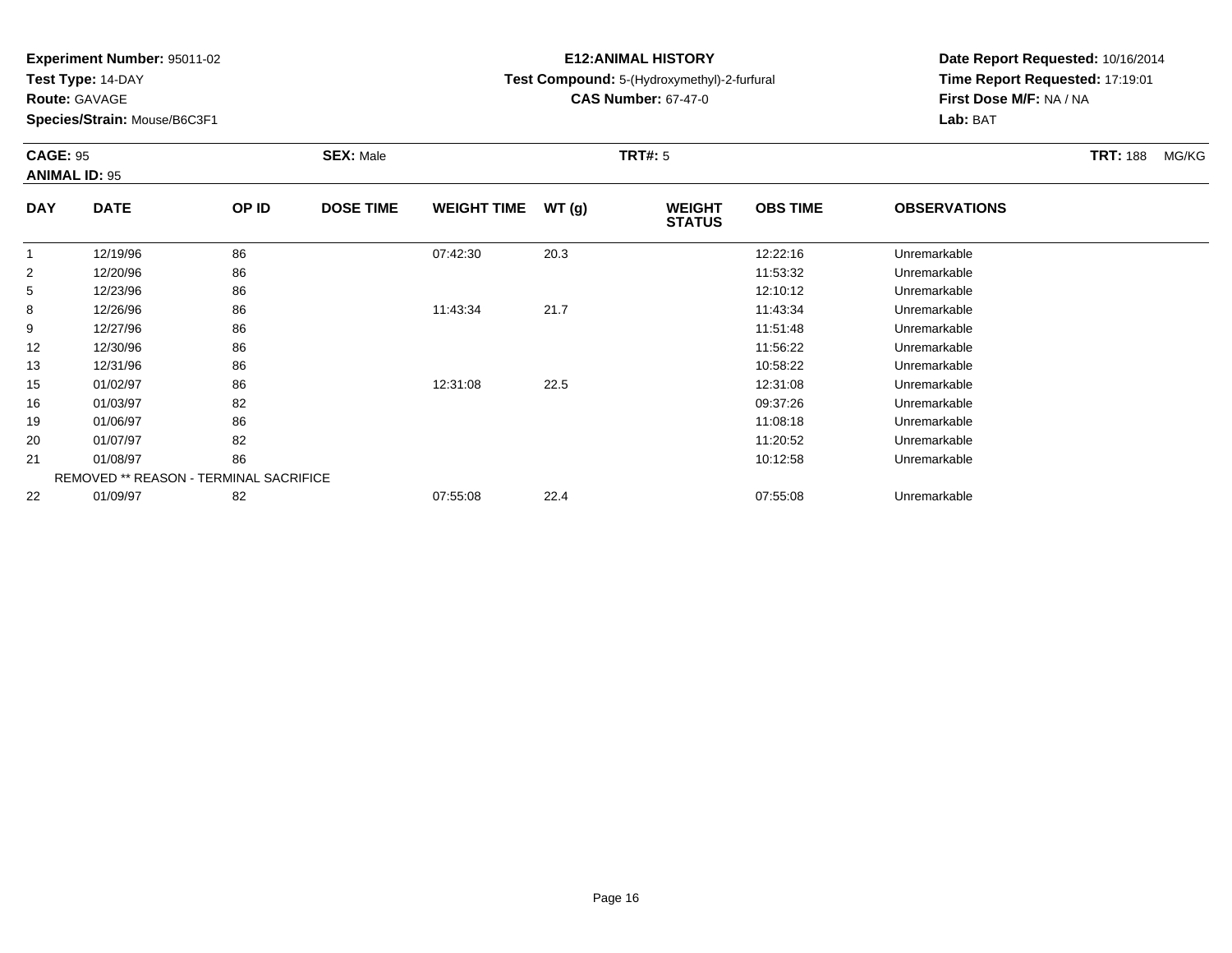**Test Type:** 14-DAY

**Route:** GAVAGE

19

20

21

22

**Species/Strain:** Mouse/B6C3F1

REMOVED \*\* REASON - TERMINAL SACRIFICE

## **E12:ANIMAL HISTORY**

**Test Compound:** 5-(Hydroxymethyl)-2-furfural

**CAS Number:** 67-47-0

**Date Report Requested:** 10/16/2014**Time Report Requested:** 17:19:01**First Dose M/F:** NA / NA**Lab:** BAT

#### **CAGE:** 96 **SEX:** Male **TRT#:** <sup>7</sup> **TRT:** 375 MG/KG**ANIMAL ID:** 96**DAY DATE OP IDDOSE TIME WEIGHT TIME WT** (g) **STATUSOBS TIME OBSERVATIONS** 1 12/19/96 <sup>86</sup> 07:43:06 20.0 12:22:38 Unremarkable 22 12/20/96 86 86 15 and 11:53:50 Unremarkable 5 12/23/96 <sup>86</sup> 12:10:28 Unremarkable 88 12/26/96 86 86 11:43:52 21.4 11:43:52 21.4 11:43:52 Unremarkable 99 12/27/96 86 16 13/27/96 11:52:04 Unremarkable 122 12/30/96 86 86 12/30/96 11:56:34 Unremarkable 133 12/31/96 86 10:58:36 Unremarkable 15 01/02/97 <sup>86</sup> 12:31:30 22.7 12:31:30 Unremarkable 1601/03/97 <sup>82</sup> 09:37:40 Unremarkable

01/06/97 <sup>86</sup> 11:08:30 Unremarkable

01/07/97 <sup>82</sup> 11:21:12 Unremarkable

1 1 01/08/97 36 86 10:13:08 Unremarkable

01/09/97 <sup>82</sup> 07:55:40 22.5 07:55:40 Unremarkable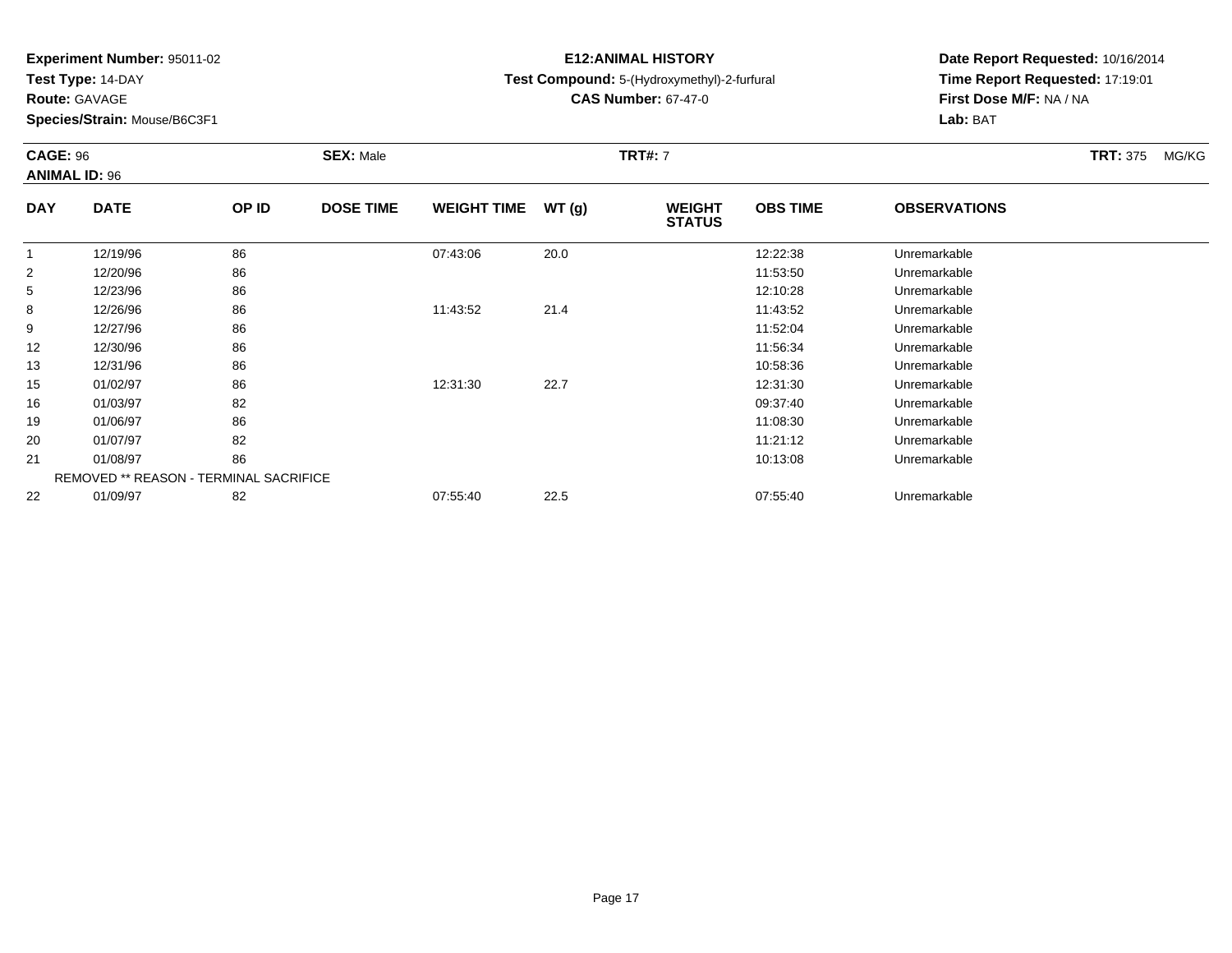**Test Type:** 14-DAY

**Route:** GAVAGE

19

20

21

22

**Species/Strain:** Mouse/B6C3F1

REMOVED \*\* REASON - TERMINAL SACRIFICE

# **E12:ANIMAL HISTORY**

**Test Compound:** 5-(Hydroxymethyl)-2-furfural

**CAS Number:** 67-47-0

**Date Report Requested:** 10/16/2014**Time Report Requested:** 17:19:01**First Dose M/F:** NA / NA**Lab:** BAT

#### **CAGE:** 97 **SEX:** Male **TRT#:** <sup>7</sup> **TRT:** 375 MG/KG**ANIMAL ID:** 97**DAY DATE OP IDDOSE TIME WEIGHT TIME WT** (g) **STATUSOBS TIME OBSERVATIONS** 11 12/19/96 86 86 07:43:28 19.1 12:22:54 Unremarkable 22 12/20/96 86 86 15 and 11:54:08 Unremarkable 55 12/23/96 86 86 12/23/96 12:10:44 Unremarkable 88 12/26/96 86 86 11:45:10 21.4 11:45:10 11:45:10 11:45:10 99 12/27/96 86 16 13/27/96 11:52:22 Unremarkable 122 12/30/96 86 86 12/30/96 11:56:54 Unremarkable 133 12/31/96 86 86 12/31/96 10:58:48 Unremarkable 15 01/02/97 <sup>86</sup> 12:31:48 22.5 12:31:48 Unremarkable 1601/03/97 <sup>82</sup> 09:37:50 Unremarkable

01/06/97 <sup>86</sup> 11:08:40 Unremarkable

01/07/97 <sup>82</sup> 11:21:30 Unremarkable

1 1 01/08/97 36 86 10:13:18 Unremarkable

01/09/97 <sup>82</sup> 07:56:06 22.7 07:56:06 Unremarkable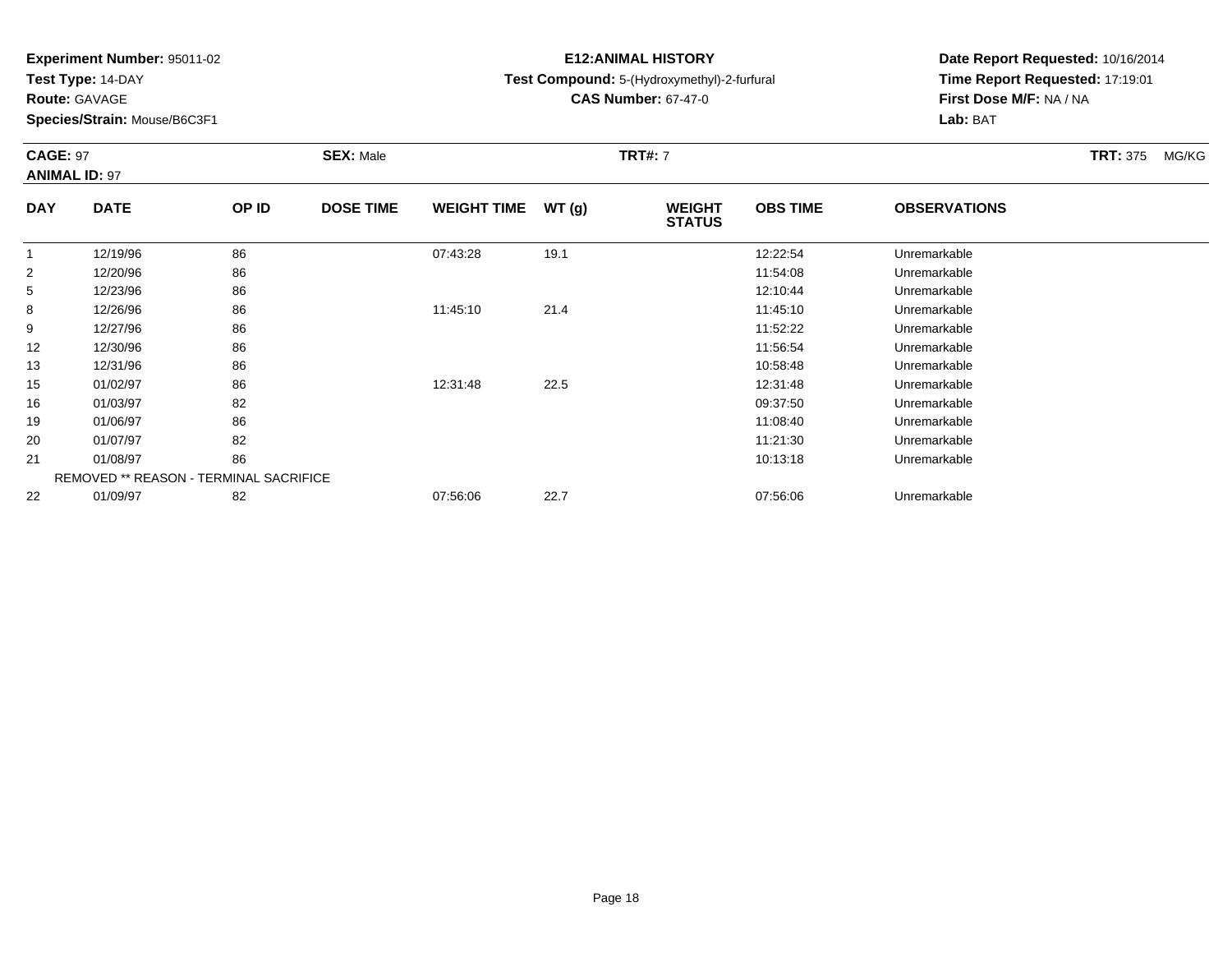**Test Type:** 14-DAY

**Route:** GAVAGE

16

19

20

21

22

**Species/Strain:** Mouse/B6C3F1

REMOVED \*\* REASON - TERMINAL SACRIFICE

## **E12:ANIMAL HISTORY**

**Test Compound:** 5-(Hydroxymethyl)-2-furfural

**CAS Number:** 67-47-0

**Date Report Requested:** 10/16/2014**Time Report Requested:** 17:19:01**First Dose M/F:** NA / NA**Lab:** BAT

#### **CAGE:** 98 **SEX:** Male **TRT#:** <sup>7</sup> **TRT:** 375 MG/KG**ANIMAL ID:** 98**DAY DATE OP IDDOSE TIME WEIGHT TIME WT** (g) **STATUSOBS TIME OBSERVATIONS** 1 12/19/96 <sup>86</sup> 07:44:02 20.2 12:23:10 Unremarkable 22 12/20/96 86 86 15.12 and 1.54:24 Unremarkable 5 12/23/96 <sup>86</sup> 12:10:56 Unremarkable 88 12/26/96 86 86 11:45:38 21.8 21.8 11:45:38 11:45:38 Unremarkable 99 12/27/96 86 16 13/27/96 11:52:36 Unremarkable 122 12/30/96 86 86 12/30/96 11:57:08 11:57:08 Dhremarkable 13 12/31/96 <sup>86</sup> 10:59:00 Unremarkable 1501/02/97 <sup>86</sup> 12:32:04 22.2 12:32:04 Unremarkable

01/03/97 <sup>82</sup> 09:40:08 Unremarkable

01/06/97 <sup>86</sup> 11:08:50 Unremarkable

01/07/97 <sup>82</sup> 11:21:48 Unremarkable

1 1 01/08/97 36 86 10:13:28 Unremarkable

01/09/97 <sup>82</sup> 07:56:36 22.0 07:56:36 Unremarkable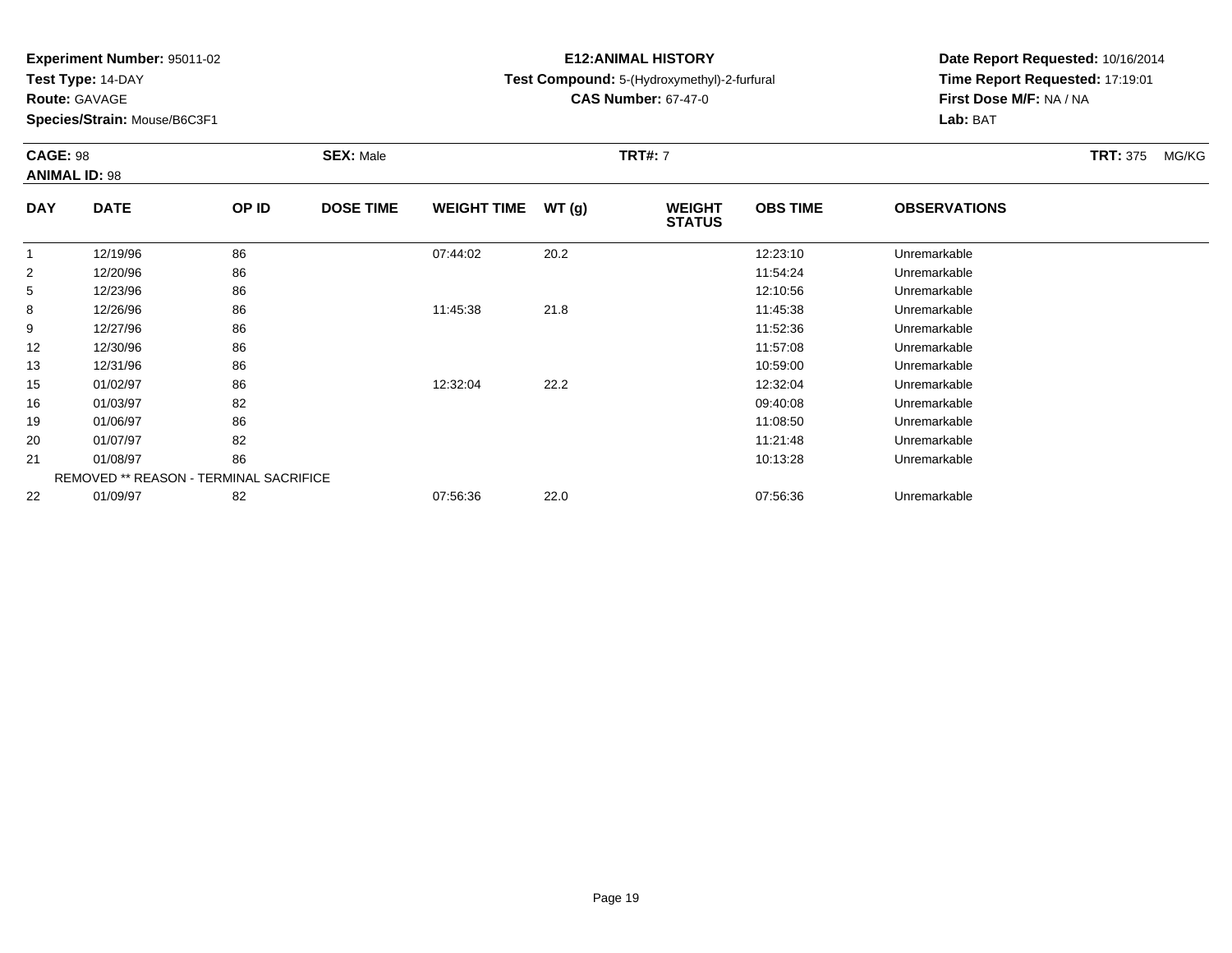**Test Type:** 14-DAY

**Route:** GAVAGE

22

**Species/Strain:** Mouse/B6C3F1

REMOVED \*\* REASON - TERMINAL SACRIFICE

## **E12:ANIMAL HISTORY**

**Test Compound:** 5-(Hydroxymethyl)-2-furfural

**CAS Number:** 67-47-0

**Date Report Requested:** 10/16/2014**Time Report Requested:** 17:19:02**First Dose M/F:** NA / NA**Lab:** BAT

#### **CAGE:** 99 **SEX:** Male **TRT#:** <sup>7</sup> **TRT:** 375 MG/KG**ANIMAL ID:** 99**DAY DATE OP IDDOSE TIME WEIGHT TIME WT** (g) **STATUSOBS TIME OBSERVATIONS** 1 12/19/96 <sup>86</sup> 07:44:30 20.2 12:23:26 Unremarkable 22 12/20/96 86 86 15.1 and 1.54:40 Unremarkable 55 12/23/96 86 86 12/23/96 12:11:08 12:11:08 12:11:08 Unremarkable 88 12/26/96 86 86 11:45:54 21.5 11:45:54 2015 11:45:54 Unremarkable 99 12/27/96 86 16 13/27/96 11:52:50 Unremarkable 122 12/30/96 86 86 12/30/96 11:57:18 Unremarkable 133 12/31/96 86 86 12/31/96 10:59:12 Unremarkable 15 01/02/97 <sup>86</sup> 12:32:20 22.4 12:32:20 Unremarkable 16 01/03/97 <sup>82</sup> 09:40:18 Unremarkable 19 01/06/97 <sup>86</sup> 11:09:02 Unremarkable 20 01/07/97 <sup>82</sup> 11:22:16 Unremarkable 21

1 1 01/08/97 36 86 10:13:38 Unremarkable

01/09/97 <sup>82</sup> 07:57:02 22.7 07:57:02 Unremarkable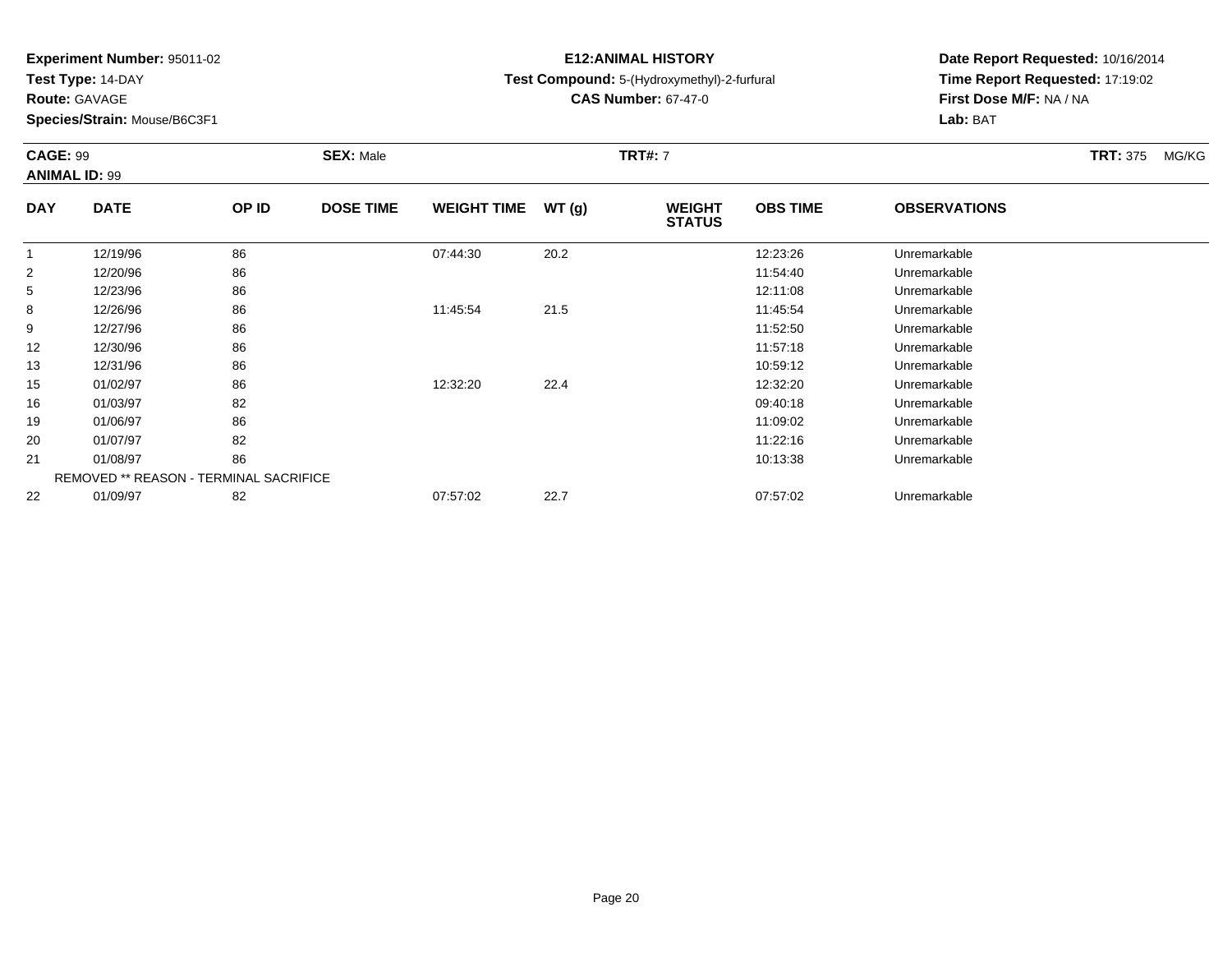**Test Type:** 14-DAY

**Route:** GAVAGE

22

**Species/Strain:** Mouse/B6C3F1

REMOVED \*\* REASON - TERMINAL SACRIFICE

# **E12:ANIMAL HISTORY**

**Test Compound:** 5-(Hydroxymethyl)-2-furfural

**CAS Number:** 67-47-0

**Date Report Requested:** 10/16/2014 **Time Report Requested:** 17:19:02**First Dose M/F:** NA / NA**Lab:** BAT

| <b>CAGE: 100</b><br><b>ANIMAL ID: 100</b> |             |       | <b>SEX: Male</b> |                    |       | <b>TRT#: 7</b>                 |                 |                     | <b>TRT: 375</b> | MG/KG |
|-------------------------------------------|-------------|-------|------------------|--------------------|-------|--------------------------------|-----------------|---------------------|-----------------|-------|
| <b>DAY</b>                                | <b>DATE</b> | OP ID | <b>DOSE TIME</b> | <b>WEIGHT TIME</b> | WT(g) | <b>WEIGHT</b><br><b>STATUS</b> | <b>OBS TIME</b> | <b>OBSERVATIONS</b> |                 |       |
| $\mathbf{1}$                              | 12/19/96    | 86    |                  | 07:44:56           | 21.0  |                                | 12:23:48        | Unremarkable        |                 |       |
| $\overline{2}$                            | 12/20/96    | 86    |                  |                    |       |                                | 11:55:06        | Unremarkable        |                 |       |
| 5                                         | 12/23/96    | 86    |                  |                    |       |                                | 12:11:24        | Unremarkable        |                 |       |
| 8                                         | 12/26/96    | 86    |                  | 11:46:20           | 23.0  |                                | 11:46:20        | Unremarkable        |                 |       |
| 9                                         | 12/27/96    | 86    |                  |                    |       |                                | 11:53:04        | Unremarkable        |                 |       |
| 12                                        | 12/30/96    | 86    |                  |                    |       |                                | 11:57:48        | Unremarkable        |                 |       |
| 13                                        | 12/31/96    | 86    |                  |                    |       |                                | 10:59:24        | Unremarkable        |                 |       |
| 15                                        | 01/02/97    | 86    |                  | 12:32:46           | 24.4  |                                | 12:32:46        | Unremarkable        |                 |       |
| 16                                        | 01/03/97    | 82    |                  |                    |       |                                | 09:40:32        | Unremarkable        |                 |       |
| 19                                        | 01/06/97    | 86    |                  |                    |       |                                | 11:09:16        | Unremarkable        |                 |       |
| 20                                        | 01/07/97    | 82    |                  |                    |       |                                | 11:22:36        | Unremarkable        |                 |       |
| 21                                        | 01/08/97    | 86    |                  |                    |       |                                | 10:13:48        | Unremarkable        |                 |       |

01/09/97 <sup>82</sup> 07:57:26 23.7 07:57:26 Unremarkable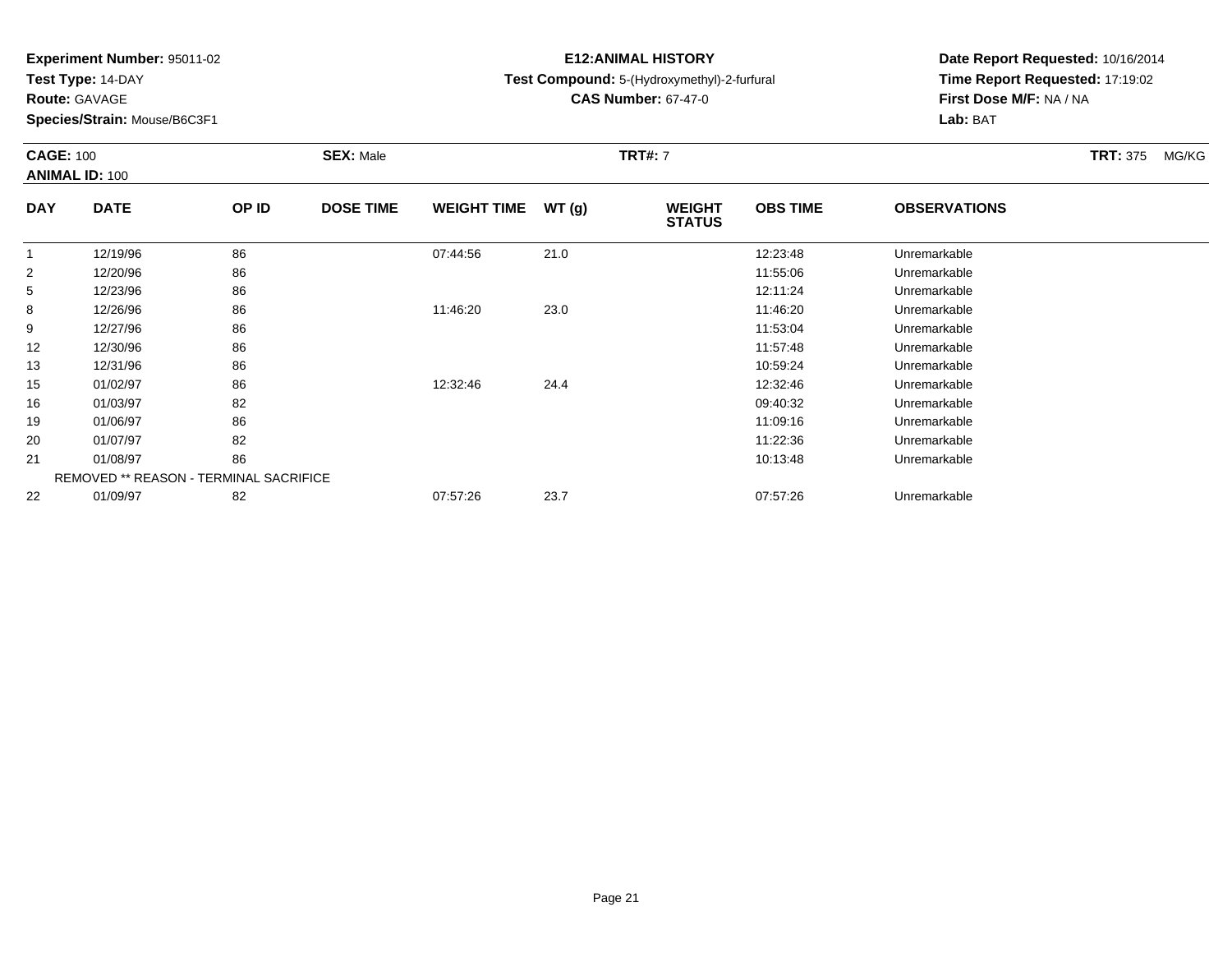**Test Type:** 14-DAY

**Route:** GAVAGE

**Species/Strain:** Mouse/B6C3F1

# **E12:ANIMAL HISTORY**

**Test Compound:** 5-(Hydroxymethyl)-2-furfural

**CAS Number:** 67-47-0

| <b>CAGE: 101</b> | <b>ANIMAL ID: 101</b>                         |       | <b>SEX: Male</b> |                    |       | <b>TRT#: 9</b>                 |                 |                     | <b>TRT: 750</b> | MG/KG |
|------------------|-----------------------------------------------|-------|------------------|--------------------|-------|--------------------------------|-----------------|---------------------|-----------------|-------|
| <b>DAY</b>       | <b>DATE</b>                                   | OP ID | <b>DOSE TIME</b> | <b>WEIGHT TIME</b> | WT(g) | <b>WEIGHT</b><br><b>STATUS</b> | <b>OBS TIME</b> | <b>OBSERVATIONS</b> |                 |       |
|                  | 12/19/96                                      | 86    |                  | 07:45:34           | 19.1  |                                | 12:24:10        | Unremarkable        |                 |       |
| $\overline{2}$   | 12/20/96                                      | 86    |                  |                    |       |                                | 11:57:32        | Unremarkable        |                 |       |
| 5                | 12/23/96                                      | 86    |                  |                    |       |                                | 12:11:40        | Unremarkable        |                 |       |
| 8                | 12/26/96                                      | 86    |                  | 11:46:36           | 21.0  |                                | 11:46:36        | Unremarkable        |                 |       |
| 9                | 12/27/96                                      | 86    |                  |                    |       |                                | 11:53:18        | Unremarkable        |                 |       |
| 12               | 12/30/96                                      | 86    |                  |                    |       |                                | 11:58:06        | Unremarkable        |                 |       |
| 13               | 12/31/96                                      | 86    |                  |                    |       |                                | 10:59:38        | Unremarkable        |                 |       |
| 15               | 01/02/97                                      | 86    |                  | 12:33:02           | 21.4  |                                | 12:33:02        | Unremarkable        |                 |       |
| 16               | 01/03/97                                      | 82    |                  |                    |       |                                | 09:48:46        | Unremarkable        |                 |       |
| 19               | 01/06/97                                      | 86    |                  |                    |       |                                | 11:09:30        | Unremarkable        |                 |       |
| 20               | 01/07/97                                      | 82    |                  |                    |       |                                | 11:23:02        | Unremarkable        |                 |       |
| 21               | 01/08/97                                      | 86    |                  |                    |       |                                | 10:14:00        | Unremarkable        |                 |       |
|                  | <b>REMOVED ** REASON - TERMINAL SACRIFICE</b> |       |                  |                    |       |                                |                 |                     |                 |       |
| 22               | 01/09/97                                      | 82    |                  | 07:58:08           | 21.3  |                                | 07:58:08        | Unremarkable        |                 |       |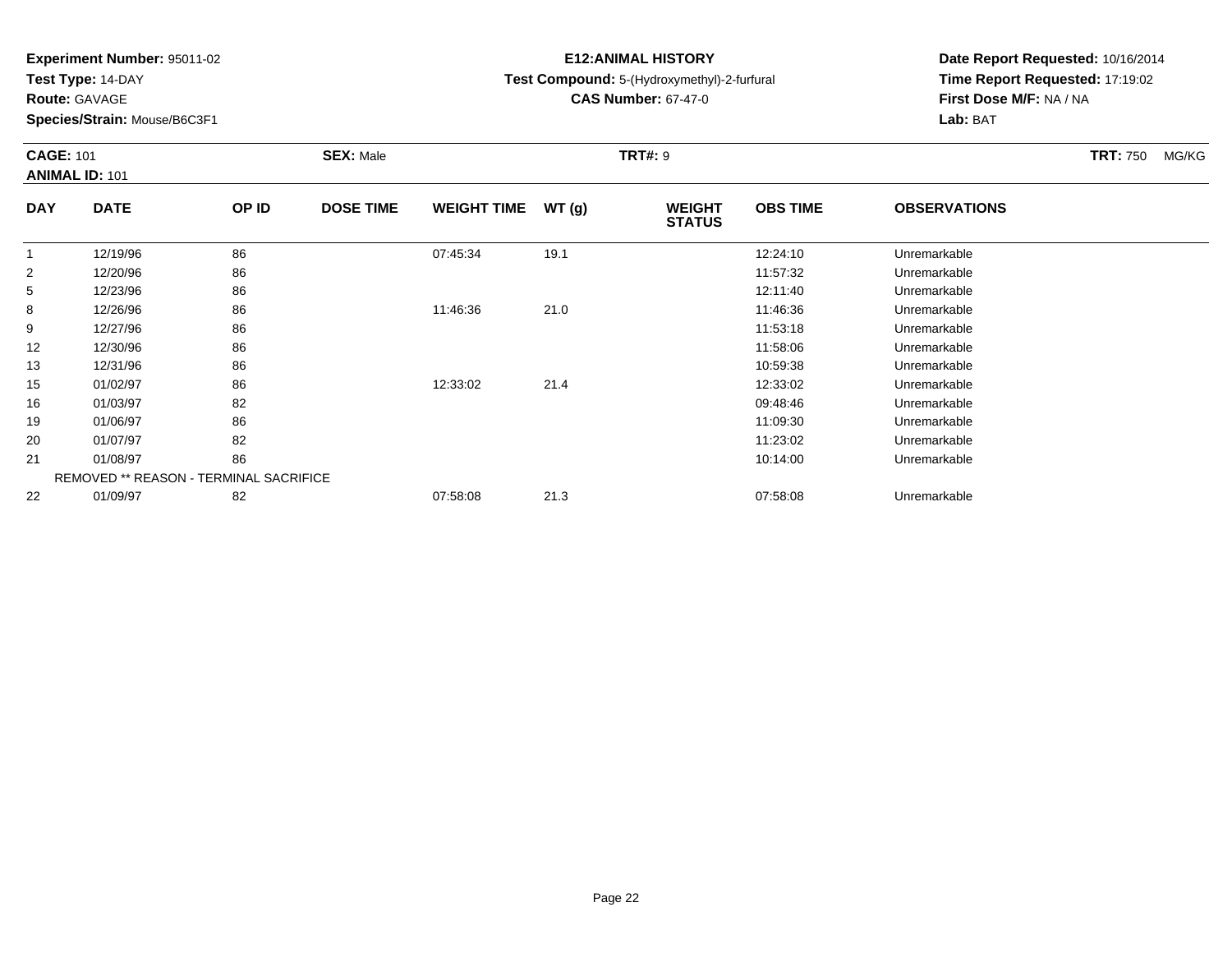**Test Type:** 14-DAY

**Route:** GAVAGE

**Species/Strain:** Mouse/B6C3F1

## **E12:ANIMAL HISTORY**

**Test Compound:** 5-(Hydroxymethyl)-2-furfural

**CAS Number:** 67-47-0

| <b>CAGE: 102</b> | <b>ANIMAL ID: 102</b>                         |       | <b>SEX: Male</b> |                    |       | <b>TRT#: 9</b>                 |                 |                     | <b>TRT: 750</b> | MG/KG |
|------------------|-----------------------------------------------|-------|------------------|--------------------|-------|--------------------------------|-----------------|---------------------|-----------------|-------|
| <b>DAY</b>       | <b>DATE</b>                                   | OP ID | <b>DOSE TIME</b> | <b>WEIGHT TIME</b> | WT(g) | <b>WEIGHT</b><br><b>STATUS</b> | <b>OBS TIME</b> | <b>OBSERVATIONS</b> |                 |       |
|                  | 12/19/96                                      | 86    |                  | 07:46:02           | 19.5  |                                | 12:24:32        | Unremarkable        |                 |       |
| $\overline{2}$   | 12/20/96                                      | 86    |                  |                    |       |                                | 11:58:36        | Unremarkable        |                 |       |
| 5                | 12/23/96                                      | 86    |                  |                    |       |                                | 12:11:54        | Unremarkable        |                 |       |
| 8                | 12/26/96                                      | 86    |                  | 11:46:58           | 20.6  |                                | 11:46:58        | Unremarkable        |                 |       |
| 9                | 12/27/96                                      | 86    |                  |                    |       |                                | 11:53:32        | Unremarkable        |                 |       |
| 12               | 12/30/96                                      | 86    |                  |                    |       |                                | 11:58:22        | Unremarkable        |                 |       |
| 13               | 12/31/96                                      | 86    |                  |                    |       |                                | 10:59:54        | Unremarkable        |                 |       |
| 15               | 01/02/97                                      | 86    |                  | 12:33:20           | 22.0  |                                | 12:33:20        | Unremarkable        |                 |       |
| 16               | 01/03/97                                      | 82    |                  |                    |       |                                | 09:48:56        | Unremarkable        |                 |       |
| 19               | 01/06/97                                      | 86    |                  |                    |       |                                | 11:09:40        | Unremarkable        |                 |       |
| 20               | 01/07/97                                      | 82    |                  |                    |       |                                | 11:23:20        | Unremarkable        |                 |       |
| 21               | 01/08/97                                      | 86    |                  |                    |       |                                | 10:14:12        | Unremarkable        |                 |       |
|                  | <b>REMOVED ** REASON - TERMINAL SACRIFICE</b> |       |                  |                    |       |                                |                 |                     |                 |       |
| 22               | 01/09/97                                      | 82    |                  | 07:58:28           | 21.8  |                                | 07:58:28        | Unremarkable        |                 |       |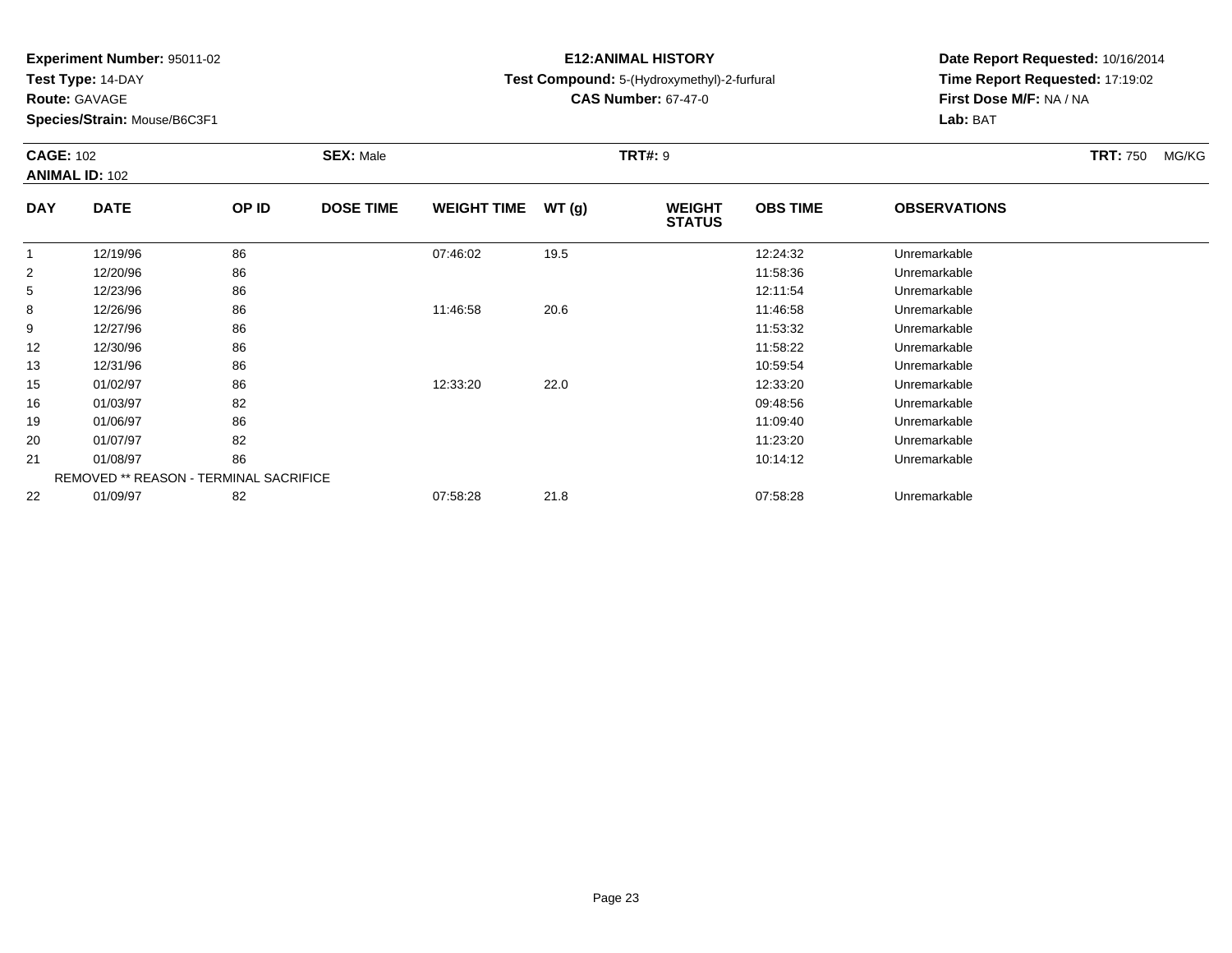**Test Type:** 14-DAY

**Route:** GAVAGE

**Species/Strain:** Mouse/B6C3F1

# **E12:ANIMAL HISTORY**

**Test Compound:** 5-(Hydroxymethyl)-2-furfural

**CAS Number:** 67-47-0

| <b>CAGE: 103</b> | <b>ANIMAL ID: 103</b>                         |       | <b>SEX: Male</b> |                    |       | <b>TRT#: 9</b>                 |                 |                     | <b>TRT: 750</b> | MG/KG |
|------------------|-----------------------------------------------|-------|------------------|--------------------|-------|--------------------------------|-----------------|---------------------|-----------------|-------|
| <b>DAY</b>       | <b>DATE</b>                                   | OP ID | <b>DOSE TIME</b> | <b>WEIGHT TIME</b> | WT(g) | <b>WEIGHT</b><br><b>STATUS</b> | <b>OBS TIME</b> | <b>OBSERVATIONS</b> |                 |       |
|                  | 12/19/96                                      | 86    |                  | 07:46:30           | 21.4  |                                | 12:24:58        | Unremarkable        |                 |       |
| $\overline{2}$   | 12/20/96                                      | 86    |                  |                    |       |                                | 11:58:50        | Unremarkable        |                 |       |
| 5                | 12/23/96                                      | 86    |                  |                    |       |                                | 12:12:06        | Unremarkable        |                 |       |
| 8                | 12/26/96                                      | 86    |                  | 11:47:14           | 22.6  |                                | 11:47:14        | Unremarkable        |                 |       |
| 9                | 12/27/96                                      | 86    |                  |                    |       |                                | 11:53:46        | Unremarkable        |                 |       |
| 12               | 12/30/96                                      | 86    |                  |                    |       |                                | 11:58:36        | Unremarkable        |                 |       |
| 13               | 12/31/96                                      | 86    |                  |                    |       |                                | 11:00:14        | Unremarkable        |                 |       |
| 15               | 01/02/97                                      | 86    |                  | 12:33:42           | 23.3  |                                | 12:33:42        | Unremarkable        |                 |       |
| 16               | 01/03/97                                      | 82    |                  |                    |       |                                | 09:49:08        | Unremarkable        |                 |       |
| 19               | 01/06/97                                      | 86    |                  |                    |       |                                | 11:09:48        | Unremarkable        |                 |       |
| 20               | 01/07/97                                      | 82    |                  |                    |       |                                | 11:23:40        | Unremarkable        |                 |       |
| 21               | 01/08/97                                      | 86    |                  |                    |       |                                | 10:14:22        | Unremarkable        |                 |       |
|                  | <b>REMOVED ** REASON - TERMINAL SACRIFICE</b> |       |                  |                    |       |                                |                 |                     |                 |       |
| 22               | 01/09/97                                      | 82    |                  | 07:59:00           | 23.0  |                                | 07:59:00        | Unremarkable        |                 |       |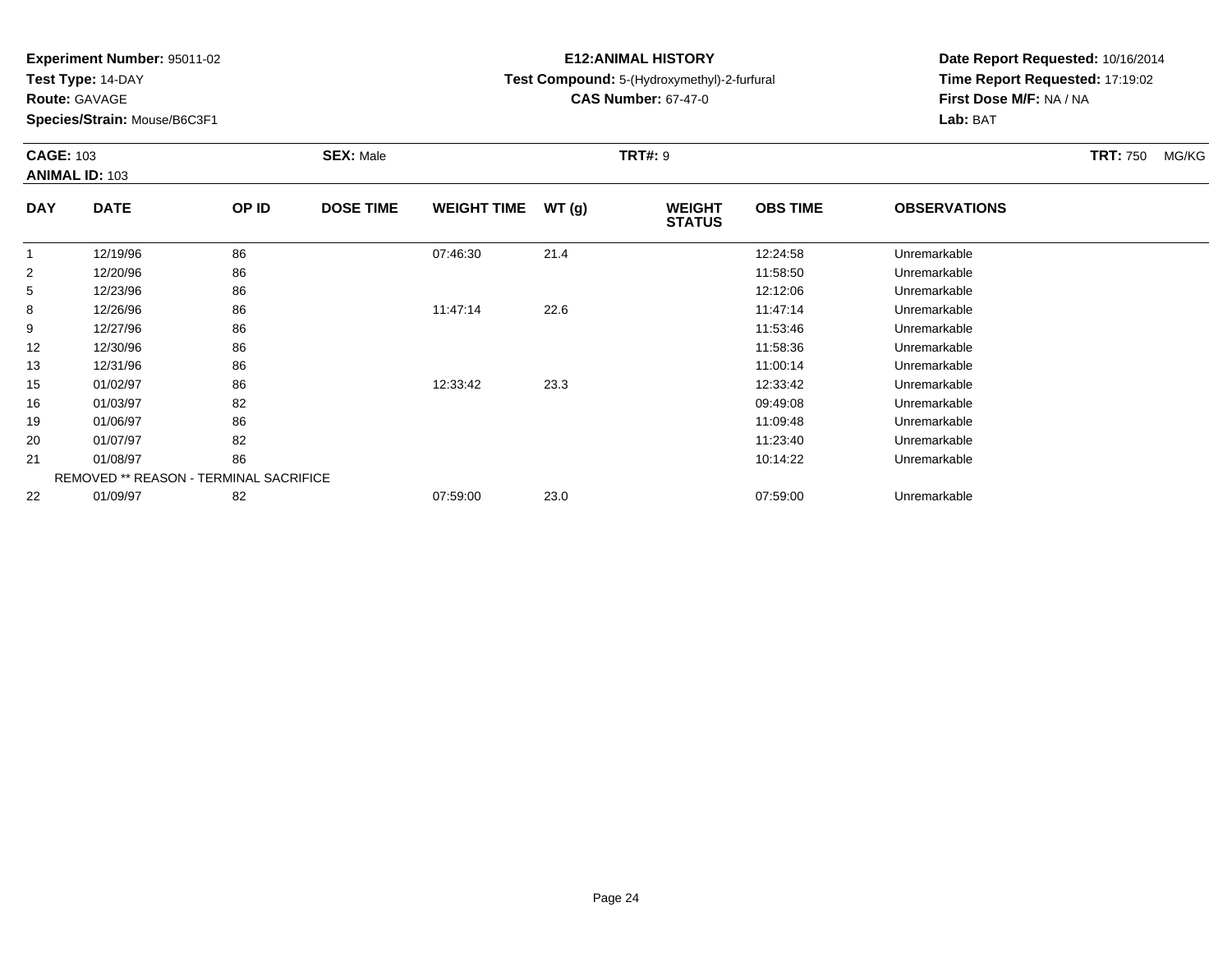**Test Type:** 14-DAY

**Route:** GAVAGE

**Species/Strain:** Mouse/B6C3F1

# **E12:ANIMAL HISTORY**

**Test Compound:** 5-(Hydroxymethyl)-2-furfural

**CAS Number:** 67-47-0

| <b>CAGE: 104</b> | <b>ANIMAL ID: 104</b>                         |       | <b>SEX: Male</b> |                    |       | <b>TRT#: 9</b>                 |                 |                     | <b>TRT: 750</b> | MG/KG |
|------------------|-----------------------------------------------|-------|------------------|--------------------|-------|--------------------------------|-----------------|---------------------|-----------------|-------|
| <b>DAY</b>       | <b>DATE</b>                                   | OP ID | <b>DOSE TIME</b> | <b>WEIGHT TIME</b> | WT(g) | <b>WEIGHT</b><br><b>STATUS</b> | <b>OBS TIME</b> | <b>OBSERVATIONS</b> |                 |       |
|                  | 12/19/96                                      | 86    |                  | 07:46:54           | 20.3  |                                | 12:25:16        | Unremarkable        |                 |       |
| $\overline{2}$   | 12/20/96                                      | 86    |                  |                    |       |                                | 11:59:06        | Unremarkable        |                 |       |
| 5                | 12/23/96                                      | 86    |                  |                    |       |                                | 12:12:26        | Unremarkable        |                 |       |
| 8                | 12/26/96                                      | 86    |                  | 11:47:40           | 21.8  |                                | 11:47:40        | Unremarkable        |                 |       |
| 9                | 12/27/96                                      | 86    |                  |                    |       |                                | 11:54:06        | Unremarkable        |                 |       |
| 12               | 12/30/96                                      | 86    |                  |                    |       |                                | 11:58:50        | Unremarkable        |                 |       |
| 13               | 12/31/96                                      | 86    |                  |                    |       |                                | 11:00:28        | Unremarkable        |                 |       |
| 15               | 01/02/97                                      | 86    |                  | 12:34:00           | 22.7  |                                | 12:34:00        | Unremarkable        |                 |       |
| 16               | 01/03/97                                      | 82    |                  |                    |       |                                | 09:49:20        | Unremarkable        |                 |       |
| 19               | 01/06/97                                      | 86    |                  |                    |       |                                | 11:09:58        | Unremarkable        |                 |       |
| 20               | 01/07/97                                      | 82    |                  |                    |       |                                | 11:24:02        | Unremarkable        |                 |       |
| 21               | 01/08/97                                      | 86    |                  |                    |       |                                | 10:14:36        | Unremarkable        |                 |       |
|                  | <b>REMOVED ** REASON - TERMINAL SACRIFICE</b> |       |                  |                    |       |                                |                 |                     |                 |       |
| 22               | 01/09/97                                      | 82    |                  | 07:59:18           | 22.2  |                                | 07:59:18        | Unremarkable        |                 |       |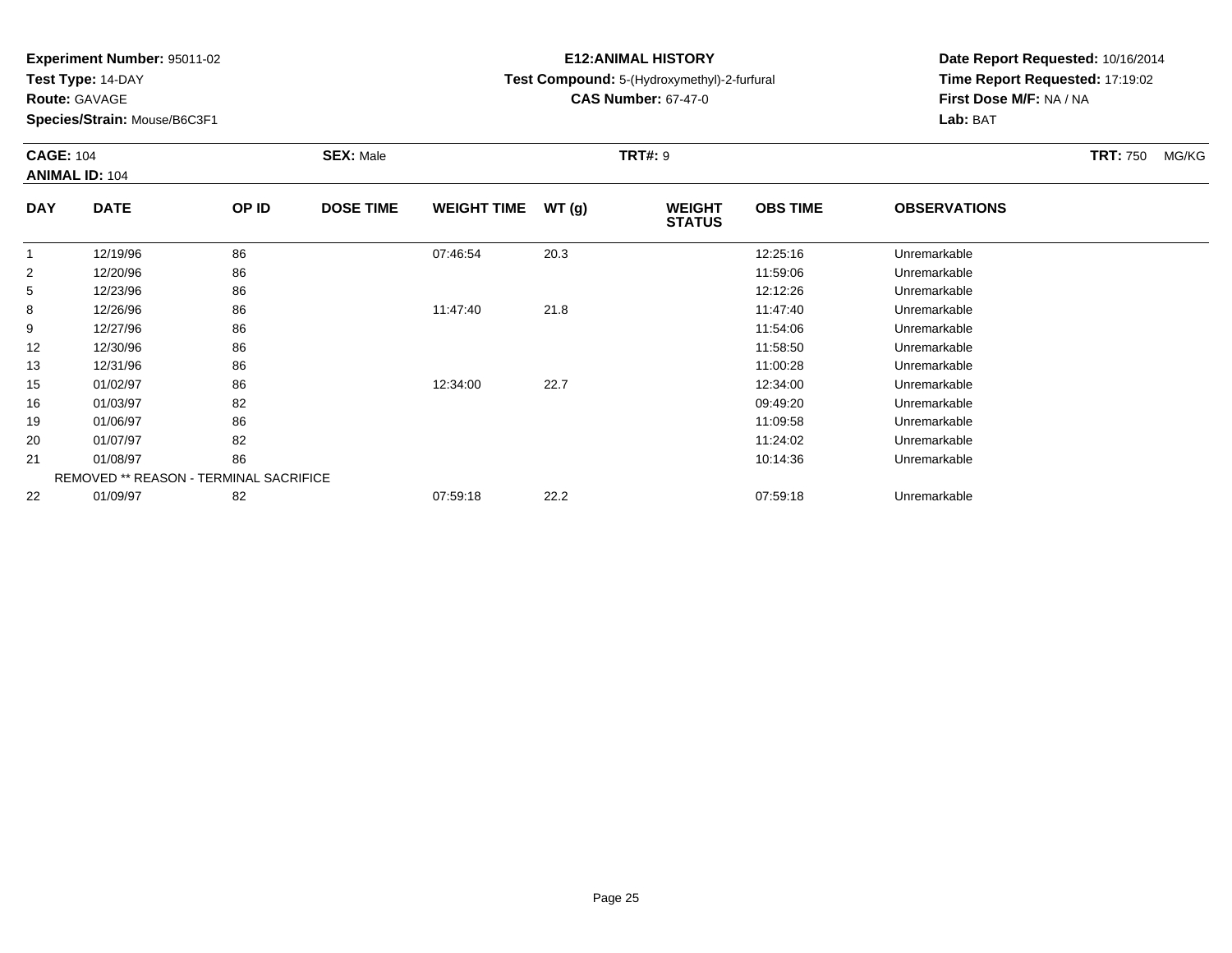**Test Type:** 14-DAY

**Route:** GAVAGE

**Species/Strain:** Mouse/B6C3F1

# **E12:ANIMAL HISTORY**

**Test Compound:** 5-(Hydroxymethyl)-2-furfural

**CAS Number:** 67-47-0

|                | <b>CAGE: 105</b><br><b>ANIMAL ID: 105</b>     |       | <b>SEX: Male</b> |                    |       | <b>TRT#: 9</b>                 |                 |                     | <b>TRT: 750</b> | MG/KG |
|----------------|-----------------------------------------------|-------|------------------|--------------------|-------|--------------------------------|-----------------|---------------------|-----------------|-------|
| <b>DAY</b>     | <b>DATE</b>                                   | OP ID | <b>DOSE TIME</b> | <b>WEIGHT TIME</b> | WT(g) | <b>WEIGHT</b><br><b>STATUS</b> | <b>OBS TIME</b> | <b>OBSERVATIONS</b> |                 |       |
|                | 12/19/96                                      | 86    |                  | 07:47:16           | 21.1  |                                | 12:25:38        | Unremarkable        |                 |       |
| $\overline{2}$ | 12/20/96                                      | 86    |                  |                    |       |                                | 11:59:22        | Unremarkable        |                 |       |
| 5              | 12/23/96                                      | 86    |                  |                    |       |                                | 12:12:44        | Unremarkable        |                 |       |
| 8              | 12/26/96                                      | 86    |                  | 11:47:56           | 22.2  |                                | 11:47:56        | Unremarkable        |                 |       |
| 9              | 12/27/96                                      | 86    |                  |                    |       |                                | 11:54:22        | Unremarkable        |                 |       |
| 12             | 12/30/96                                      | 86    |                  |                    |       |                                | 11:59:06        | Unremarkable        |                 |       |
| 13             | 12/31/96                                      | 86    |                  |                    |       |                                | 11:00:42        | Unremarkable        |                 |       |
| 15             | 01/02/97                                      | 86    |                  | 12:34:20           | 23.0  |                                | 12:34:20        | Unremarkable        |                 |       |
| 16             | 01/03/97                                      | 82    |                  |                    |       |                                | 09:49:32        | Unremarkable        |                 |       |
| 19             | 01/06/97                                      | 86    |                  |                    |       |                                | 11:10:10        | Unremarkable        |                 |       |
| 20             | 01/07/97                                      | 82    |                  |                    |       |                                | 11:24:22        | Unremarkable        |                 |       |
| 21             | 01/08/97                                      | 86    |                  |                    |       |                                | 10:14:46        | Unremarkable        |                 |       |
|                | <b>REMOVED ** REASON - TERMINAL SACRIFICE</b> |       |                  |                    |       |                                |                 |                     |                 |       |
| 22             | 01/09/97                                      | 82    |                  | 07:59:44           | 22.8  |                                | 07.59.44        | Unremarkable        |                 |       |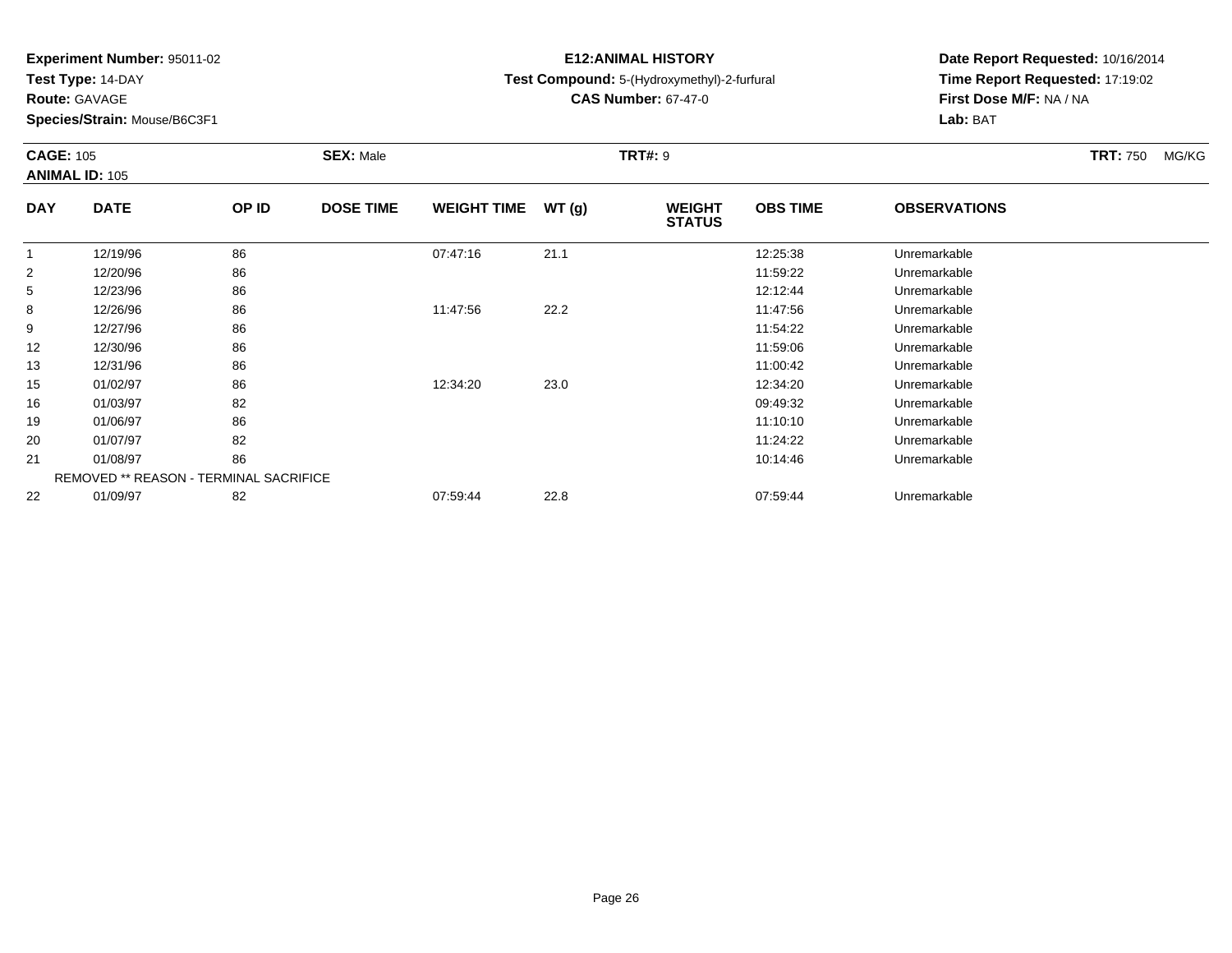|                                                      | Experiment Number: 95011-02<br>Test Type: 14-DAY<br><b>Route: GAVAGE</b><br>Species/Strain: Mouse/B6C3F1 | <b>E12: ANIMAL HISTORY</b><br><b>Test Compound:</b> 5-(Hydroxymethyl)-2-furfural<br><b>CAS Number: 67-47-0</b> |                  |                    |       | Date Report Requested: 10/16/2014<br>Time Report Requested: 17:19:02<br>First Dose M/F: NA / NA<br>Lab: BAT |                 |                     |       |
|------------------------------------------------------|----------------------------------------------------------------------------------------------------------|----------------------------------------------------------------------------------------------------------------|------------------|--------------------|-------|-------------------------------------------------------------------------------------------------------------|-----------------|---------------------|-------|
| <b>CAGE: 106</b>                                     | <b>ANIMAL ID: 106</b>                                                                                    |                                                                                                                | <b>SEX: Male</b> |                    |       | <b>TRT#: 11</b>                                                                                             |                 | <b>TRT: 1500</b>    | MG/KG |
| <b>DAY</b>                                           | <b>DATE</b>                                                                                              | OP ID                                                                                                          | <b>DOSE TIME</b> | <b>WEIGHT TIME</b> | WT(q) | <b>WEIGHT</b><br><b>STATUS</b>                                                                              | <b>OBS TIME</b> | <b>OBSERVATIONS</b> |       |
| 12/19/96<br><b>REMOVED ** REASON - NATURAL DEATH</b> |                                                                                                          | 86                                                                                                             |                  | 07:47:42           | 21.3  |                                                                                                             | 12:25:58        | Unremarkable        |       |
| 2                                                    | 12/20/96                                                                                                 | 86                                                                                                             |                  | 12:00:46           | 20.7  |                                                                                                             | 12:00:46        | Unremarkable        |       |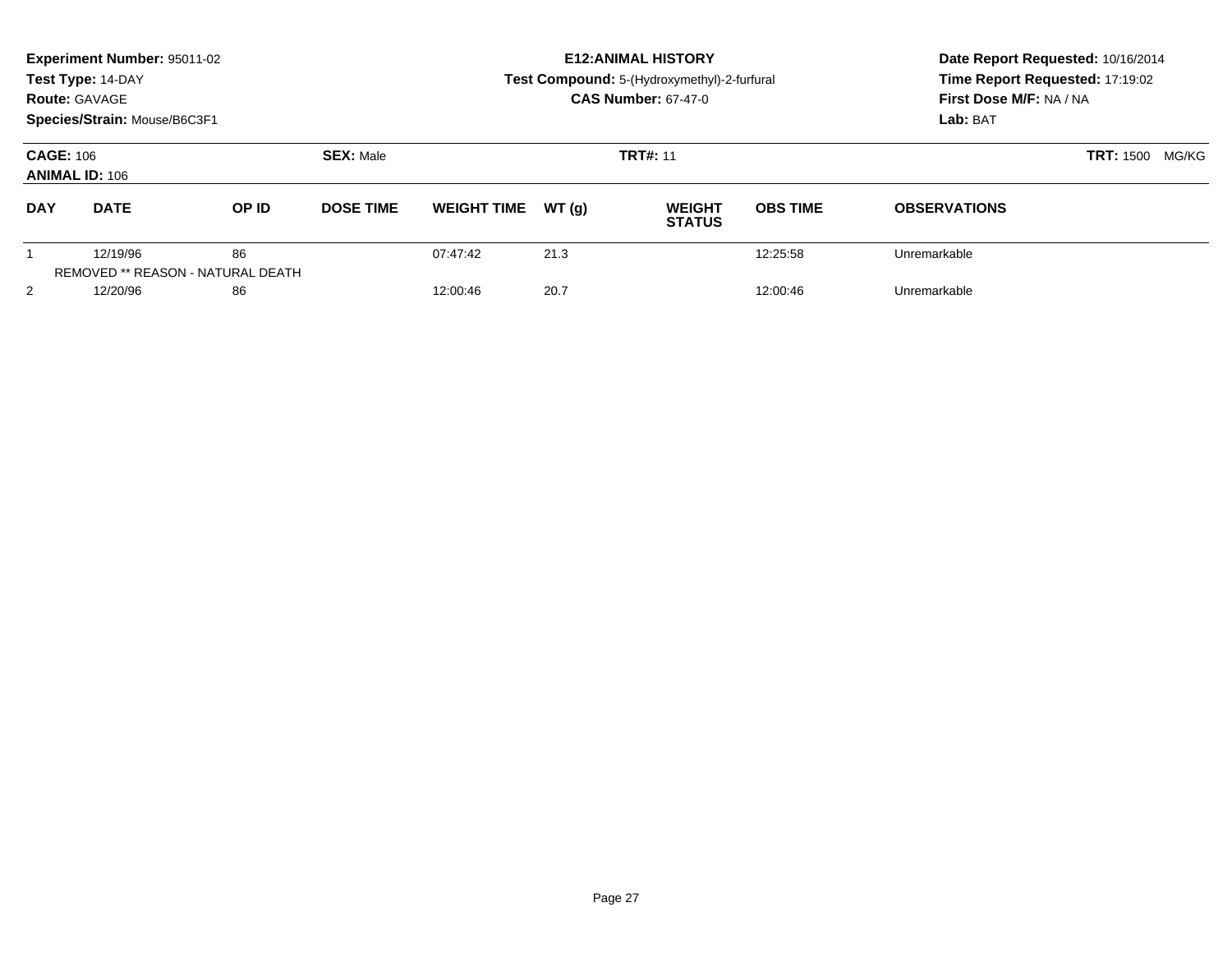**Test Type:** 14-DAY

**Route:** GAVAGE

**Species/Strain:** Mouse/B6C3F1

# **E12:ANIMAL HISTORY**

**Test Compound:** 5-(Hydroxymethyl)-2-furfural

**CAS Number:** 67-47-0

| <b>CAGE: 107</b> | <b>ANIMAL ID: 107</b>                         |       | <b>SEX: Male</b> |                    |       | <b>TRT#: 11</b>                |                 |                     | <b>TRT: 1500 MG/KG</b> |
|------------------|-----------------------------------------------|-------|------------------|--------------------|-------|--------------------------------|-----------------|---------------------|------------------------|
| <b>DAY</b>       | <b>DATE</b>                                   | OP ID | <b>DOSE TIME</b> | <b>WEIGHT TIME</b> | WT(g) | <b>WEIGHT</b><br><b>STATUS</b> | <b>OBS TIME</b> | <b>OBSERVATIONS</b> |                        |
|                  | 12/19/96                                      | 86    |                  | 07:48:08           | 19.2  |                                | 12:26:14        | Unremarkable        |                        |
| $\overline{2}$   | 12/20/96                                      | 86    |                  |                    |       |                                | 11:59:38        | Unremarkable        |                        |
| 5                | 12/23/96                                      | 86    |                  |                    |       |                                | 12:12:56        | Unremarkable        |                        |
| 8                | 12/26/96                                      | 86    |                  | 11:48:14           | 20.6  |                                | 11:48:14        | Unremarkable        |                        |
| 9                | 12/27/96                                      | 86    |                  |                    |       |                                | 11:54:40        | Unremarkable        |                        |
| 12               | 12/30/96                                      | 86    |                  |                    |       |                                | 11:59:38        | Unremarkable        |                        |
| 13               | 12/31/96                                      | 86    |                  |                    |       |                                | 11:01:08        | Unremarkable        |                        |
| 15               | 01/02/97                                      | 86    |                  | 12:34:36           | 21.6  |                                | 12:34:36        | Unremarkable        |                        |
| 16               | 01/03/97                                      | 82    |                  |                    |       |                                | 09:49:46        | Unremarkable        |                        |
| 19               | 01/06/97                                      | 86    |                  |                    |       |                                | 11:10:32        | Unremarkable        |                        |
| 20               | 01/07/97                                      | 82    |                  |                    |       |                                | 11:24:46        | Unremarkable        |                        |
| 21               | 01/08/97                                      | 86    |                  |                    |       |                                | 10:15:22        | Unremarkable        |                        |
|                  | <b>REMOVED ** REASON - TERMINAL SACRIFICE</b> |       |                  |                    |       |                                |                 |                     |                        |
| 22               | 01/09/97                                      | 82    |                  | 08:00:08           | 21.9  |                                | 08:00:08        | Unremarkable        |                        |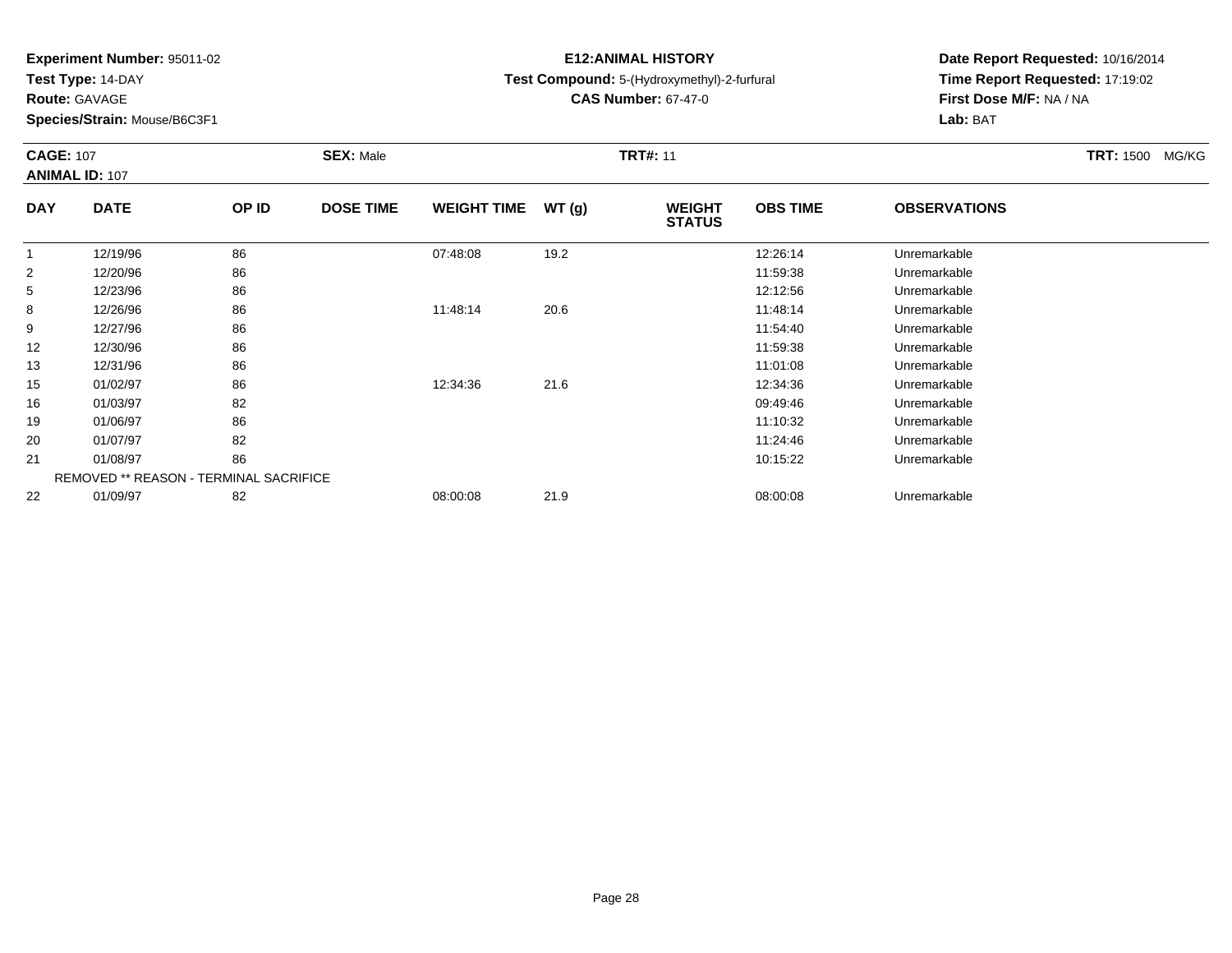**Test Type:** 14-DAY

## **Route:** GAVAGE

**Species/Strain:** Mouse/B6C3F1

# **E12:ANIMAL HISTORY**

**Test Compound:** 5-(Hydroxymethyl)-2-furfural

**CAS Number:** 67-47-0

|            | <b>CAGE: 108</b><br><b>ANIMAL ID: 108</b>     |       | <b>SEX: Male</b> |                    |       | <b>TRT#: 11</b>                |                 | <b>TRT: 1500</b><br>MG/KG       |  |
|------------|-----------------------------------------------|-------|------------------|--------------------|-------|--------------------------------|-----------------|---------------------------------|--|
| <b>DAY</b> | <b>DATE</b>                                   | OP ID | <b>DOSE TIME</b> | <b>WEIGHT TIME</b> | WT(g) | <b>WEIGHT</b><br><b>STATUS</b> | <b>OBS TIME</b> | <b>OBSERVATIONS</b>             |  |
|            | 12/19/96                                      | 86    |                  | 07:48:34           | 21.0  |                                | 12:26:32        | Unremarkable                    |  |
| 2          | 12/20/96                                      | 86    |                  |                    |       |                                | 11:59:56        | Unremarkable                    |  |
| 5          | 12/23/96                                      | 86    |                  |                    |       |                                | 12:13:14        | Unremarkable                    |  |
| 8          | 12/26/96                                      | 86    |                  | 11:48:34           | 23.1  |                                | 11:48:34        | Unremarkable                    |  |
|            | <b>REMOVED ** REASON - MORIBUND SACRIFICE</b> |       |                  |                    |       |                                |                 |                                 |  |
| 9          | 12/27/96                                      | 86    |                  | 11:46:36           | 22.9  |                                | 11:46:36        | Abnormal Breathing<br>Lethargic |  |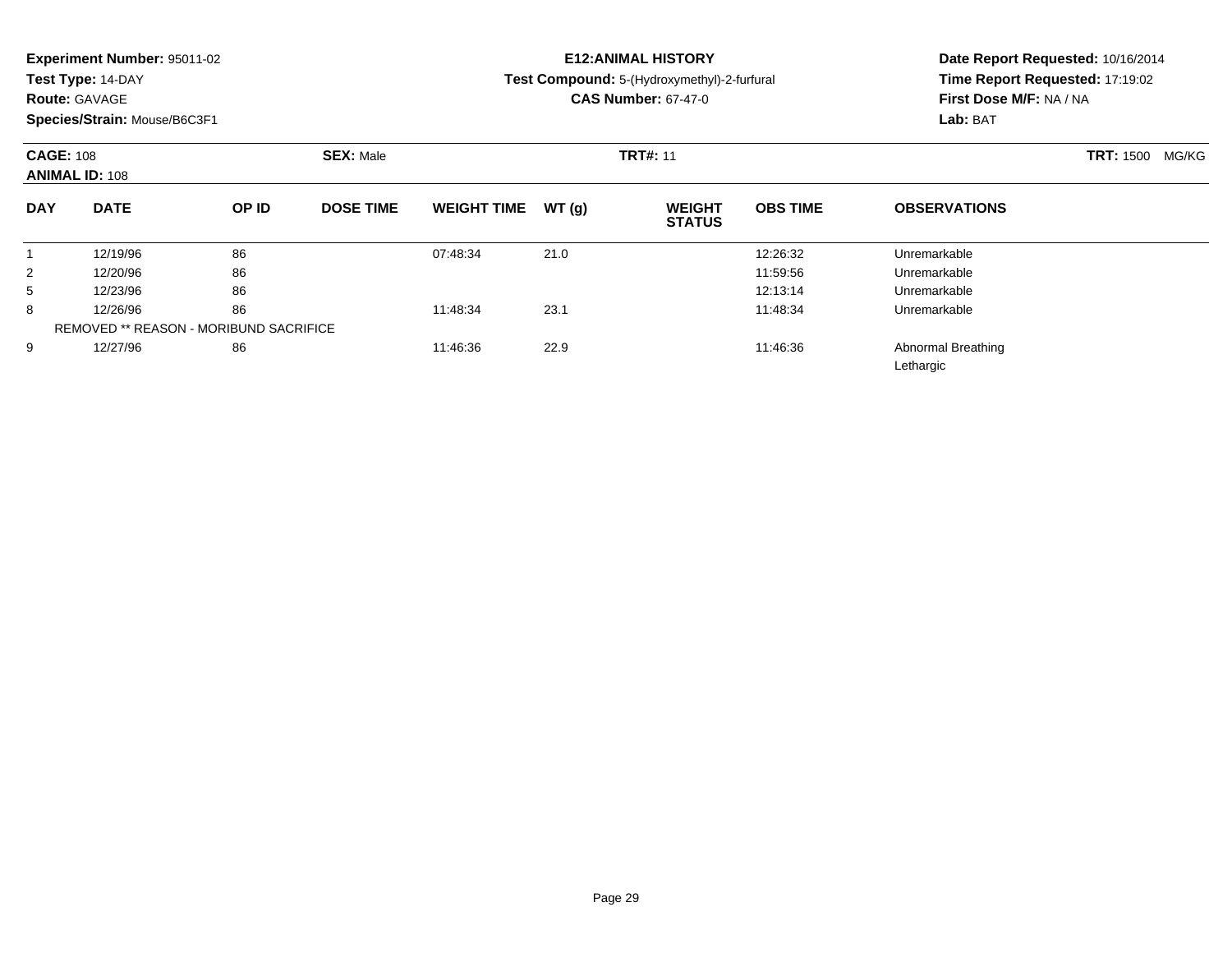**Test Type:** 14-DAY

**Route:** GAVAGE

**Species/Strain:** Mouse/B6C3F1

# **E12:ANIMAL HISTORY**

**Test Compound:** 5-(Hydroxymethyl)-2-furfural

**CAS Number:** 67-47-0

| <b>CAGE: 109</b> | <b>ANIMAL ID: 109</b>                         |       | <b>SEX: Male</b> |                    |       | <b>TRT#: 11</b>                |                 |                     | TRT: 1500 MG/KG |
|------------------|-----------------------------------------------|-------|------------------|--------------------|-------|--------------------------------|-----------------|---------------------|-----------------|
| <b>DAY</b>       | <b>DATE</b>                                   | OP ID | <b>DOSE TIME</b> | <b>WEIGHT TIME</b> | WT(g) | <b>WEIGHT</b><br><b>STATUS</b> | <b>OBS TIME</b> | <b>OBSERVATIONS</b> |                 |
|                  | 12/19/96                                      | 86    |                  | 09:00:00           | 19.5  |                                | 12:26:48        | Unremarkable        |                 |
| 2                | 12/20/96                                      | 86    |                  |                    |       |                                | 12:00:32        | Unremarkable        |                 |
| 5                | 12/23/96                                      | 86    |                  |                    |       |                                | 12:13:36        | Unremarkable        |                 |
| 8                | 12/26/96                                      | 86    |                  | 11:48:50           | 19.8  |                                | 11:48:50        | Unremarkable        |                 |
| 9                | 12/27/96                                      | 86    |                  |                    |       |                                | 11:55:00        | Unremarkable        |                 |
| 12               | 12/30/96                                      | 86    |                  |                    |       |                                | 11:59:58        | Unremarkable        |                 |
| 13               | 12/31/96                                      | 86    |                  |                    |       |                                | 11:01:20        | Unremarkable        |                 |
| 15               | 01/02/97                                      | 86    |                  | 12:34:56           | 20.3  |                                | 12:34:56        | Unremarkable        |                 |
| 16               | 01/03/97                                      | 82    |                  |                    |       |                                | 09:50:02        | Unremarkable        |                 |
| 19               | 01/06/97                                      | 86    |                  |                    |       |                                | 11:10:48        | Unremarkable        |                 |
| 20               | 01/07/97                                      | 82    |                  |                    |       |                                | 11:25:04        | Unremarkable        |                 |
| 21               | 01/08/97                                      | 86    |                  |                    |       |                                | 10:15:32        | Unremarkable        |                 |
|                  | <b>REMOVED ** REASON - TERMINAL SACRIFICE</b> |       |                  |                    |       |                                |                 |                     |                 |
| 22               | 01/09/97                                      | 82    |                  | 08:00:52           | 20.4  |                                | 08:00:52        | Unremarkable        |                 |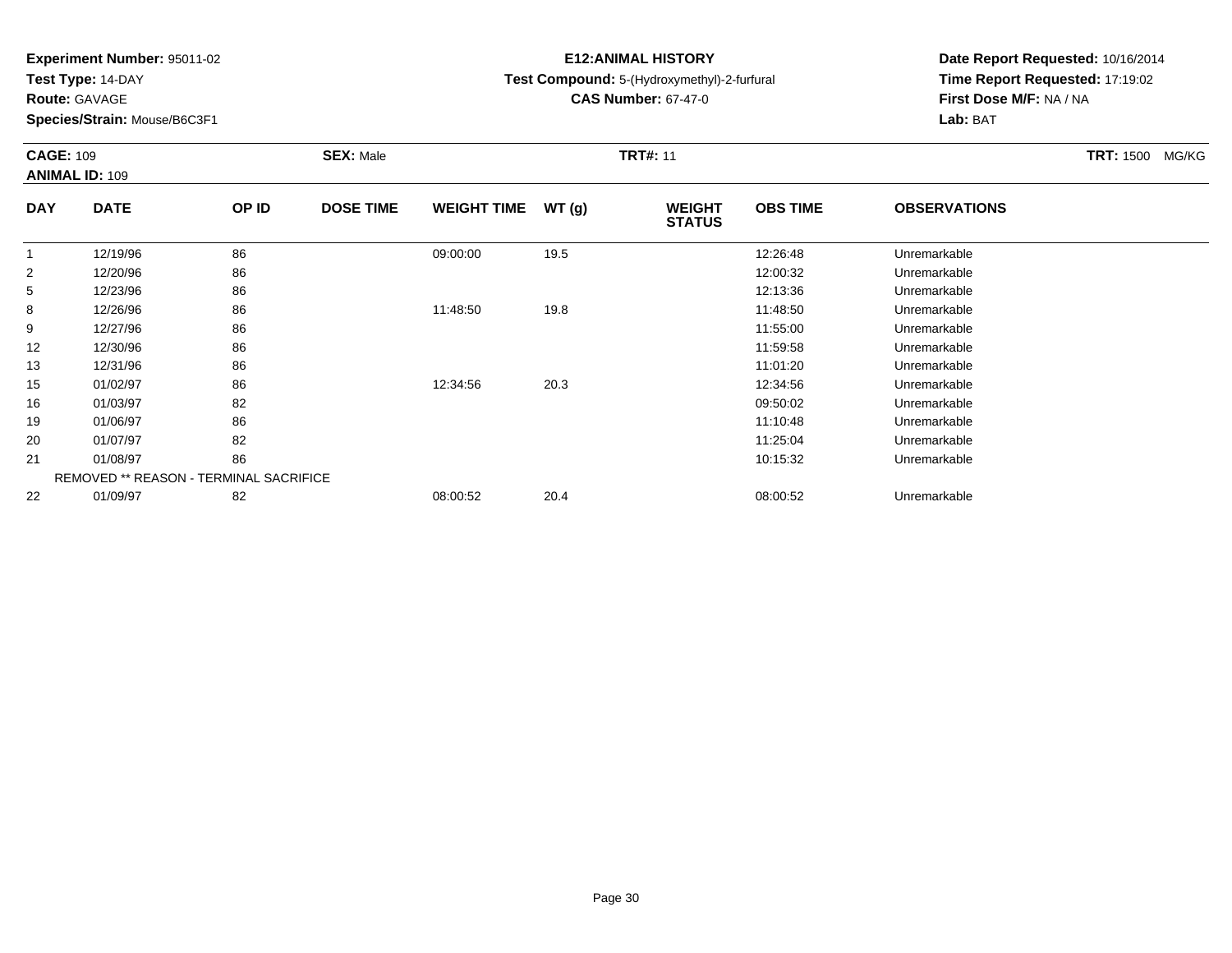|                | <b>Experiment Number: 95011-02</b><br>Test Type: 14-DAY<br><b>Route: GAVAGE</b><br>Species/Strain: Mouse/B6C3F1 |                                          |                  | <b>E12: ANIMAL HISTORY</b><br>Test Compound: 5-(Hydroxymethyl)-2-furfural<br><b>CAS Number: 67-47-0</b> |       |                                |                 | Date Report Requested: 10/16/2014<br>Time Report Requested: 17:19:02<br>First Dose M/F: NA / NA<br>Lab: BAT |                  |       |
|----------------|-----------------------------------------------------------------------------------------------------------------|------------------------------------------|------------------|---------------------------------------------------------------------------------------------------------|-------|--------------------------------|-----------------|-------------------------------------------------------------------------------------------------------------|------------------|-------|
|                | <b>CAGE: 110</b><br><b>SEX: Male</b><br><b>ANIMAL ID: 110</b>                                                   |                                          |                  | <b>TRT#: 11</b>                                                                                         |       |                                |                 |                                                                                                             | <b>TRT: 1500</b> | MG/KG |
| <b>DAY</b>     | <b>DATE</b>                                                                                                     | OP ID                                    | <b>DOSE TIME</b> | <b>WEIGHT TIME</b>                                                                                      | WT(q) | <b>WEIGHT</b><br><b>STATUS</b> | <b>OBS TIME</b> | <b>OBSERVATIONS</b>                                                                                         |                  |       |
|                | 12/19/96                                                                                                        | 86                                       |                  | 07:49:22                                                                                                | 19.7  |                                | 12:27:04        | Unremarkable                                                                                                |                  |       |
| $\overline{2}$ | 86<br>12/20/96                                                                                                  |                                          |                  |                                                                                                         |       | 12:00:46                       | Unremarkable    |                                                                                                             |                  |       |
|                |                                                                                                                 | <b>REMOVED ** REASON - NATURAL DEATH</b> |                  |                                                                                                         |       |                                |                 |                                                                                                             |                  |       |
| 5              | 12/23/96                                                                                                        | 86                                       |                  | 12:14:20                                                                                                | 19.8  |                                | 12:14:20        | Unremarkable                                                                                                |                  |       |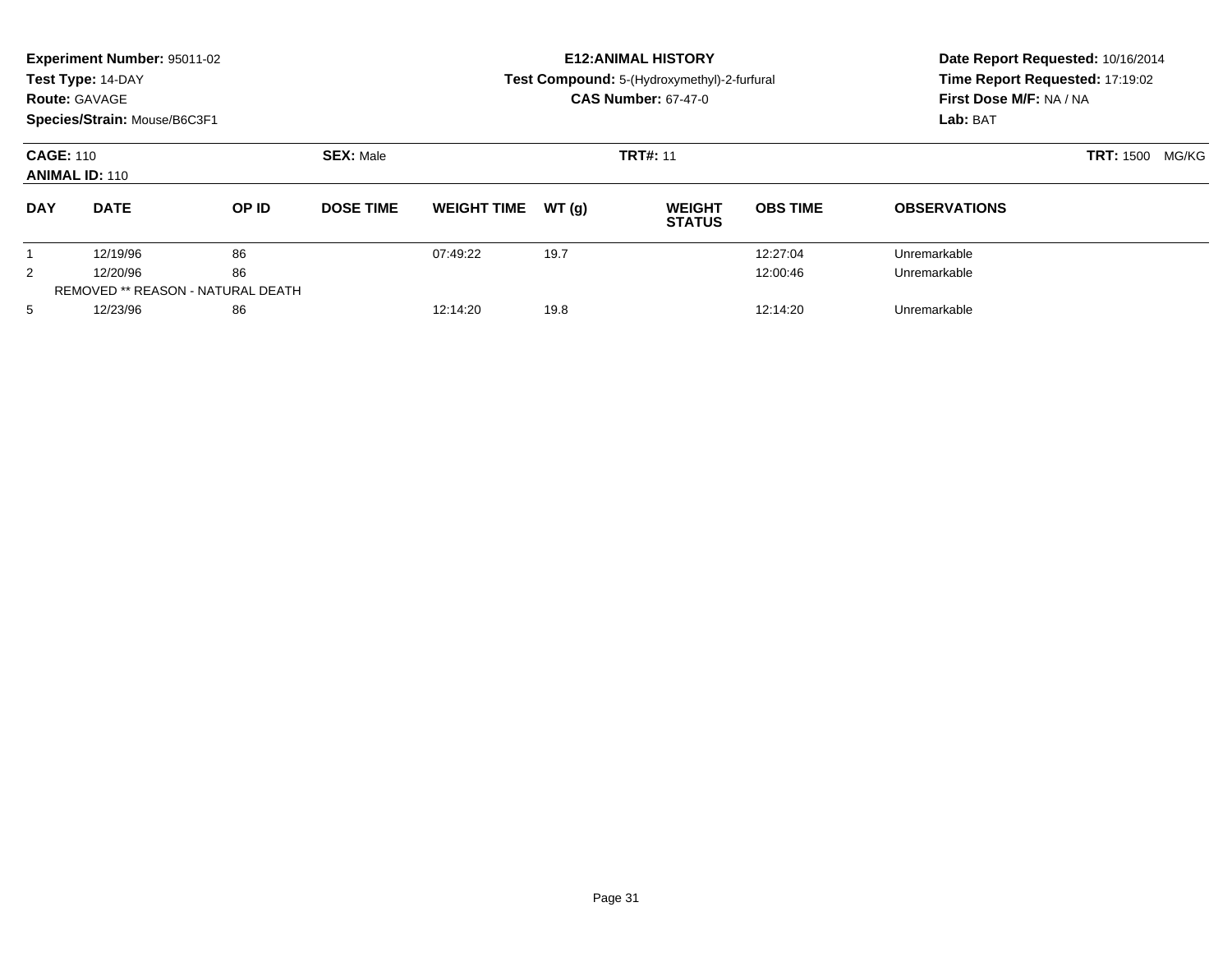**Test Type:** 14-DAY

**Route:** GAVAGE

22

**Species/Strain:** Mouse/B6C3F1

REMOVED \*\* REASON - TERMINAL SACRIFICE

## **E12:ANIMAL HISTORY**

### **Test Compound:** 5-(Hydroxymethyl)-2-furfural

**CAS Number:** 67-47-0

**Date Report Requested:** 10/16/2014 **Time Report Requested:** 17:19:02**First Dose M/F:** NA / NA**Lab:** BAT

| <b>CAGE: 111</b><br><b>ANIMAL ID: 111</b> |             |       | <b>SEX: Female</b> |                    |       | <b>TRT#: 2</b>                 |                 |                     | TRT: 0 MG/KG |
|-------------------------------------------|-------------|-------|--------------------|--------------------|-------|--------------------------------|-----------------|---------------------|--------------|
| <b>DAY</b>                                | <b>DATE</b> | OP ID | <b>DOSE TIME</b>   | <b>WEIGHT TIME</b> | WT(g) | <b>WEIGHT</b><br><b>STATUS</b> | <b>OBS TIME</b> | <b>OBSERVATIONS</b> |              |
|                                           | 12/19/96    | 86    |                    | 07:50:44           | 19.1  |                                | 12:28:20        | Unremarkable        |              |
| $\overline{2}$                            | 12/20/96    | 86    |                    |                    |       |                                | 11:38:36        | Unremarkable        |              |
| 5                                         | 12/23/96    | 86    |                    |                    |       |                                | 12:01:32        | Unremarkable        |              |
| 8                                         | 12/26/96    | 86    |                    | 11:51:32           | 18.9  |                                | 11:51:32        | Unremarkable        |              |
| 9                                         | 12/27/96    | 86    |                    |                    |       |                                | 11:28:22        | Unremarkable        |              |
| 12                                        | 12/30/96    | 86    |                    |                    |       |                                | 11:45:36        | Unremarkable        |              |
| 13                                        | 12/31/96    | 86    |                    |                    |       |                                | 11:02:10        | Unremarkable        |              |
| 15                                        | 01/02/97    | 86    |                    | 12:07:48           | 20.7  |                                | 12:07:48        | Unremarkable        |              |
| 16                                        | 01/03/97    | 82    |                    |                    |       |                                | 09:31:08        | Unremarkable        |              |
| 19                                        | 01/06/97    | 86    |                    |                    |       |                                | 11:17:14        | Unremarkable        |              |
| 20                                        | 01/07/97    | 82    |                    |                    |       |                                | 11:10:44        | Unremarkable        |              |
| 21                                        | 01/08/97    | 86    |                    |                    |       |                                | 10:15:54        | Unremarkable        |              |

01/09/97 <sup>82</sup> 08:01:32 20.1 08:01:32 Unremarkable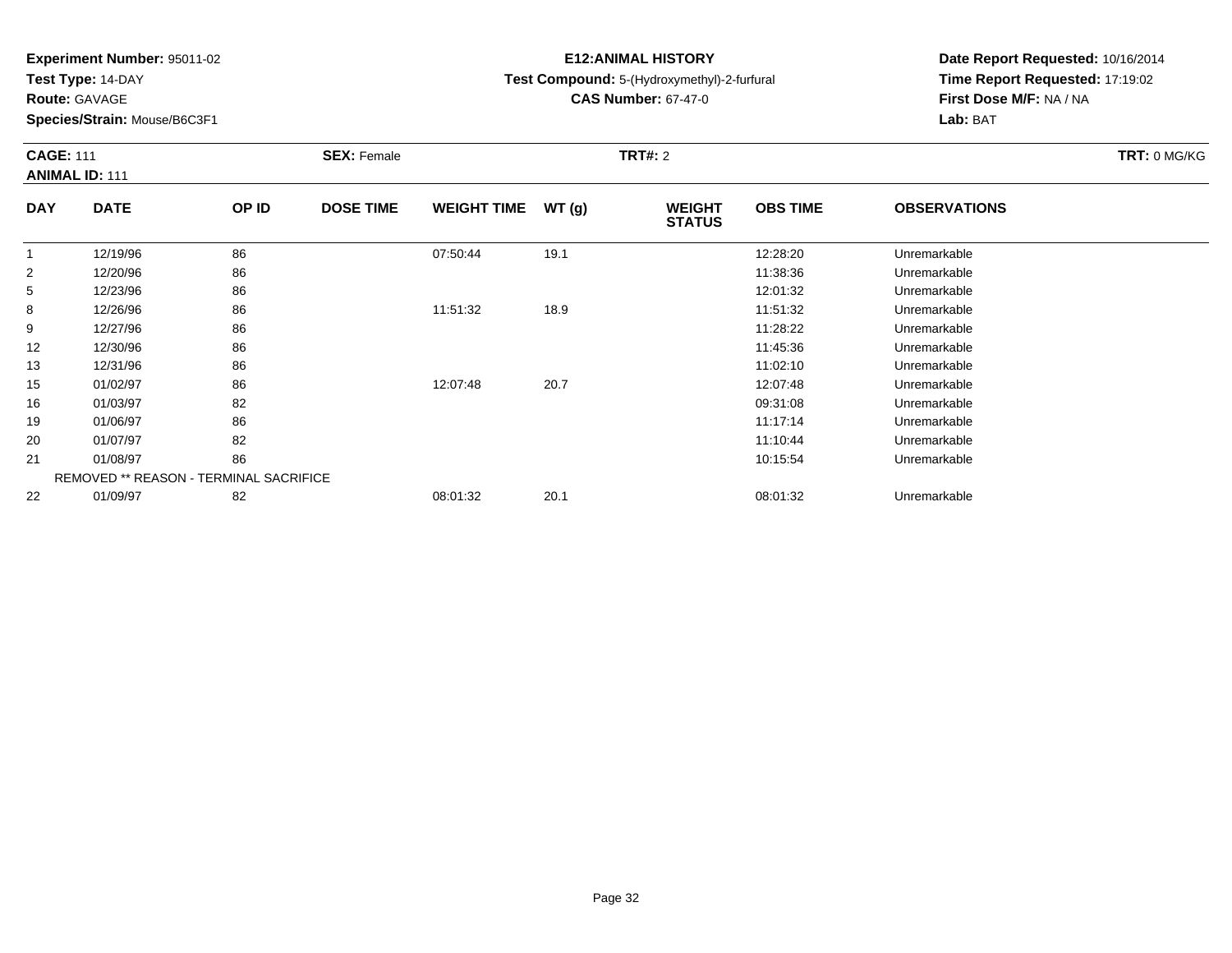**Test Type:** 14-DAY

**Route:** GAVAGE

21

22

**Species/Strain:** Mouse/B6C3F1

REMOVED \*\* REASON - TERMINAL SACRIFICE

## **E12:ANIMAL HISTORY**

### **Test Compound:** 5-(Hydroxymethyl)-2-furfural

**CAS Number:** 67-47-0

**Date Report Requested:** 10/16/2014 **Time Report Requested:** 17:19:02**First Dose M/F:** NA / NA**Lab:** BAT

|            | <b>CAGE: 111</b><br><b>ANIMAL ID: 112</b> |       | <b>SEX: Female</b> |                    |       | <b>TRT#: 2</b>                 | TRT: 0 MG/KG    |                     |  |
|------------|-------------------------------------------|-------|--------------------|--------------------|-------|--------------------------------|-----------------|---------------------|--|
| <b>DAY</b> | <b>DATE</b>                               | OP ID | <b>DOSE TIME</b>   | <b>WEIGHT TIME</b> | WT(g) | <b>WEIGHT</b><br><b>STATUS</b> | <b>OBS TIME</b> | <b>OBSERVATIONS</b> |  |
|            | 12/19/96                                  | 86    |                    | 07:50:44           | 17.5  |                                | 12:28:20        | Unremarkable        |  |
| 2          | 12/20/96                                  | 86    |                    |                    |       |                                | 11:38:36        | Unremarkable        |  |
| 5          | 12/23/96                                  | 86    |                    |                    |       |                                | 12:01:32        | Unremarkable        |  |
| 8          | 12/26/96                                  | 86    |                    | 11:51:32           | 17.3  |                                | 11:51:32        | Unremarkable        |  |
| 9          | 12/27/96                                  | 86    |                    |                    |       |                                | 11:28:22        | Unremarkable        |  |
| 12         | 12/30/96                                  | 86    |                    |                    |       |                                | 11:45:36        | Unremarkable        |  |
| 13         | 12/31/96                                  | 86    |                    |                    |       |                                | 11:02:10        | Unremarkable        |  |
| 15         | 01/02/97                                  | 86    |                    | 12:07:48           | 18.2  |                                | 12:07:48        | Unremarkable        |  |
| 16         | 01/03/97                                  | 82    |                    |                    |       |                                | 09:31:08        | Unremarkable        |  |
| 19         | 01/06/97                                  | 86    |                    |                    |       |                                | 11:17:14        | Unremarkable        |  |
| 20         | 01/07/97                                  | 82    |                    |                    |       |                                | 11:10:44        | Unremarkable        |  |

1 01/08/97 86 10:15:54 Unremarkable

01/09/97 <sup>82</sup> 08:01:32 17.9 08:01:32 Unremarkable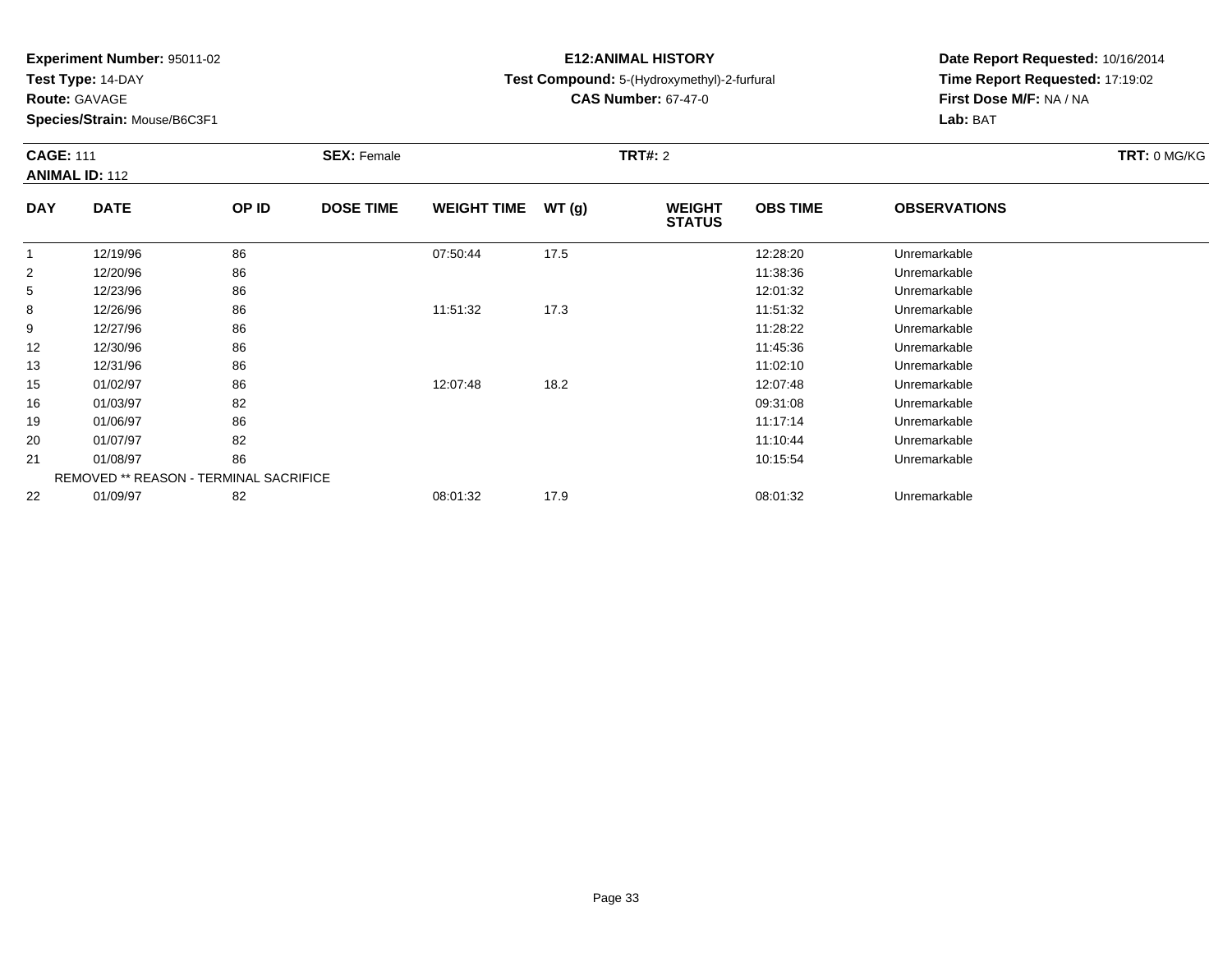**Test Type:** 14-DAY

**Route:** GAVAGE

**Species/Strain:** Mouse/B6C3F1

# **E12:ANIMAL HISTORY**

**Test Compound:** 5-(Hydroxymethyl)-2-furfural

**CAS Number:** 67-47-0

| <b>CAGE: 111</b> | <b>ANIMAL ID: 113</b> |       | <b>SEX: Female</b> |                    |        | <b>TRT#: 2</b>                 |                 |                     | TRT: 0 MG/KG |
|------------------|-----------------------|-------|--------------------|--------------------|--------|--------------------------------|-----------------|---------------------|--------------|
| <b>DAY</b>       | <b>DATE</b>           | OP ID | <b>DOSE TIME</b>   | <b>WEIGHT TIME</b> | WT (q) | <b>WEIGHT</b><br><b>STATUS</b> | <b>OBS TIME</b> | <b>OBSERVATIONS</b> |              |
|                  | 12/19/96              | 86    |                    | 07:50:44           | 19.0   |                                | 12:28:20        | Unremarkable        |              |
| 2                | 12/20/96              | 86    |                    |                    |        |                                | 11:38:36        | Unremarkable        |              |
| 5                | 12/23/96              | 86    |                    |                    |        |                                | 12:01:32        | Unremarkable        |              |
| 8                | 12/26/96              | 86    |                    | 11:51:32           | 19.6   |                                | 11:51:32        | Unremarkable        |              |
| a                | 12/27/96              | ጸፍ    |                    |                    |        |                                | 11.28.22        | <b>Unremarkable</b> |              |

| ۰                 | 12/26/96                                      | 86 | 11:51:32 | 19.6 | 11:51:32<br>Unremarkable |  |
|-------------------|-----------------------------------------------|----|----------|------|--------------------------|--|
| 9                 | 12/27/96                                      | 86 |          |      | 11:28:22<br>Unremarkable |  |
| $12 \overline{ }$ | 12/30/96                                      | 86 |          |      | 11:45:36<br>Unremarkable |  |
| 13                | 12/31/96                                      | 86 |          |      | 11:02:10<br>Unremarkable |  |
| 15                | 01/02/97                                      | 86 | 12:07:48 | 20.3 | Unremarkable<br>12:07:48 |  |
| 16                | 01/03/97                                      | 82 |          |      | Unremarkable<br>09:31:08 |  |
| 19                | 01/06/97                                      | 86 |          |      | Unremarkable<br>11:17:14 |  |
| 20                | 01/07/97                                      | 82 |          |      | Unremarkable<br>11:10:44 |  |
| 21                | 01/08/97                                      | 86 |          |      | Unremarkable<br>10:15:54 |  |
|                   | <b>REMOVED ** REASON - TERMINAL SACRIFICE</b> |    |          |      |                          |  |
| 22                | 01/09/97                                      | 82 | 08:01:32 | 20.1 | 08:01:32<br>Unremarkable |  |
|                   |                                               |    |          |      |                          |  |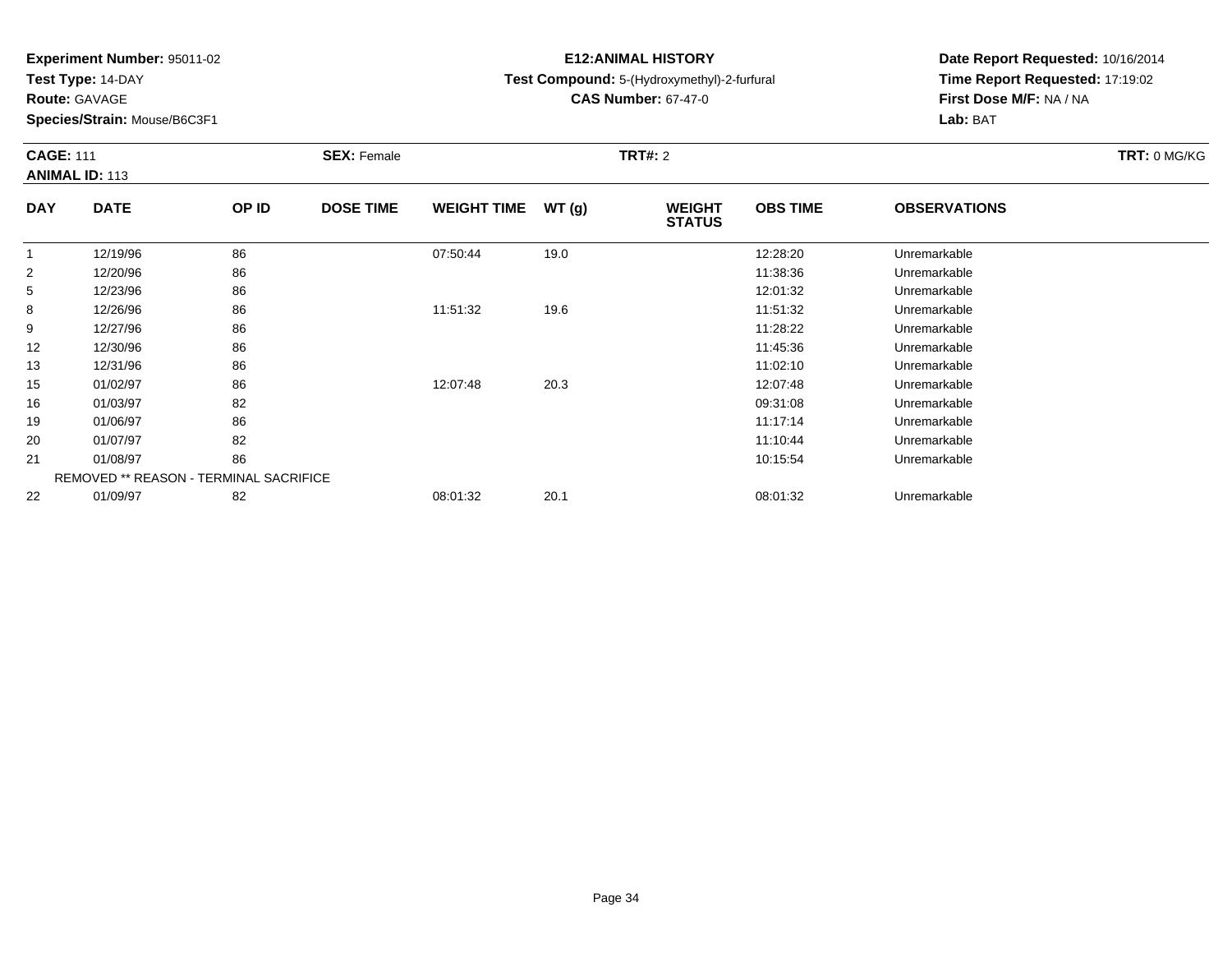**Test Type:** 14-DAY

**Route:** GAVAGE

22

**Species/Strain:** Mouse/B6C3F1

# **E12:ANIMAL HISTORY**

### **Test Compound:** 5-(Hydroxymethyl)-2-furfural

**CAS Number:** 67-47-0

**Date Report Requested:** 10/16/2014 **Time Report Requested:** 17:19:02**First Dose M/F:** NA / NA**Lab:** BAT

|                | <b>CAGE: 111</b><br><b>ANIMAL ID: 114</b> |       | <b>SEX: Female</b> |                    |       | <b>TRT#: 2</b>                 | TRT: 0 MG/KG    |                     |  |
|----------------|-------------------------------------------|-------|--------------------|--------------------|-------|--------------------------------|-----------------|---------------------|--|
| <b>DAY</b>     | <b>DATE</b>                               | OP ID | <b>DOSE TIME</b>   | <b>WEIGHT TIME</b> | WT(g) | <b>WEIGHT</b><br><b>STATUS</b> | <b>OBS TIME</b> | <b>OBSERVATIONS</b> |  |
|                | 12/19/96                                  | 86    |                    | 07:50:44           | 17.3  |                                | 12:28:20        | Unremarkable        |  |
| $\overline{2}$ | 12/20/96                                  | 86    |                    |                    |       |                                | 11:38:36        | Unremarkable        |  |
| 5              | 12/23/96                                  | 86    |                    |                    |       |                                | 12:01:32        | Unremarkable        |  |
| 8              | 12/26/96                                  | 86    |                    | 11:51:32           | 18.1  |                                | 11:51:32        | Unremarkable        |  |
| 9              | 12/27/96                                  | 86    |                    |                    |       |                                | 11:28:22        | Unremarkable        |  |
| 12             | 12/30/96                                  | 86    |                    |                    |       |                                | 11:45:36        | Unremarkable        |  |
| 13             | 12/31/96                                  | 86    |                    |                    |       |                                | 11:02:10        | Unremarkable        |  |
| 15             | 01/02/97                                  | 86    |                    | 12:07:48           | 19.1  |                                | 12:07:48        | Unremarkable        |  |
| 16             | 01/03/97                                  | 82    |                    |                    |       |                                | 09:31:08        | Unremarkable        |  |
| 19             | 01/06/97                                  | 86    |                    |                    |       |                                | 11:17:14        | Unremarkable        |  |
| 20             | 01/07/97                                  | 82    |                    |                    |       |                                | 11:10:44        | Unremarkable        |  |
| 21             | 01/08/97                                  | 86    |                    |                    |       |                                | 10:15:54        | Unremarkable        |  |
|                | REMOVED ** REASON - TERMINAL SACRIFICE    |       |                    |                    |       |                                |                 |                     |  |

01/09/97 <sup>82</sup> 08:01:32 20.2 08:01:32 Unremarkable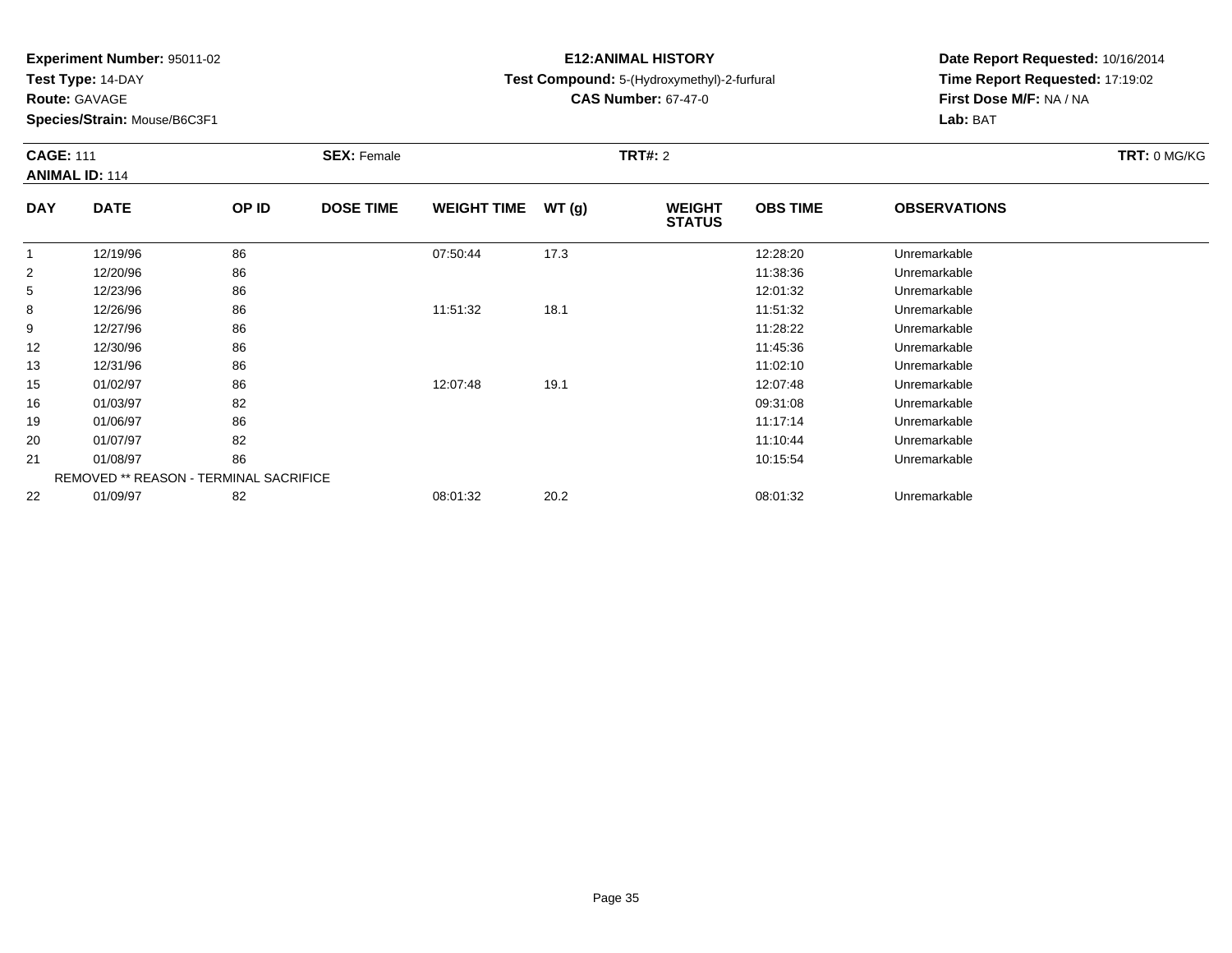**Test Type:** 14-DAY

**Route:** GAVAGE

22

**Species/Strain:** Mouse/B6C3F1

# **E12:ANIMAL HISTORY**

### **Test Compound:** 5-(Hydroxymethyl)-2-furfural

**CAS Number:** 67-47-0

**Date Report Requested:** 10/16/2014 **Time Report Requested:** 17:19:02**First Dose M/F:** NA / NA**Lab:** BAT

| <b>CAGE: 111</b> | <b>ANIMAL ID: 115</b>                  |       | <b>SEX: Female</b> |                    |       | <b>TRT#: 2</b>                 |                 |                     | TRT: 0 MG/KG |
|------------------|----------------------------------------|-------|--------------------|--------------------|-------|--------------------------------|-----------------|---------------------|--------------|
| <b>DAY</b>       | <b>DATE</b>                            | OP ID | <b>DOSE TIME</b>   | <b>WEIGHT TIME</b> | WT(g) | <b>WEIGHT</b><br><b>STATUS</b> | <b>OBS TIME</b> | <b>OBSERVATIONS</b> |              |
|                  | 12/19/96                               | 86    |                    | 07:50:44           | 16.9  |                                | 12:28:20        | Unremarkable        |              |
| $\overline{2}$   | 12/20/96                               | 86    |                    |                    |       |                                | 11:38:36        | Unremarkable        |              |
| 5                | 12/23/96                               | 86    |                    |                    |       |                                | 12:01:32        | Unremarkable        |              |
| 8                | 12/26/96                               | 86    |                    | 11:51:32           | 18.4  |                                | 11:51:32        | Unremarkable        |              |
| 9                | 12/27/96                               | 86    |                    |                    |       |                                | 11:28:22        | Unremarkable        |              |
| 12               | 12/30/96                               | 86    |                    |                    |       |                                | 11:45:36        | Unremarkable        |              |
| 13               | 12/31/96                               | 86    |                    |                    |       |                                | 11:02:10        | Unremarkable        |              |
| 15               | 01/02/97                               | 86    |                    | 12:07:48           | 19.1  |                                | 12:07:48        | Unremarkable        |              |
| 16               | 01/03/97                               | 82    |                    |                    |       |                                | 09:31:08        | Unremarkable        |              |
| 19               | 01/06/97                               | 86    |                    |                    |       |                                | 11:17:14        | Unremarkable        |              |
| 20               | 01/07/97                               | 82    |                    |                    |       |                                | 11:10:44        | Unremarkable        |              |
| 21               | 01/08/97                               | 86    |                    |                    |       |                                | 10:15:54        | Unremarkable        |              |
|                  | REMOVED ** REASON - TERMINAL SACRIFICE |       |                    |                    |       |                                |                 |                     |              |

01/09/97 <sup>82</sup> 08:01:32 18.8 08:01:32 Unremarkable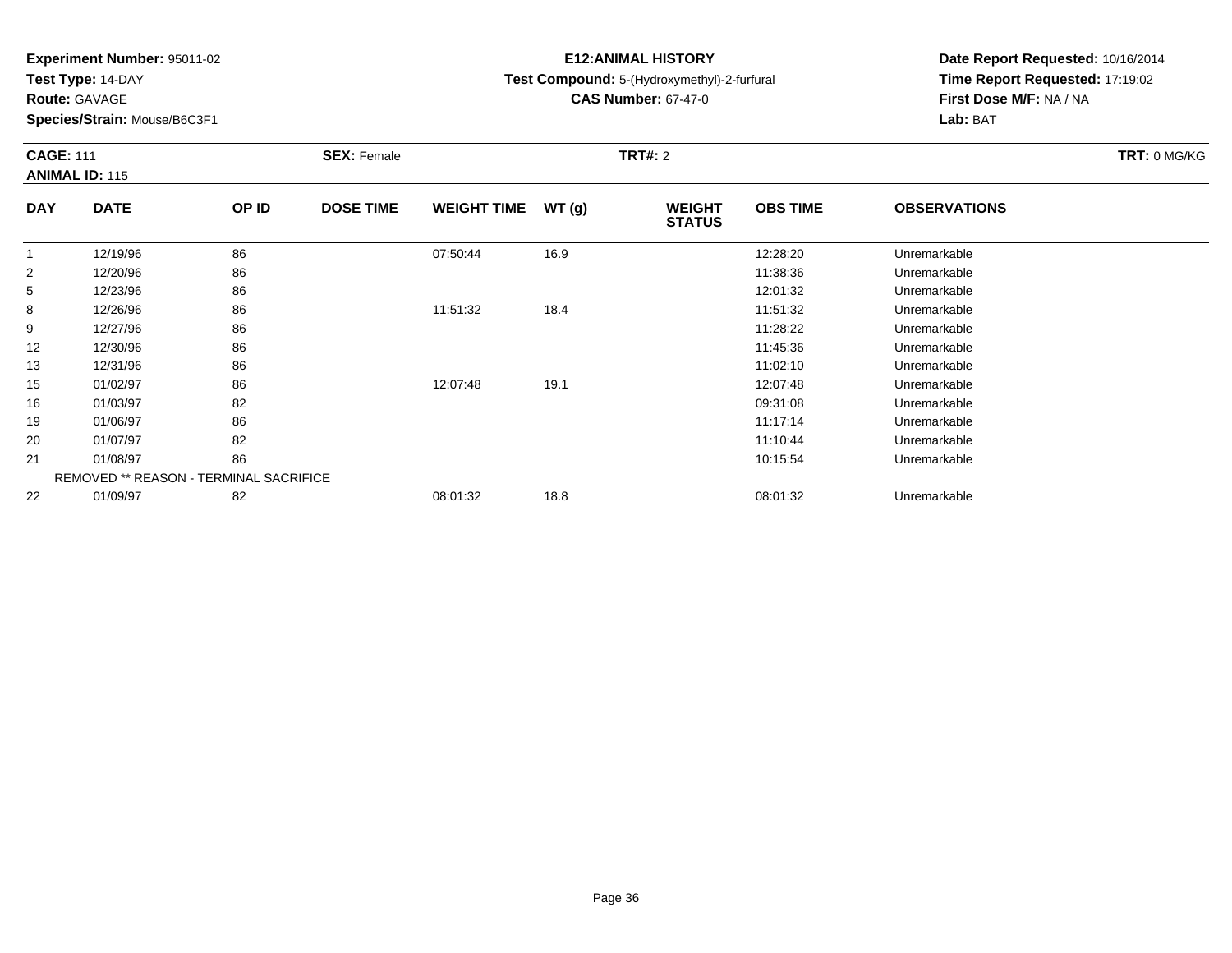**Test Type:** 14-DAY

**Route:** GAVAGE

**Species/Strain:** Mouse/B6C3F1

# **E12:ANIMAL HISTORY**

**Test Compound:** 5-(Hydroxymethyl)-2-furfural

**CAS Number:** 67-47-0

| <b>CAGE: 112</b> | <b>ANIMAL ID: 116</b>                         |       | <b>SEX: Female</b> |                    |       | <b>TRT#: 4</b>                 |                 |                     | <b>TRT: 94 MG/KG</b> |
|------------------|-----------------------------------------------|-------|--------------------|--------------------|-------|--------------------------------|-----------------|---------------------|----------------------|
| <b>DAY</b>       | <b>DATE</b>                                   | OP ID | <b>DOSE TIME</b>   | <b>WEIGHT TIME</b> | WT(g) | <b>WEIGHT</b><br><b>STATUS</b> | <b>OBS TIME</b> | <b>OBSERVATIONS</b> |                      |
| 1                | 12/19/96                                      | 86    |                    | 07:52:22           | 17.4  |                                | 12:29:30        | Unremarkable        |                      |
| 2                | 12/20/96                                      | 86    |                    |                    |       |                                | 11:40:16        | Unremarkable        |                      |
| 5                | 12/23/96                                      | 86    |                    |                    |       |                                | 12:02:12        | Unremarkable        |                      |
| 8                | 12/26/96                                      | 86    |                    | 11:53:08           | 17.9  |                                | 11:53:08        | Unremarkable        |                      |
| 9                | 12/27/96                                      | 86    |                    |                    |       |                                | 11:29:22        | Unremarkable        |                      |
| 12               | 12/30/96                                      | 86    |                    |                    |       |                                | 11:48:00        | Unremarkable        |                      |
| 13               | 12/31/96                                      | 86    |                    |                    |       |                                | 11:02:56        | Unremarkable        |                      |
| 15               | 01/02/97                                      | 86    |                    | 12:09:58           | 18.4  |                                | 12:09:58        | Unremarkable        |                      |
| 16               | 01/03/97                                      | 82    |                    |                    |       |                                | 09:31:46        | Unremarkable        |                      |
| 19               | 01/06/97                                      | 86    |                    |                    |       |                                | 11:18:00        | Unremarkable        |                      |
| 20               | 01/07/97                                      | 82    |                    |                    |       |                                | 11:11:16        | Unremarkable        |                      |
| 21               | 01/08/97                                      | 86    |                    |                    |       |                                | 10:16:22        | Unremarkable        |                      |
|                  | <b>REMOVED ** REASON - TERMINAL SACRIFICE</b> |       |                    |                    |       |                                |                 |                     |                      |
| 22               | 01/09/97                                      | 82    |                    | 08:05:18           | 19.2  |                                | 08:05:18        | Unremarkable        |                      |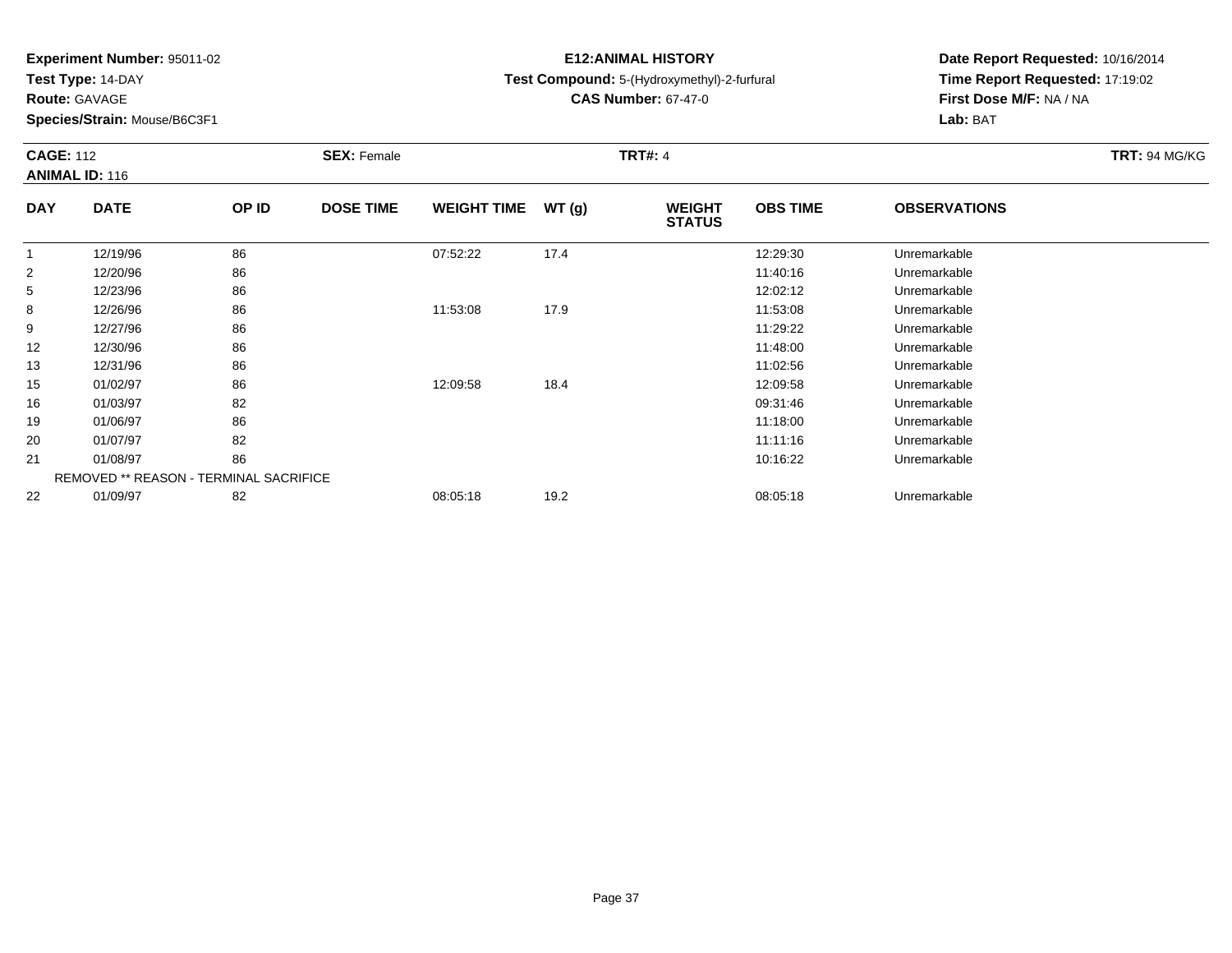**Test Type:** 14-DAY

**Route:** GAVAGE

22

**Species/Strain:** Mouse/B6C3F1

REMOVED \*\* REASON - TERMINAL SACRIFICE

# **E12:ANIMAL HISTORY**

### **Test Compound:** 5-(Hydroxymethyl)-2-furfural

**CAS Number:** 67-47-0

**Date Report Requested:** 10/16/2014 **Time Report Requested:** 17:19:02**First Dose M/F:** NA / NA**Lab:** BAT

|            | <b>CAGE: 112</b><br><b>ANIMAL ID: 117</b> |       | <b>SEX: Female</b> |                    |       | <b>TRT#: 4</b>                 | <b>TRT: 94 MG/KG</b> |                     |  |
|------------|-------------------------------------------|-------|--------------------|--------------------|-------|--------------------------------|----------------------|---------------------|--|
| <b>DAY</b> | <b>DATE</b>                               | OP ID | <b>DOSE TIME</b>   | <b>WEIGHT TIME</b> | WT(g) | <b>WEIGHT</b><br><b>STATUS</b> | <b>OBS TIME</b>      | <b>OBSERVATIONS</b> |  |
| 1          | 12/19/96                                  | 86    |                    | 07:52:22           | 18.5  |                                | 12:29:30             | Unremarkable        |  |
| 2          | 12/20/96                                  | 86    |                    |                    |       |                                | 11:40:16             | Unremarkable        |  |
| 5          | 12/23/96                                  | 86    |                    |                    |       |                                | 12:02:12             | Unremarkable        |  |
| 8          | 12/26/96                                  | 86    |                    | 11:53:08           | 18.8  |                                | 11:53:08             | Unremarkable        |  |
| 9          | 12/27/96                                  | 86    |                    |                    |       |                                | 11:29:22             | Unremarkable        |  |
| 12         | 12/30/96                                  | 86    |                    |                    |       |                                | 11:48:00             | Unremarkable        |  |
| 13         | 12/31/96                                  | 86    |                    |                    |       |                                | 11:02:56             | Unremarkable        |  |
| 15         | 01/02/97                                  | 86    |                    | 12:09:58           | 20.2  |                                | 12:09:58             | Unremarkable        |  |
| 16         | 01/03/97                                  | 82    |                    |                    |       |                                | 09:31:46             | Unremarkable        |  |
| 19         | 01/06/97                                  | 86    |                    |                    |       |                                | 11:18:00             | Unremarkable        |  |
| 20         | 01/07/97                                  | 82    |                    |                    |       |                                | 11:11:16             | Unremarkable        |  |
| 21         | 01/08/97                                  | 86    |                    |                    |       |                                | 10:16:22             | Unremarkable        |  |

1 01/08/97 86 10:16:22 10:16:22 Unremarkable

01/09/97 <sup>82</sup> 08:05:18 19.9 08:05:18 Unremarkable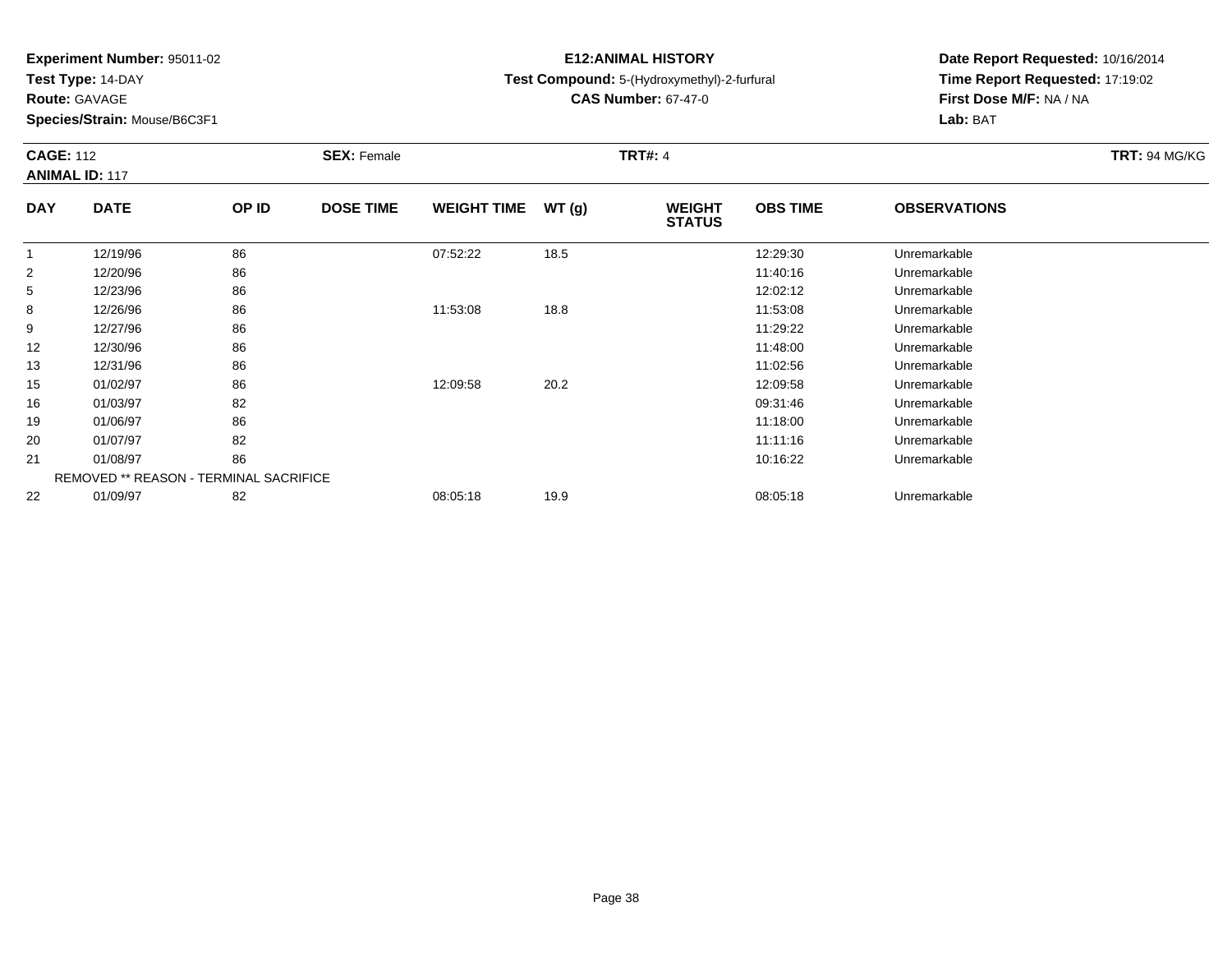**Test Type:** 14-DAY

**Route:** GAVAGE

**Species/Strain:** Mouse/B6C3F1

# **E12:ANIMAL HISTORY**

### **Test Compound:** 5-(Hydroxymethyl)-2-furfural

**CAS Number:** 67-47-0

| <b>CAGE: 112</b> |                                               |       | <b>SEX: Female</b> |                    |       | <b>TRT#: 4</b>                 |                 |                     | <b>TRT: 94 MG/KG</b> |
|------------------|-----------------------------------------------|-------|--------------------|--------------------|-------|--------------------------------|-----------------|---------------------|----------------------|
|                  | <b>ANIMAL ID: 118</b>                         |       |                    |                    |       |                                |                 |                     |                      |
| <b>DAY</b>       | <b>DATE</b>                                   | OP ID | <b>DOSE TIME</b>   | <b>WEIGHT TIME</b> | WT(g) | <b>WEIGHT</b><br><b>STATUS</b> | <b>OBS TIME</b> | <b>OBSERVATIONS</b> |                      |
| $\mathbf{1}$     | 12/19/96                                      | 86    |                    | 07:52:22           | 18.1  |                                | 12:29:30        | Unremarkable        |                      |
| 2                | 12/20/96                                      | 86    |                    |                    |       |                                | 11:40:16        | Unremarkable        |                      |
| 5                | 12/23/96                                      | 86    |                    |                    |       |                                | 12:02:12        | Unremarkable        |                      |
| 8                | 12/26/96                                      | 86    |                    | 11:53:08           | 18.4  |                                | 11:53:08        | Unremarkable        |                      |
| 9                | 12/27/96                                      | 86    |                    |                    |       |                                | 11:29:22        | Unremarkable        |                      |
| 12               | 12/30/96                                      | 86    |                    |                    |       |                                | 11:48:00        | Unremarkable        |                      |
| 13               | 12/31/96                                      | 86    |                    |                    |       |                                | 11:02:56        | Unremarkable        |                      |
| 15               | 01/02/97                                      | 86    |                    | 12:09:58           | 18.8  |                                | 12:09:58        | Unremarkable        |                      |
| 16               | 01/03/97                                      | 82    |                    |                    |       |                                | 09:31:46        | Unremarkable        |                      |
| 19               | 01/06/97                                      | 86    |                    |                    |       |                                | 11:18:00        | Unremarkable        |                      |
| 20               | 01/07/97                                      | 82    |                    |                    |       |                                | 11:11:16        | Unremarkable        |                      |
| 21               | 01/08/97                                      | 86    |                    |                    |       |                                | 10:16:22        | Unremarkable        |                      |
|                  | <b>REMOVED ** REASON - TERMINAL SACRIFICE</b> |       |                    |                    |       |                                |                 |                     |                      |
| 22               | 01/09/97                                      | 82    |                    | 08:05:18           | 19.4  |                                | 08:05:18        | Unremarkable        |                      |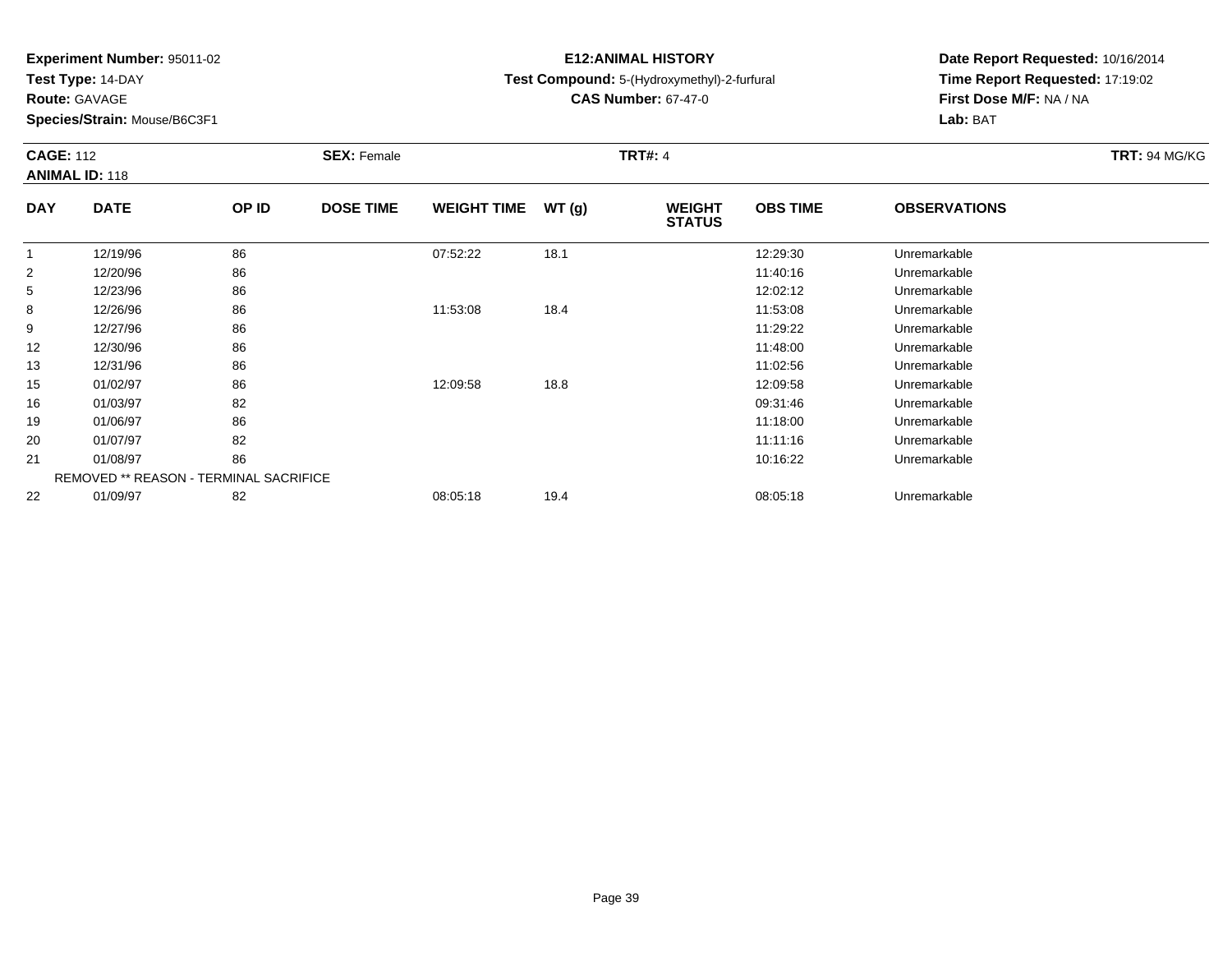**Test Type:** 14-DAY

**Route:** GAVAGE

**Species/Strain:** Mouse/B6C3F1

# **E12:ANIMAL HISTORY**

**Test Compound:** 5-(Hydroxymethyl)-2-furfural

**CAS Number:** 67-47-0

| <b>CAGE: 112</b> | <b>ANIMAL ID: 119</b>                         |       | <b>SEX: Female</b> |                    |       | <b>TRT#: 4</b>                 |                 |                     | <b>TRT: 94 MG/KG</b> |
|------------------|-----------------------------------------------|-------|--------------------|--------------------|-------|--------------------------------|-----------------|---------------------|----------------------|
| <b>DAY</b>       | <b>DATE</b>                                   | OP ID | <b>DOSE TIME</b>   | <b>WEIGHT TIME</b> | WT(g) | <b>WEIGHT</b><br><b>STATUS</b> | <b>OBS TIME</b> | <b>OBSERVATIONS</b> |                      |
| 1                | 12/19/96                                      | 86    |                    | 07:52:22           | 19.4  |                                | 12:29:30        | Unremarkable        |                      |
| $\overline{2}$   | 12/20/96                                      | 86    |                    |                    |       |                                | 11:40:16        | Unremarkable        |                      |
| 5                | 12/23/96                                      | 86    |                    |                    |       |                                | 12:02:12        | Unremarkable        |                      |
| 8                | 12/26/96                                      | 86    |                    | 11:53:08           | 19.8  |                                | 11:53:08        | Unremarkable        |                      |
| 9                | 12/27/96                                      | 86    |                    |                    |       |                                | 11:29:22        | Unremarkable        |                      |
| 12               | 12/30/96                                      | 86    |                    |                    |       |                                | 11:48:00        | Unremarkable        |                      |
| 13               | 12/31/96                                      | 86    |                    |                    |       |                                | 11:02:56        | Unremarkable        |                      |
| 15               | 01/02/97                                      | 86    |                    | 12:09:58           | 21.4  |                                | 12:09:58        | Unremarkable        |                      |
| 16               | 01/03/97                                      | 82    |                    |                    |       |                                | 09:31:46        | Unremarkable        |                      |
| 19               | 01/06/97                                      | 86    |                    |                    |       |                                | 11:18:00        | Unremarkable        |                      |
| 20               | 01/07/97                                      | 82    |                    |                    |       |                                | 11:11:16        | Unremarkable        |                      |
| 21               | 01/08/97                                      | 86    |                    |                    |       |                                | 10:16:22        | Unremarkable        |                      |
|                  | <b>REMOVED ** REASON - TERMINAL SACRIFICE</b> |       |                    |                    |       |                                |                 |                     |                      |
| 22               | 01/09/97                                      | 82    |                    | 08:05:18           | 20.9  |                                | 08:05:18        | Unremarkable        |                      |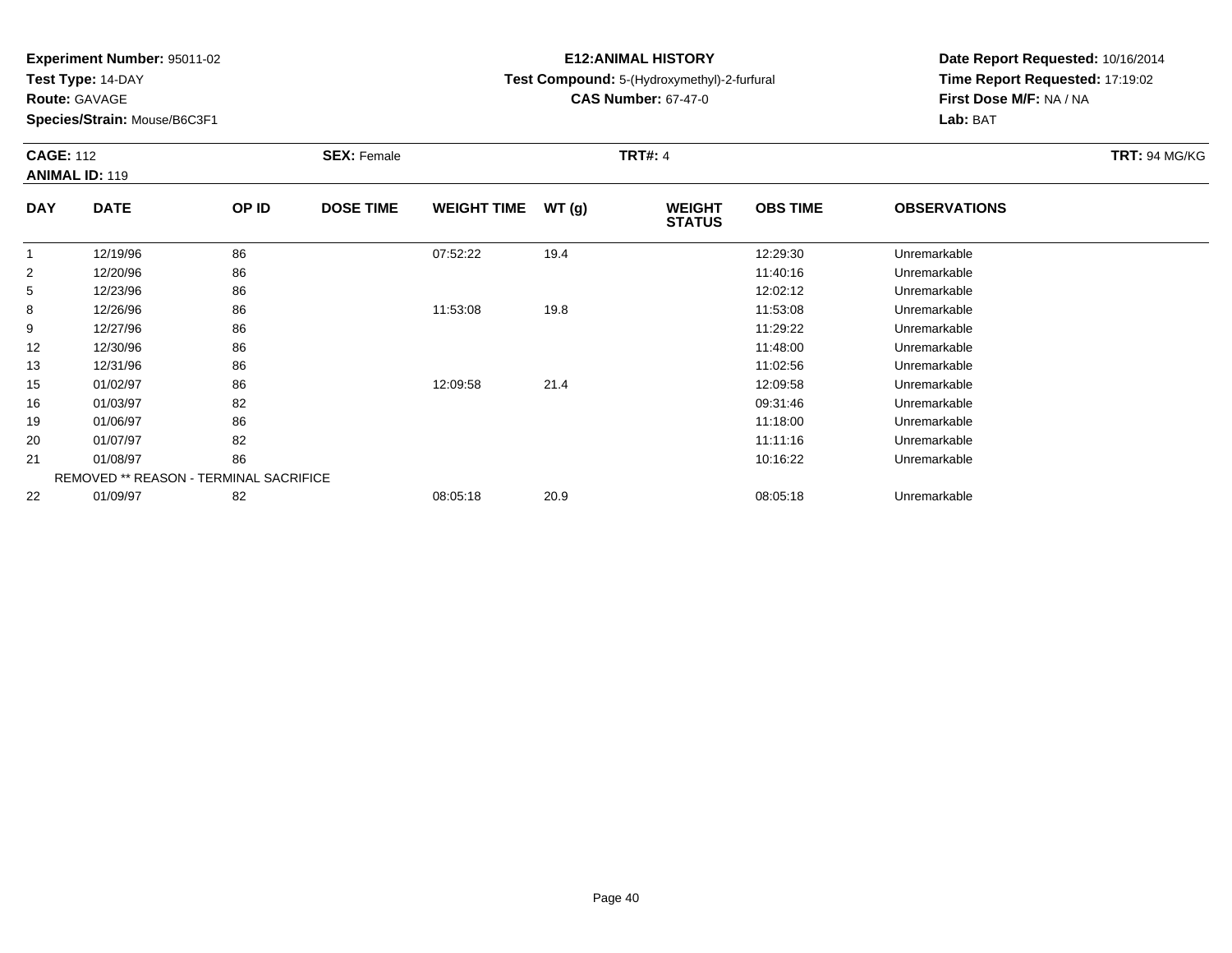**Test Type:** 14-DAY

**Route:** GAVAGE

**Species/Strain:** Mouse/B6C3F1

# **E12:ANIMAL HISTORY**

**Test Compound:** 5-(Hydroxymethyl)-2-furfural

**CAS Number:** 67-47-0

| <b>CAGE: 112</b> | <b>ANIMAL ID: 120</b>                         |       | <b>SEX: Female</b> |                    |       | <b>TRT#: 4</b>                 |                 |                     | <b>TRT: 94 MG/KG</b> |
|------------------|-----------------------------------------------|-------|--------------------|--------------------|-------|--------------------------------|-----------------|---------------------|----------------------|
| <b>DAY</b>       | <b>DATE</b>                                   | OP ID | <b>DOSE TIME</b>   | <b>WEIGHT TIME</b> | WT(g) | <b>WEIGHT</b><br><b>STATUS</b> | <b>OBS TIME</b> | <b>OBSERVATIONS</b> |                      |
| 1                | 12/19/96                                      | 86    |                    | 07:52:22           | 17.4  |                                | 12:29:30        | Unremarkable        |                      |
| 2                | 12/20/96                                      | 86    |                    |                    |       |                                | 11:40:16        | Unremarkable        |                      |
| 5                | 12/23/96                                      | 86    |                    |                    |       |                                | 12:02:12        | Unremarkable        |                      |
| 8                | 12/26/96                                      | 86    |                    | 11:53:08           | 17.9  |                                | 11:53:08        | Unremarkable        |                      |
| 9                | 12/27/96                                      | 86    |                    |                    |       |                                | 11:29:22        | Unremarkable        |                      |
| 12               | 12/30/96                                      | 86    |                    |                    |       |                                | 11:48:00        | Unremarkable        |                      |
| 13               | 12/31/96                                      | 86    |                    |                    |       |                                | 11:02:56        | Unremarkable        |                      |
| 15               | 01/02/97                                      | 86    |                    | 12:09:58           | 19.0  |                                | 12:09:58        | Unremarkable        |                      |
| 16               | 01/03/97                                      | 82    |                    |                    |       |                                | 09:31:46        | Unremarkable        |                      |
| 19               | 01/06/97                                      | 86    |                    |                    |       |                                | 11:18:00        | Unremarkable        |                      |
| 20               | 01/07/97                                      | 82    |                    |                    |       |                                | 11:11:16        | Unremarkable        |                      |
| 21               | 01/08/97                                      | 86    |                    |                    |       |                                | 10:16:22        | Unremarkable        |                      |
|                  | <b>REMOVED ** REASON - TERMINAL SACRIFICE</b> |       |                    |                    |       |                                |                 |                     |                      |
| 22               | 01/09/97                                      | 82    |                    | 08:05:18           | 20.0  |                                | 08:05:18        | Unremarkable        |                      |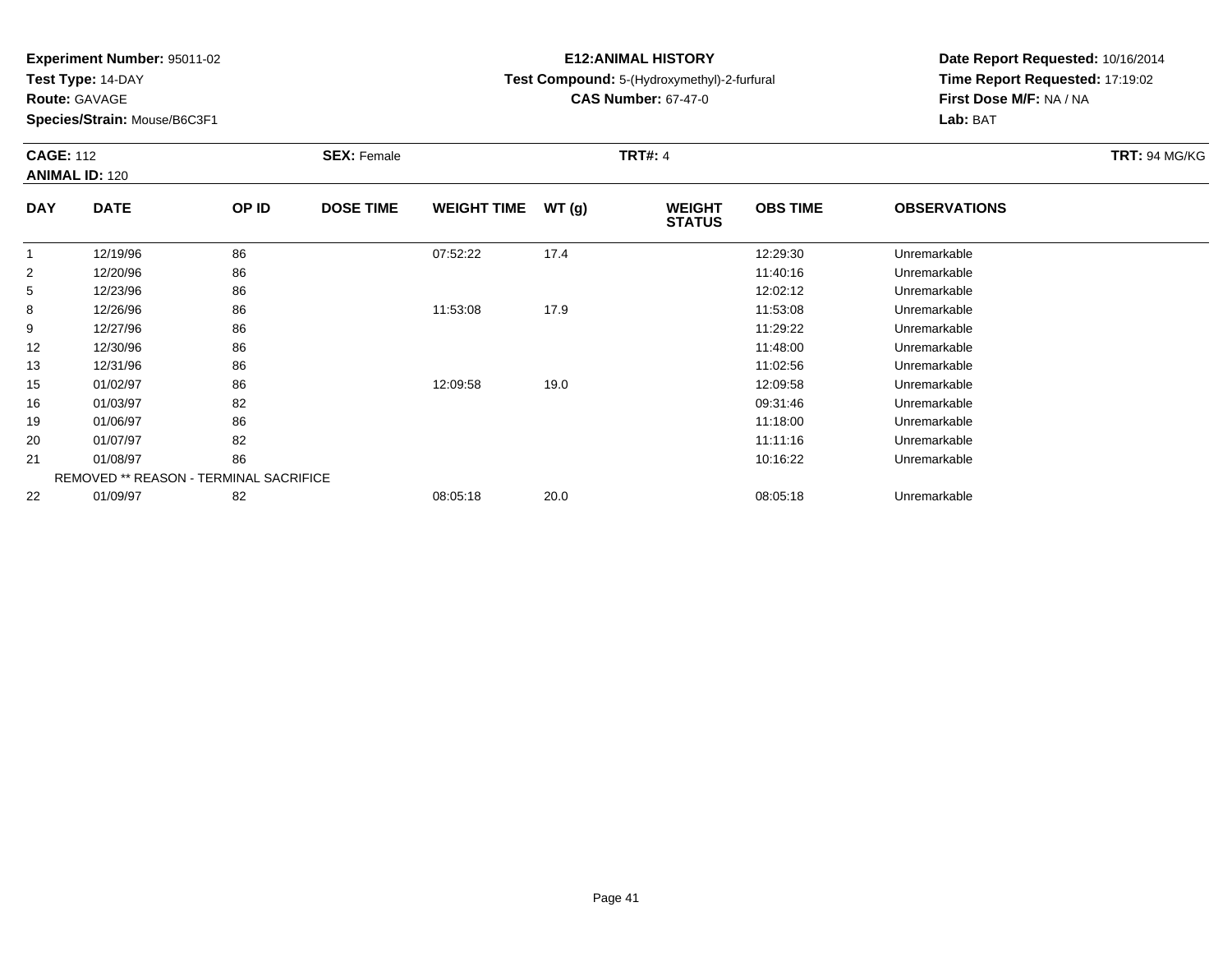**Test Type:** 14-DAY

**Route:** GAVAGE

**Species/Strain:** Mouse/B6C3F1

# **E12:ANIMAL HISTORY**

**Test Compound:** 5-(Hydroxymethyl)-2-furfural

**CAS Number:** 67-47-0

|                | <b>CAGE: 113</b><br><b>ANIMAL ID: 121</b>     |       | <b>SEX: Female</b> |                    |       | <b>TRT#: 6</b>                 |                 |                     | <b>TRT: 188</b> | MG/KG |
|----------------|-----------------------------------------------|-------|--------------------|--------------------|-------|--------------------------------|-----------------|---------------------|-----------------|-------|
| <b>DAY</b>     | <b>DATE</b>                                   | OP ID | <b>DOSE TIME</b>   | <b>WEIGHT TIME</b> | WT(g) | <b>WEIGHT</b><br><b>STATUS</b> | <b>OBS TIME</b> | <b>OBSERVATIONS</b> |                 |       |
|                | 12/19/96                                      | 86    |                    | 07:53:52           | 18.8  |                                | 12:30:44        | Unremarkable        |                 |       |
| $\overline{2}$ | 12/20/96                                      | 86    |                    |                    |       |                                | 11:41:20        | Unremarkable        |                 |       |
| 5              | 12/23/96                                      | 86    |                    |                    |       |                                | 12:03:06        | Unremarkable        |                 |       |
| 8              | 12/26/96                                      | 86    |                    | 11:54:30           | 20.4  |                                | 11:54:30        | Unremarkable        |                 |       |
| 9              | 12/27/96                                      | 86    |                    |                    |       |                                | 11:30:28        | Unremarkable        |                 |       |
| 12             | 12/30/96                                      | 86    |                    |                    |       |                                | 11:49:06        | Unremarkable        |                 |       |
| 13             | 12/31/96                                      | 86    |                    |                    |       |                                | 11:06:08        | Unremarkable        |                 |       |
| 15             | 01/02/97                                      | 86    |                    | 12:11:26           | 20.5  |                                | 12:11:26        | Unremarkable        |                 |       |
| 16             | 01/03/97                                      | 82    |                    |                    |       |                                | 09:32:14        | Unremarkable        |                 |       |
| 19             | 01/06/97                                      | 86    |                    |                    |       |                                | 11:18:46        | Unremarkable        |                 |       |
| 20             | 01/07/97                                      | 82    |                    |                    |       |                                | 11:11:44        | Unremarkable        |                 |       |
| 21             | 01/08/97                                      | 86    |                    |                    |       |                                | 10:17:02        | Unremarkable        |                 |       |
|                | <b>REMOVED ** REASON - TERMINAL SACRIFICE</b> |       |                    |                    |       |                                |                 |                     |                 |       |
| 22             | 01/09/97                                      | 82    |                    | 08:08:56           | 20.2  |                                | 08:08:56        | Unremarkable        |                 |       |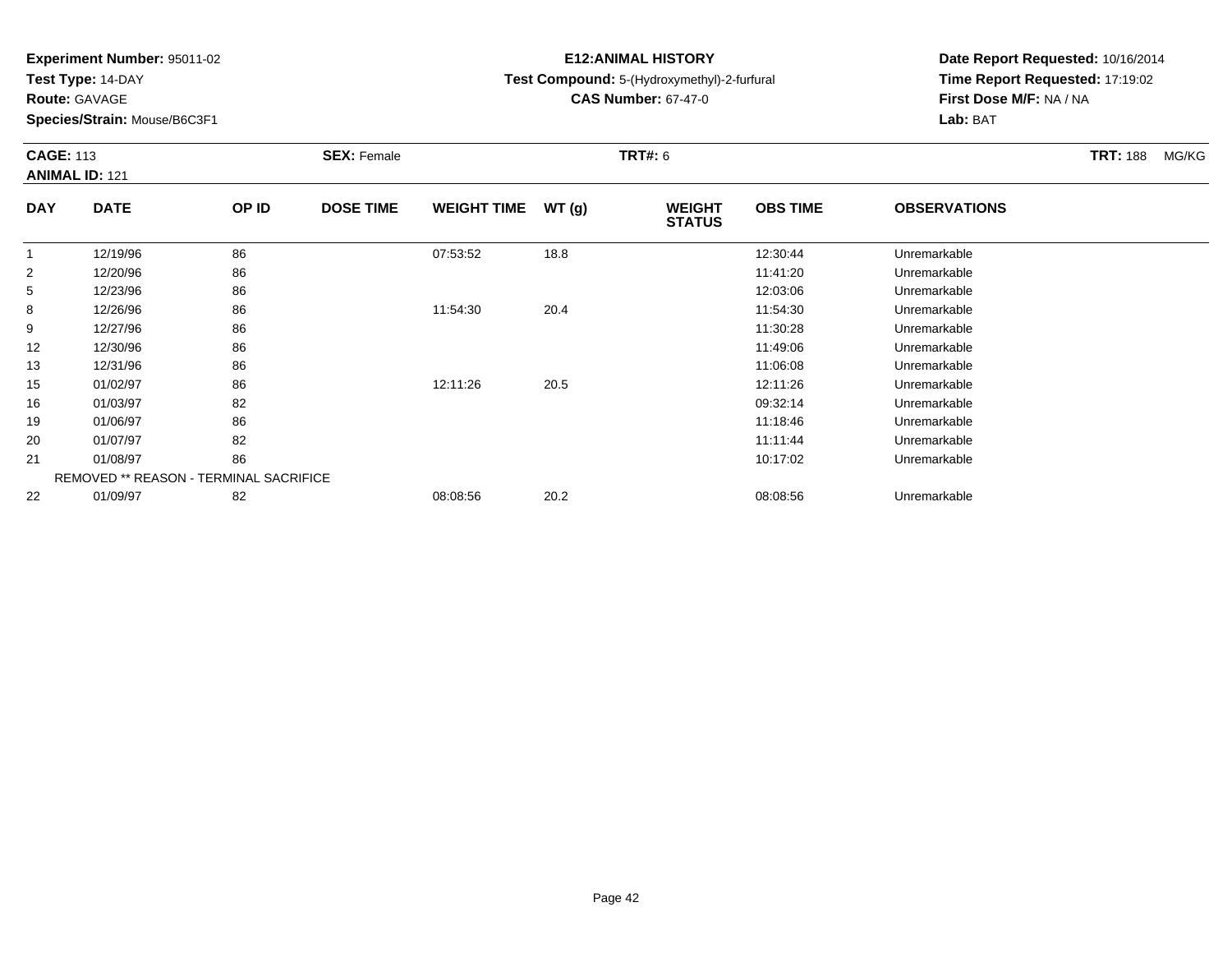**Test Type:** 14-DAY

**Route:** GAVAGE

**Species/Strain:** Mouse/B6C3F1

# **E12:ANIMAL HISTORY**

**Test Compound:** 5-(Hydroxymethyl)-2-furfural

**CAS Number:** 67-47-0

|                | <b>CAGE: 113</b><br><b>ANIMAL ID: 122</b>     |       | <b>SEX: Female</b> |                    |       | <b>TRT#: 6</b>                 |                 |                     | <b>TRT: 188</b> | MG/KG |
|----------------|-----------------------------------------------|-------|--------------------|--------------------|-------|--------------------------------|-----------------|---------------------|-----------------|-------|
| <b>DAY</b>     | <b>DATE</b>                                   | OP ID | <b>DOSE TIME</b>   | <b>WEIGHT TIME</b> | WT(g) | <b>WEIGHT</b><br><b>STATUS</b> | <b>OBS TIME</b> | <b>OBSERVATIONS</b> |                 |       |
|                | 12/19/96                                      | 86    |                    | 07:53:52           | 18.9  |                                | 12:30:44        | Unremarkable        |                 |       |
| $\overline{2}$ | 12/20/96                                      | 86    |                    |                    |       |                                | 11:41:20        | Unremarkable        |                 |       |
| 5              | 12/23/96                                      | 86    |                    |                    |       |                                | 12:03:06        | Unremarkable        |                 |       |
| 8              | 12/26/96                                      | 86    |                    | 11:54:30           | 18.6  |                                | 11:54:30        | Unremarkable        |                 |       |
| 9              | 12/27/96                                      | 86    |                    |                    |       |                                | 11:30:28        | Unremarkable        |                 |       |
| 12             | 12/30/96                                      | 86    |                    |                    |       |                                | 11:49:06        | Unremarkable        |                 |       |
| 13             | 12/31/96                                      | 86    |                    |                    |       |                                | 11:06:08        | Unremarkable        |                 |       |
| 15             | 01/02/97                                      | 86    |                    | 12:11:26           | 19.7  |                                | 12:11:26        | Unremarkable        |                 |       |
| 16             | 01/03/97                                      | 82    |                    |                    |       |                                | 09:32:14        | Unremarkable        |                 |       |
| 19             | 01/06/97                                      | 86    |                    |                    |       |                                | 11:18:46        | Unremarkable        |                 |       |
| 20             | 01/07/97                                      | 82    |                    |                    |       |                                | 11:11:44        | Unremarkable        |                 |       |
| 21             | 01/08/97                                      | 86    |                    |                    |       |                                | 10:17:02        | Unremarkable        |                 |       |
|                | <b>REMOVED ** REASON - TERMINAL SACRIFICE</b> |       |                    |                    |       |                                |                 |                     |                 |       |
| 22             | 01/09/97                                      | 82    |                    | 08:08:56           | 19.2  |                                | 08:08:56        | Unremarkable        |                 |       |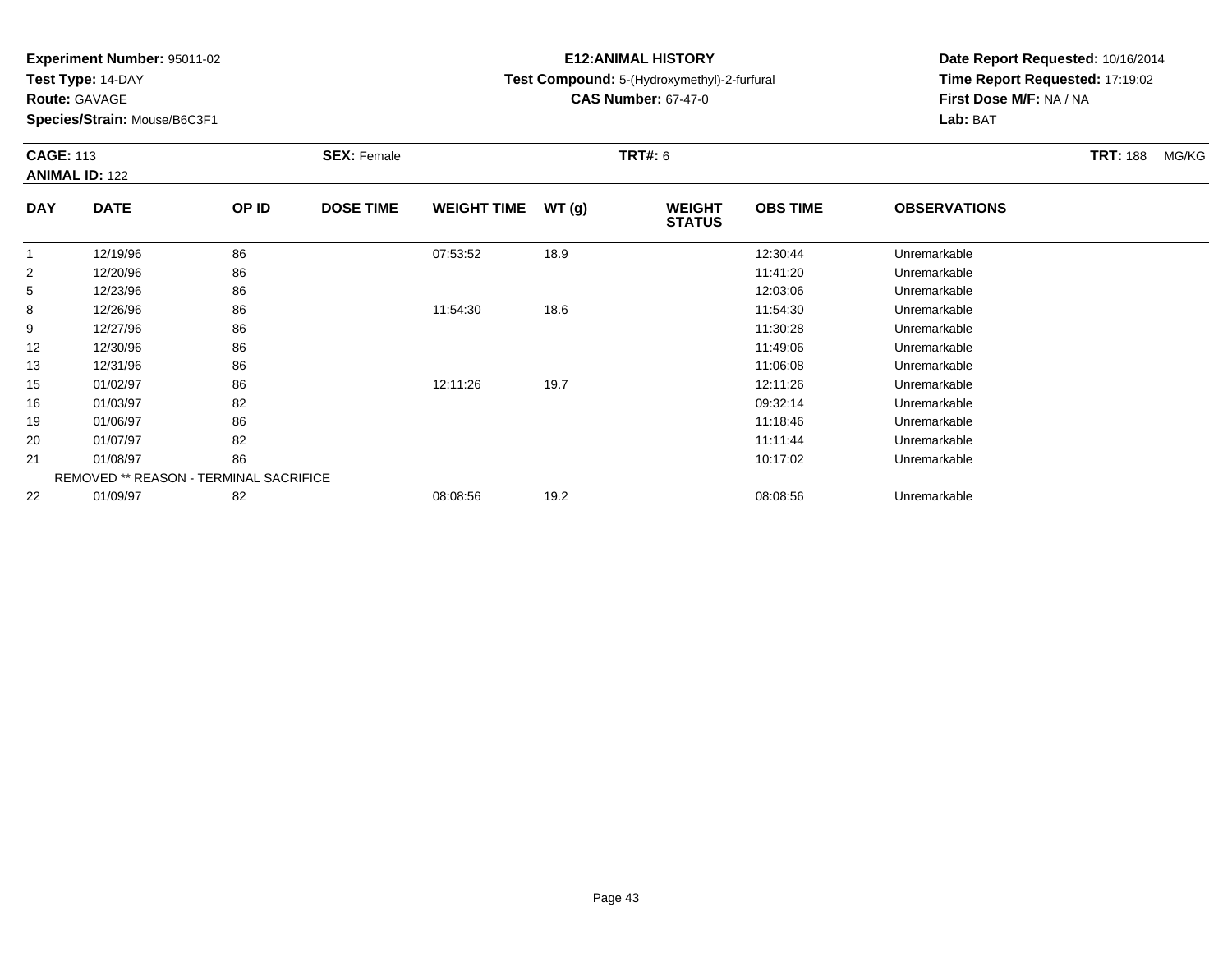**Test Type:** 14-DAY

**Route:** GAVAGE

**Species/Strain:** Mouse/B6C3F1

# **E12:ANIMAL HISTORY**

**Test Compound:** 5-(Hydroxymethyl)-2-furfural

**CAS Number:** 67-47-0

|                | <b>CAGE: 113</b><br><b>ANIMAL ID: 123</b>     |       | <b>SEX: Female</b> |                    |       | <b>TRT#: 6</b>                 |                 |                     | <b>TRT: 188</b> | MG/KG |
|----------------|-----------------------------------------------|-------|--------------------|--------------------|-------|--------------------------------|-----------------|---------------------|-----------------|-------|
| <b>DAY</b>     | <b>DATE</b>                                   | OP ID | <b>DOSE TIME</b>   | <b>WEIGHT TIME</b> | WT(g) | <b>WEIGHT</b><br><b>STATUS</b> | <b>OBS TIME</b> | <b>OBSERVATIONS</b> |                 |       |
|                | 12/19/96                                      | 86    |                    | 07:53:52           | 17.1  |                                | 12:30:44        | Unremarkable        |                 |       |
| $\overline{2}$ | 12/20/96                                      | 86    |                    |                    |       |                                | 11:41:20        | Unremarkable        |                 |       |
| 5              | 12/23/96                                      | 86    |                    |                    |       |                                | 12:03:06        | Unremarkable        |                 |       |
| 8              | 12/26/96                                      | 86    |                    | 11:54:30           | 17.6  |                                | 11:54:30        | Unremarkable        |                 |       |
| 9              | 12/27/96                                      | 86    |                    |                    |       |                                | 11:30:28        | Unremarkable        |                 |       |
| 12             | 12/30/96                                      | 86    |                    |                    |       |                                | 11:49:06        | Unremarkable        |                 |       |
| 13             | 12/31/96                                      | 86    |                    |                    |       |                                | 11:06:08        | Unremarkable        |                 |       |
| 15             | 01/02/97                                      | 86    |                    | 12:11:26           | 18.4  |                                | 12:11:26        | Unremarkable        |                 |       |
| 16             | 01/03/97                                      | 82    |                    |                    |       |                                | 09:32:14        | Unremarkable        |                 |       |
| 19             | 01/06/97                                      | 86    |                    |                    |       |                                | 11:18:46        | Unremarkable        |                 |       |
| 20             | 01/07/97                                      | 82    |                    |                    |       |                                | 11:11:44        | Unremarkable        |                 |       |
| 21             | 01/08/97                                      | 86    |                    |                    |       |                                | 10:17:02        | Unremarkable        |                 |       |
|                | <b>REMOVED ** REASON - TERMINAL SACRIFICE</b> |       |                    |                    |       |                                |                 |                     |                 |       |
| 22             | 01/09/97                                      | 82    |                    | 08:08:56           | 18.4  |                                | 08:08:56        | Unremarkable        |                 |       |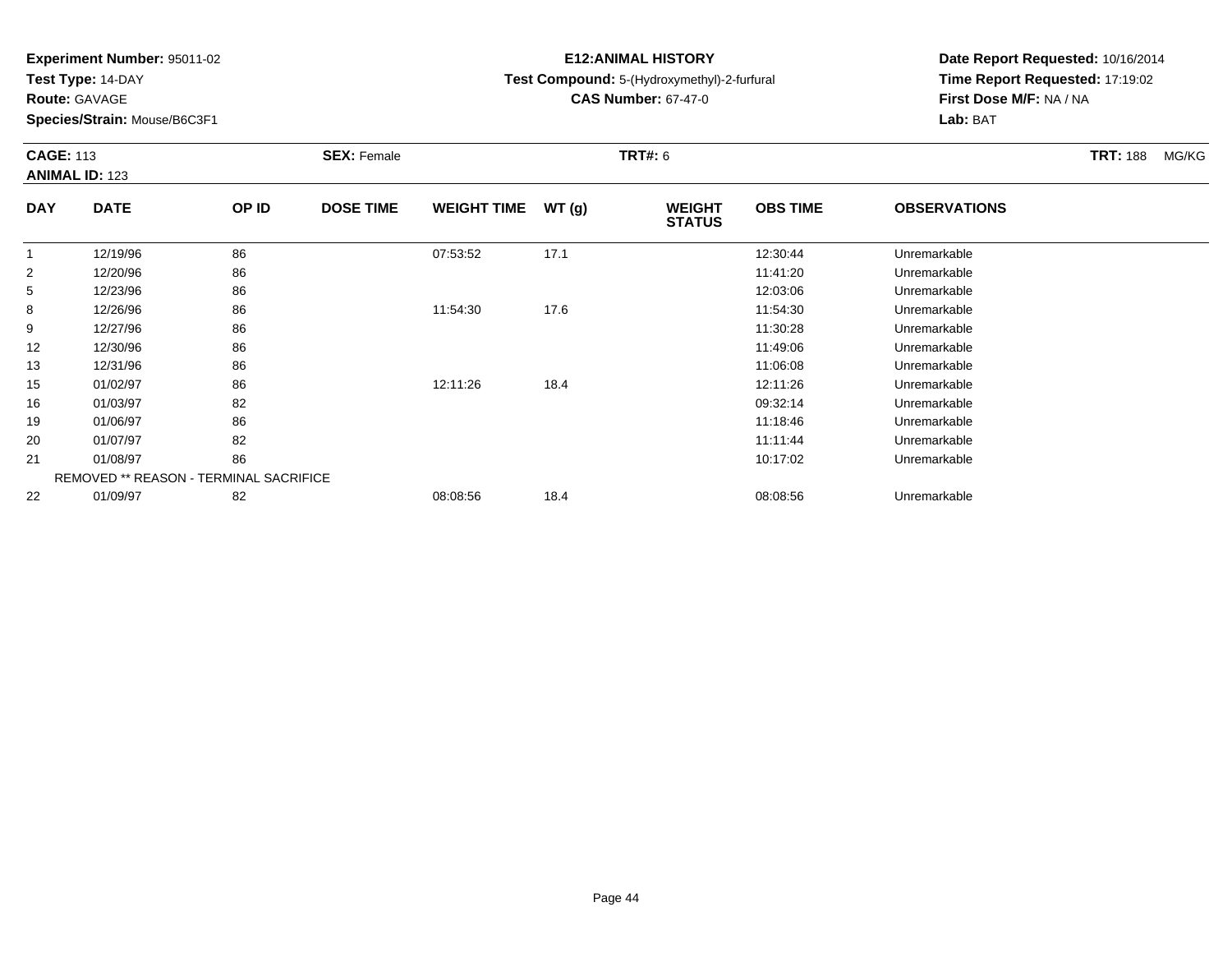**Test Type:** 14-DAY

**Route:** GAVAGE

**Species/Strain:** Mouse/B6C3F1

# **E12:ANIMAL HISTORY**

**Test Compound:** 5-(Hydroxymethyl)-2-furfural

**CAS Number:** 67-47-0

|                | <b>CAGE: 113</b><br><b>ANIMAL ID: 124</b>     |       | <b>SEX: Female</b> |                    |       | <b>TRT#: 6</b>                 |                 |                     | <b>TRT: 188</b> | MG/KG |
|----------------|-----------------------------------------------|-------|--------------------|--------------------|-------|--------------------------------|-----------------|---------------------|-----------------|-------|
| <b>DAY</b>     | <b>DATE</b>                                   | OP ID | <b>DOSE TIME</b>   | <b>WEIGHT TIME</b> | WT(g) | <b>WEIGHT</b><br><b>STATUS</b> | <b>OBS TIME</b> | <b>OBSERVATIONS</b> |                 |       |
|                | 12/19/96                                      | 86    |                    | 07:53:52           | 17.2  |                                | 12:30:44        | Unremarkable        |                 |       |
| $\overline{2}$ | 12/20/96                                      | 86    |                    |                    |       |                                | 11:41:20        | Unremarkable        |                 |       |
| 5              | 12/23/96                                      | 86    |                    |                    |       |                                | 12:03:06        | Unremarkable        |                 |       |
| 8              | 12/26/96                                      | 86    |                    | 11:54:30           | 17.6  |                                | 11:54:30        | Unremarkable        |                 |       |
| 9              | 12/27/96                                      | 86    |                    |                    |       |                                | 11:30:28        | Unremarkable        |                 |       |
| 12             | 12/30/96                                      | 86    |                    |                    |       |                                | 11:49:06        | Unremarkable        |                 |       |
| 13             | 12/31/96                                      | 86    |                    |                    |       |                                | 11:06:08        | Unremarkable        |                 |       |
| 15             | 01/02/97                                      | 86    |                    | 12:11:26           | 18.6  |                                | 12:11:26        | Unremarkable        |                 |       |
| 16             | 01/03/97                                      | 82    |                    |                    |       |                                | 09:32:14        | Unremarkable        |                 |       |
| 19             | 01/06/97                                      | 86    |                    |                    |       |                                | 11:18:46        | Unremarkable        |                 |       |
| 20             | 01/07/97                                      | 82    |                    |                    |       |                                | 11:11:44        | Unremarkable        |                 |       |
| 21             | 01/08/97                                      | 86    |                    |                    |       |                                | 10:17:02        | Unremarkable        |                 |       |
|                | <b>REMOVED ** REASON - TERMINAL SACRIFICE</b> |       |                    |                    |       |                                |                 |                     |                 |       |
| 22             | 01/09/97                                      | 82    |                    | 08:08:56           | 18.5  |                                | 08:08:56        | Unremarkable        |                 |       |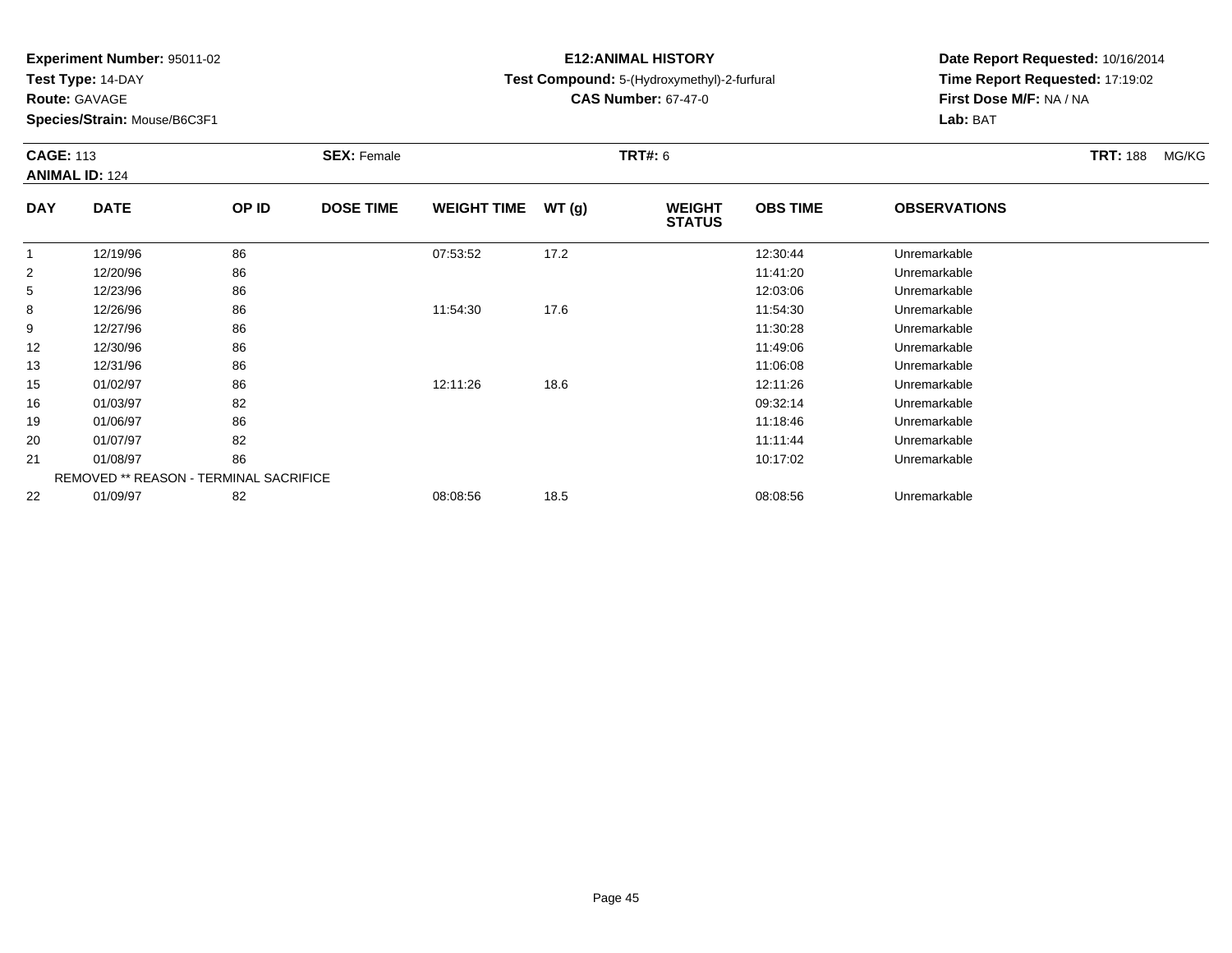**Test Type:** 14-DAY

**Route:** GAVAGE

**Species/Strain:** Mouse/B6C3F1

# **E12:ANIMAL HISTORY**

**Test Compound:** 5-(Hydroxymethyl)-2-furfural

**CAS Number:** 67-47-0

|                | <b>CAGE: 113</b><br><b>ANIMAL ID: 125</b>     |       | <b>SEX: Female</b> |                    |       | <b>TRT#: 6</b>                 |                 |                     | <b>TRT: 188</b> | MG/KG |
|----------------|-----------------------------------------------|-------|--------------------|--------------------|-------|--------------------------------|-----------------|---------------------|-----------------|-------|
| <b>DAY</b>     | <b>DATE</b>                                   | OP ID | <b>DOSE TIME</b>   | <b>WEIGHT TIME</b> | WT(g) | <b>WEIGHT</b><br><b>STATUS</b> | <b>OBS TIME</b> | <b>OBSERVATIONS</b> |                 |       |
|                | 12/19/96                                      | 86    |                    | 07:53:52           | 17.9  |                                | 12:30:44        | Unremarkable        |                 |       |
| $\overline{2}$ | 12/20/96                                      | 86    |                    |                    |       |                                | 11:41:20        | Unremarkable        |                 |       |
| 5              | 12/23/96                                      | 86    |                    |                    |       |                                | 12:03:06        | Unremarkable        |                 |       |
| 8              | 12/26/96                                      | 86    |                    | 11:54:30           | 19.3  |                                | 11:54:30        | Unremarkable        |                 |       |
| 9              | 12/27/96                                      | 86    |                    |                    |       |                                | 11:30:28        | Unremarkable        |                 |       |
| 12             | 12/30/96                                      | 86    |                    |                    |       |                                | 11:49:06        | Unremarkable        |                 |       |
| 13             | 12/31/96                                      | 86    |                    |                    |       |                                | 11:06:08        | Unremarkable        |                 |       |
| 15             | 01/02/97                                      | 86    |                    | 12:11:26           | 19.9  |                                | 12:11:26        | Unremarkable        |                 |       |
| 16             | 01/03/97                                      | 82    |                    |                    |       |                                | 09:32:14        | Unremarkable        |                 |       |
| 19             | 01/06/97                                      | 86    |                    |                    |       |                                | 11:18:46        | Unremarkable        |                 |       |
| 20             | 01/07/97                                      | 82    |                    |                    |       |                                | 11:11:44        | Unremarkable        |                 |       |
| 21             | 01/08/97                                      | 86    |                    |                    |       |                                | 10:17:02        | Unremarkable        |                 |       |
|                | <b>REMOVED ** REASON - TERMINAL SACRIFICE</b> |       |                    |                    |       |                                |                 |                     |                 |       |
| 22             | 01/09/97                                      | 82    |                    | 08:08:56           | 19.4  |                                | 08:08:56        | Unremarkable        |                 |       |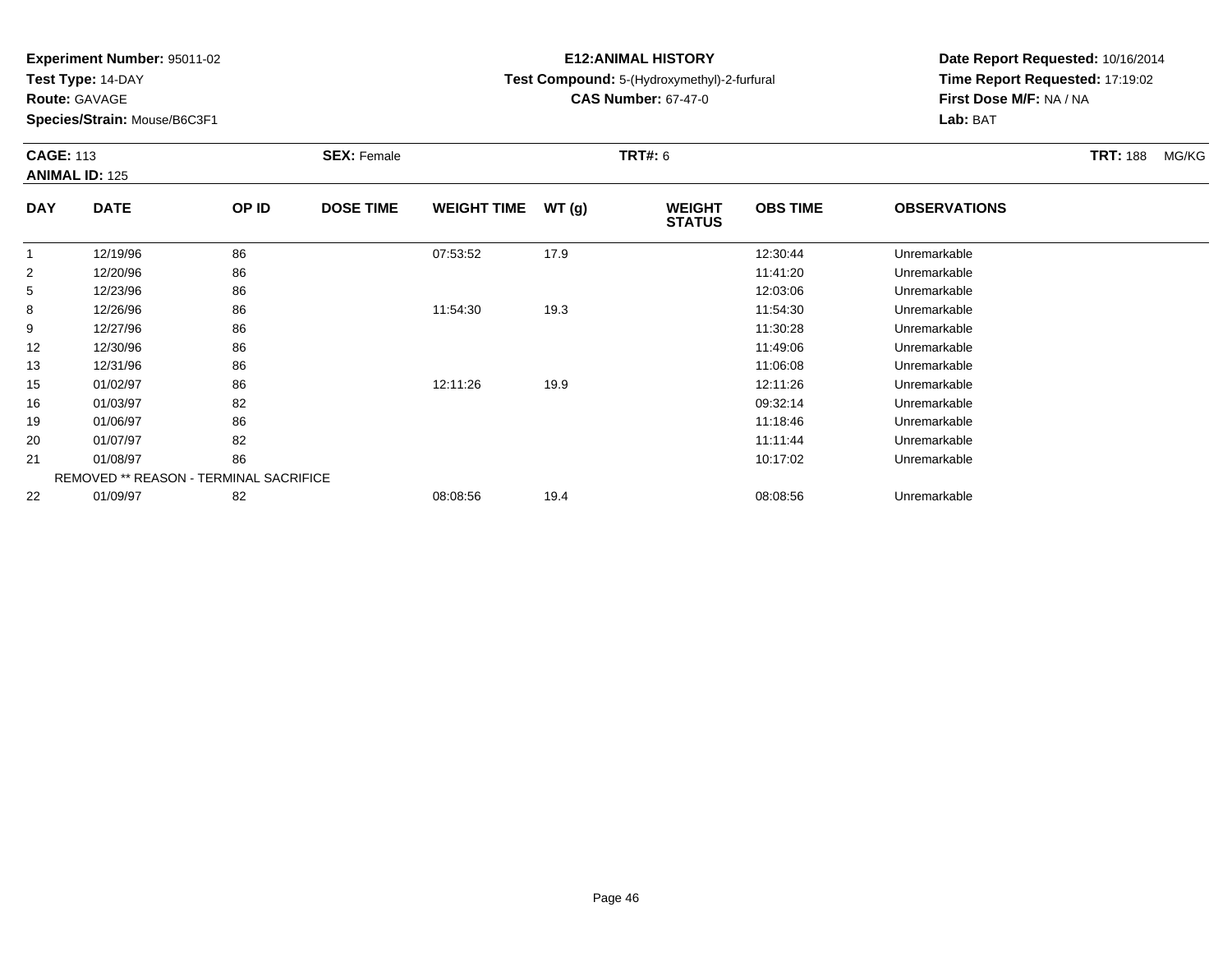**Test Type:** 14-DAY

**Route:** GAVAGE

**Species/Strain:** Mouse/B6C3F1

# **E12:ANIMAL HISTORY**

**Test Compound:** 5-(Hydroxymethyl)-2-furfural

**CAS Number:** 67-47-0

|                | <b>CAGE: 114</b><br><b>ANIMAL ID: 126</b> |       | <b>SEX: Female</b> |                    |       | <b>TRT#: 8</b>                 |                 |                     | <b>TRT: 375</b> | MG/KG |
|----------------|-------------------------------------------|-------|--------------------|--------------------|-------|--------------------------------|-----------------|---------------------|-----------------|-------|
| <b>DAY</b>     | <b>DATE</b>                               | OP ID | <b>DOSE TIME</b>   | <b>WEIGHT TIME</b> | WT(g) | <b>WEIGHT</b><br><b>STATUS</b> | <b>OBS TIME</b> | <b>OBSERVATIONS</b> |                 |       |
|                | 12/19/96                                  | 86    |                    | 07:55:38           | 19.8  |                                | 12:31:36        | Unremarkable        |                 |       |
| $\overline{2}$ | 12/20/96                                  | 86    |                    |                    |       |                                | 11:42:28        | Unremarkable        |                 |       |
| 5              | 12/23/96                                  | 86    |                    |                    |       |                                | 12:04:02        | Unremarkable        |                 |       |
| 8              | 12/26/96                                  | 86    |                    | 11:55:50           | 20.1  |                                | 11:55:50        | Unremarkable        |                 |       |
| 9              | 12/27/96                                  | 86    |                    |                    |       |                                | 11:31:28        | Unremarkable        |                 |       |
| 12             | 12/30/96                                  | 86    |                    |                    |       |                                | 11:50:20        | Unremarkable        |                 |       |
| 13             | 12/31/96                                  | 86    |                    |                    |       |                                | 11:07:04        | Unremarkable        |                 |       |
| 15             | 01/02/97                                  | 86    |                    | 12:12:48           | 20.8  |                                | 12:12:48        | Unremarkable        |                 |       |
| 16             | 01/03/97                                  | 82    |                    |                    |       |                                | 09:32:42        | Unremarkable        |                 |       |
| 19             | 01/06/97                                  | 86    |                    |                    |       |                                | 11:19:30        | Unremarkable        |                 |       |
| 20             | 01/07/97                                  | 82    |                    |                    |       |                                | 11:12:10        | Unremarkable        |                 |       |
| 21             | 01/08/97                                  | 86    |                    |                    |       |                                | 10:18:24        | Unremarkable        |                 |       |
|                | REMOVED ** REASON - TERMINAL SACRIFICE    |       |                    |                    |       |                                |                 |                     |                 |       |
| 22             | 01/09/97                                  | 82    |                    | 08:11:34           | 21.3  |                                | 08:11:34        | Unremarkable        |                 |       |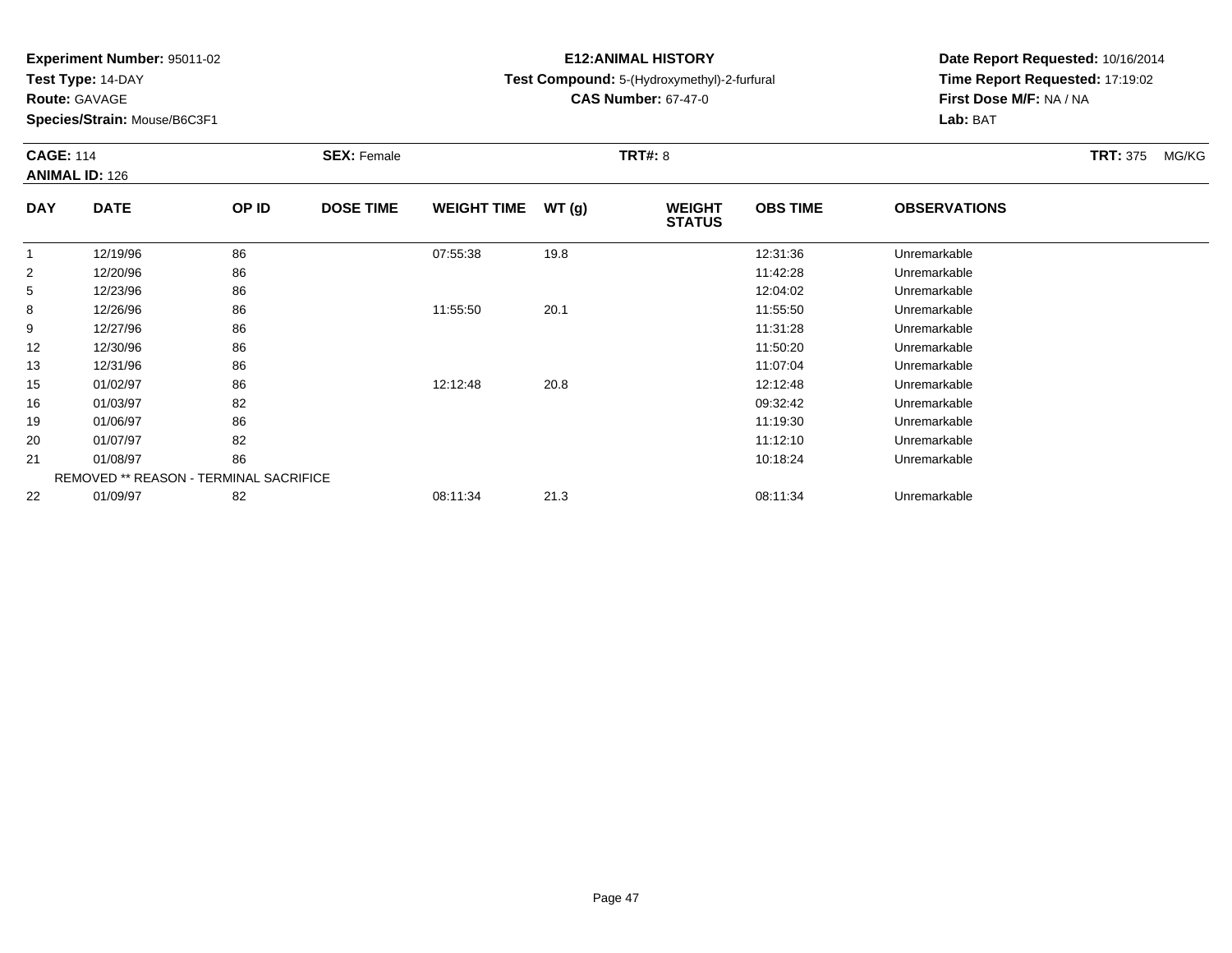**Test Type:** 14-DAY

**Route:** GAVAGE

**Species/Strain:** Mouse/B6C3F1

# **E12:ANIMAL HISTORY**

**Test Compound:** 5-(Hydroxymethyl)-2-furfural

**CAS Number:** 67-47-0

| <b>CAGE: 114</b> | <b>ANIMAL ID: 127</b>                         |       | <b>SEX: Female</b> |                    |       | <b>TRT#: 8</b>                 |                 |                     | <b>TRT: 375</b> | MG/KG |
|------------------|-----------------------------------------------|-------|--------------------|--------------------|-------|--------------------------------|-----------------|---------------------|-----------------|-------|
| <b>DAY</b>       | <b>DATE</b>                                   | OP ID | <b>DOSE TIME</b>   | <b>WEIGHT TIME</b> | WT(g) | <b>WEIGHT</b><br><b>STATUS</b> | <b>OBS TIME</b> | <b>OBSERVATIONS</b> |                 |       |
| $\overline{1}$   | 12/19/96                                      | 86    |                    | 07:55:38           | 19.2  |                                | 12:31:36        | Unremarkable        |                 |       |
| 2                | 12/20/96                                      | 86    |                    |                    |       |                                | 11:42:28        | Unremarkable        |                 |       |
| 5                | 12/23/96                                      | 86    |                    |                    |       |                                | 12:04:02        | Unremarkable        |                 |       |
| 8                | 12/26/96                                      | 86    |                    | 11:55:50           | 19.3  |                                | 11:55:50        | Unremarkable        |                 |       |
| 9                | 12/27/96                                      | 86    |                    |                    |       |                                | 11:31:28        | Unremarkable        |                 |       |
| 12               | 12/30/96                                      | 86    |                    |                    |       |                                | 11:50:20        | Unremarkable        |                 |       |
| 13               | 12/31/96                                      | 86    |                    |                    |       |                                | 11:07:04        | Unremarkable        |                 |       |
| 15               | 01/02/97                                      | 86    |                    | 12:12:48           | 21.4  |                                | 12:12:48        | Unremarkable        |                 |       |
| 16               | 01/03/97                                      | 82    |                    |                    |       |                                | 09:32:42        | Unremarkable        |                 |       |
| 19               | 01/06/97                                      | 86    |                    |                    |       |                                | 11:19:30        | Unremarkable        |                 |       |
| 20               | 01/07/97                                      | 82    |                    |                    |       |                                | 11:12:10        | Unremarkable        |                 |       |
| 21               | 01/08/97                                      | 86    |                    |                    |       |                                | 10:18:24        | Unremarkable        |                 |       |
|                  | <b>REMOVED ** REASON - TERMINAL SACRIFICE</b> |       |                    |                    |       |                                |                 |                     |                 |       |
| 22               | 01/09/97                                      | 82    |                    | 08:11:34           | 21.1  |                                | 08:11:34        | Unremarkable        |                 |       |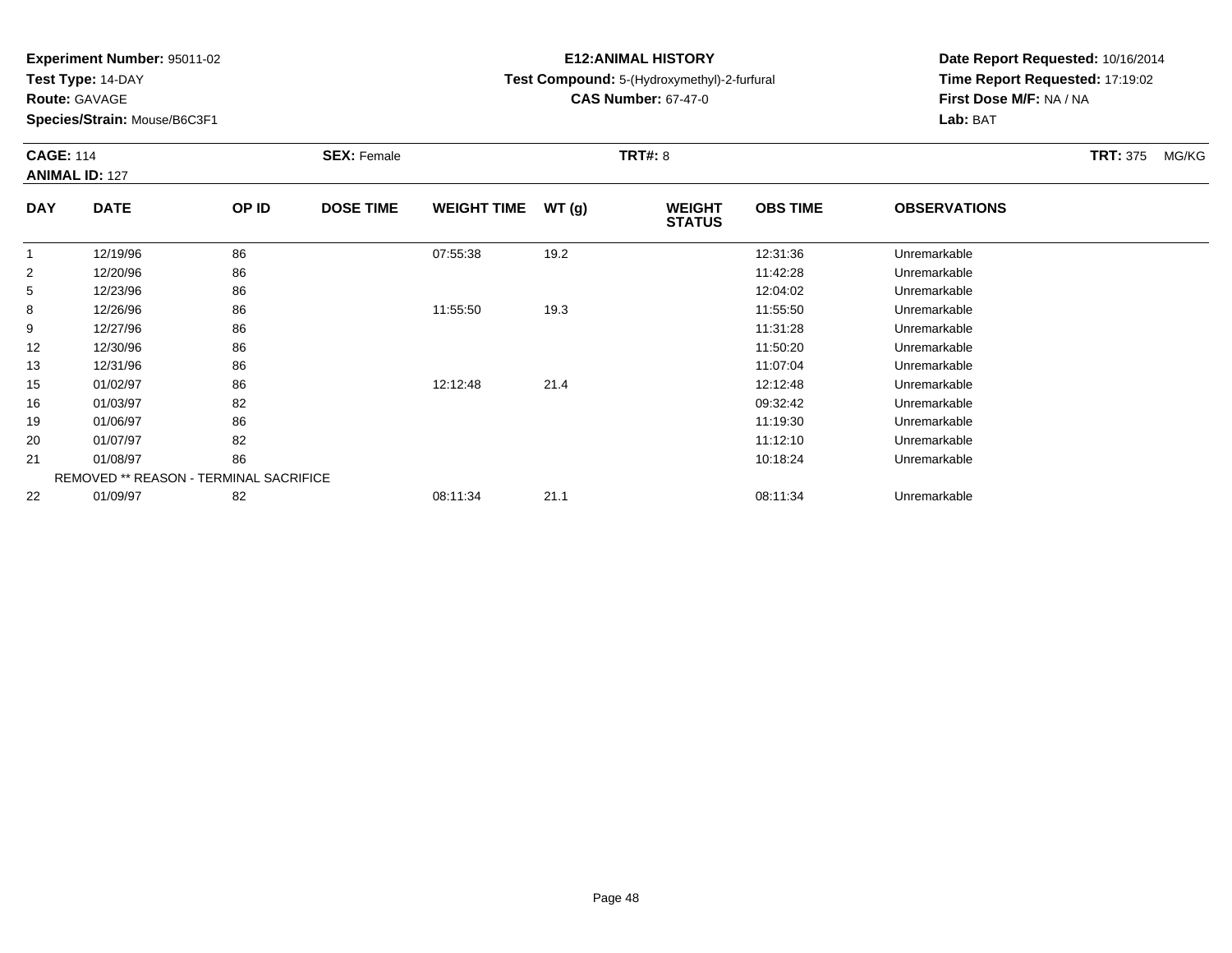**Test Type:** 14-DAY

**Route:** GAVAGE

**Species/Strain:** Mouse/B6C3F1

# **E12:ANIMAL HISTORY**

**Test Compound:** 5-(Hydroxymethyl)-2-furfural

**CAS Number:** 67-47-0

|                | <b>CAGE: 114</b><br><b>ANIMAL ID: 128</b> |       | <b>SEX: Female</b> |                    |       | <b>TRT#: 8</b>                 |                 |                     | <b>TRT: 375</b> | MG/KG |
|----------------|-------------------------------------------|-------|--------------------|--------------------|-------|--------------------------------|-----------------|---------------------|-----------------|-------|
| <b>DAY</b>     | <b>DATE</b>                               | OP ID | <b>DOSE TIME</b>   | <b>WEIGHT TIME</b> | WT(g) | <b>WEIGHT</b><br><b>STATUS</b> | <b>OBS TIME</b> | <b>OBSERVATIONS</b> |                 |       |
|                | 12/19/96                                  | 86    |                    | 07:55:38           | 16.3  |                                | 12:31:36        | Unremarkable        |                 |       |
| $\overline{2}$ | 12/20/96                                  | 86    |                    |                    |       |                                | 11:42:28        | Unremarkable        |                 |       |
| 5              | 12/23/96                                  | 86    |                    |                    |       |                                | 12:04:02        | Unremarkable        |                 |       |
| 8              | 12/26/96                                  | 86    |                    | 11:55:50           | 17.1  |                                | 11:55:50        | Unremarkable        |                 |       |
| 9              | 12/27/96                                  | 86    |                    |                    |       |                                | 11:31:28        | Unremarkable        |                 |       |
| 12             | 12/30/96                                  | 86    |                    |                    |       |                                | 11:50:20        | Unremarkable        |                 |       |
| 13             | 12/31/96                                  | 86    |                    |                    |       |                                | 11:07:04        | Unremarkable        |                 |       |
| 15             | 01/02/97                                  | 86    |                    | 12:12:48           | 18.3  |                                | 12:12:48        | Unremarkable        |                 |       |
| 16             | 01/03/97                                  | 82    |                    |                    |       |                                | 09:32:42        | Unremarkable        |                 |       |
| 19             | 01/06/97                                  | 86    |                    |                    |       |                                | 11:19:30        | Unremarkable        |                 |       |
| 20             | 01/07/97                                  | 82    |                    |                    |       |                                | 11:12:10        | Unremarkable        |                 |       |
| 21             | 01/08/97                                  | 86    |                    |                    |       |                                | 10:18:24        | Unremarkable        |                 |       |
|                | REMOVED ** REASON - TERMINAL SACRIFICE    |       |                    |                    |       |                                |                 |                     |                 |       |
| 22             | 01/09/97                                  | 82    |                    | 08:11:34           | 18.2  |                                | 08:11:34        | Unremarkable        |                 |       |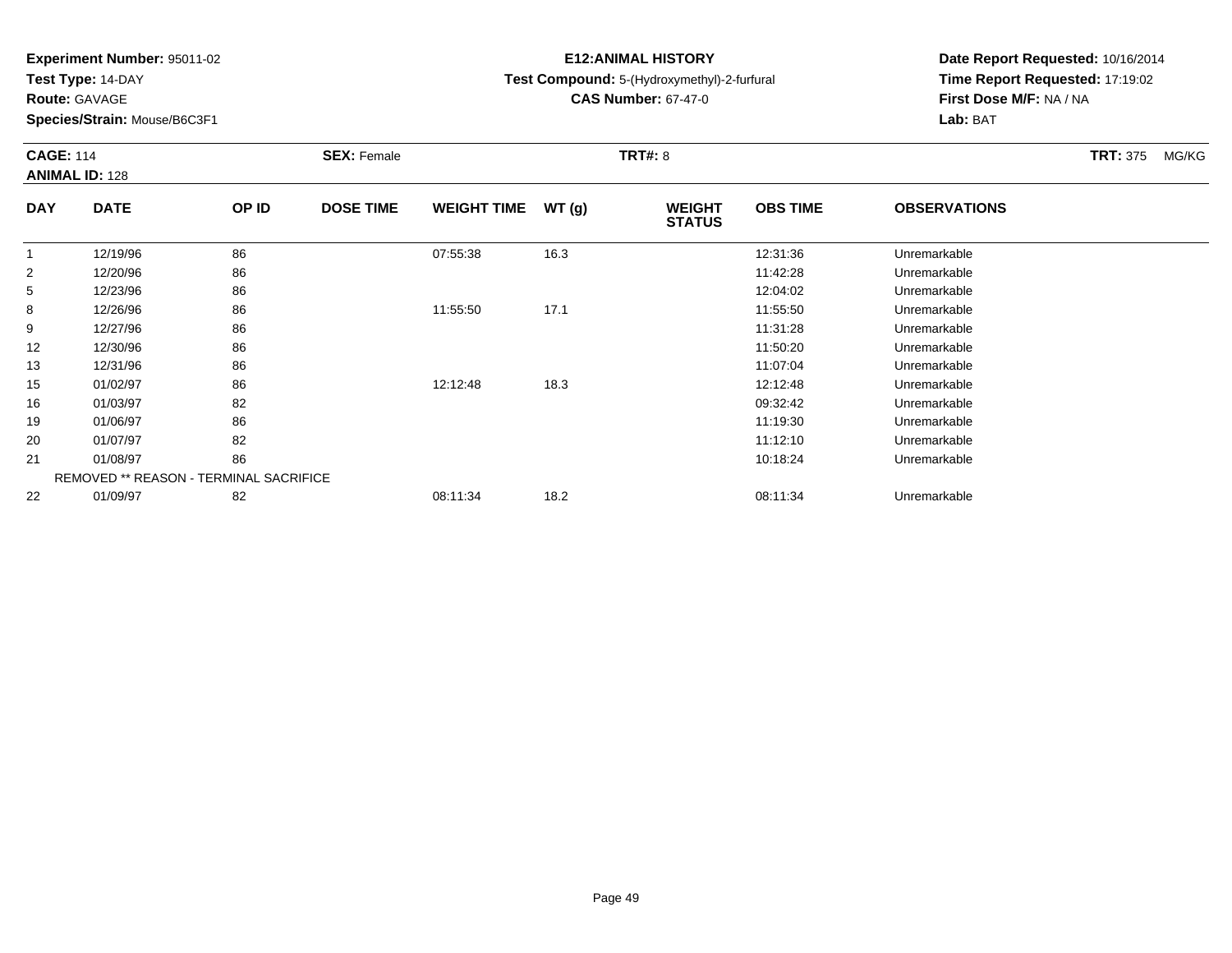**Test Type:** 14-DAY

**Route:** GAVAGE

**Species/Strain:** Mouse/B6C3F1

# **E12:ANIMAL HISTORY**

**Test Compound:** 5-(Hydroxymethyl)-2-furfural

**CAS Number:** 67-47-0

|                | <b>CAGE: 114</b><br><b>ANIMAL ID: 129</b> |       | <b>SEX: Female</b> |                    |       | <b>TRT#: 8</b>                 |                 | <b>TRT: 375</b>     | MG/KG |  |
|----------------|-------------------------------------------|-------|--------------------|--------------------|-------|--------------------------------|-----------------|---------------------|-------|--|
| <b>DAY</b>     | <b>DATE</b>                               | OP ID | <b>DOSE TIME</b>   | <b>WEIGHT TIME</b> | WT(g) | <b>WEIGHT</b><br><b>STATUS</b> | <b>OBS TIME</b> | <b>OBSERVATIONS</b> |       |  |
| $\overline{1}$ | 12/19/96                                  | 86    |                    | 07:55:38           | 16.6  |                                | 12:31:36        | Unremarkable        |       |  |
| $\overline{2}$ | 12/20/96                                  | 86    |                    |                    |       |                                | 11:42:28        | Unremarkable        |       |  |
| 5              | 12/23/96                                  | 86    |                    |                    |       |                                | 12:04:02        | Unremarkable        |       |  |
| 8              | 12/26/96                                  | 86    |                    | 11:55:50           | 17.2  |                                | 11:55:50        | Unremarkable        |       |  |
| 9              | 12/27/96                                  | 86    |                    |                    |       |                                | 11:31:28        | Unremarkable        |       |  |
| 12             | 12/30/96                                  | 86    |                    |                    |       |                                | 11:50:20        | Unremarkable        |       |  |
| 13             | 12/31/96                                  | 86    |                    |                    |       |                                | 11:07:04        | Unremarkable        |       |  |
| 15             | 01/02/97                                  | 86    |                    | 12:12:48           | 18.1  |                                | 12:12:48        | Unremarkable        |       |  |
| 16             | 01/03/97                                  | 82    |                    |                    |       |                                | 09:32:42        | Unremarkable        |       |  |
| 19             | 01/06/97                                  | 86    |                    |                    |       |                                | 11:19:30        | Unremarkable        |       |  |
| 20             | 01/07/97                                  | 82    |                    |                    |       |                                | 11:12:10        | Unremarkable        |       |  |
| 21             | 01/08/97                                  | 86    |                    |                    |       |                                | 10:18:24        | Unremarkable        |       |  |
|                | REMOVED ** REASON - TERMINAL SACRIFICE    |       |                    |                    |       |                                |                 |                     |       |  |
| 22             | 01/09/97                                  | 82    |                    | 08:11:34           | 18.8  |                                | 08:11:34        | Unremarkable        |       |  |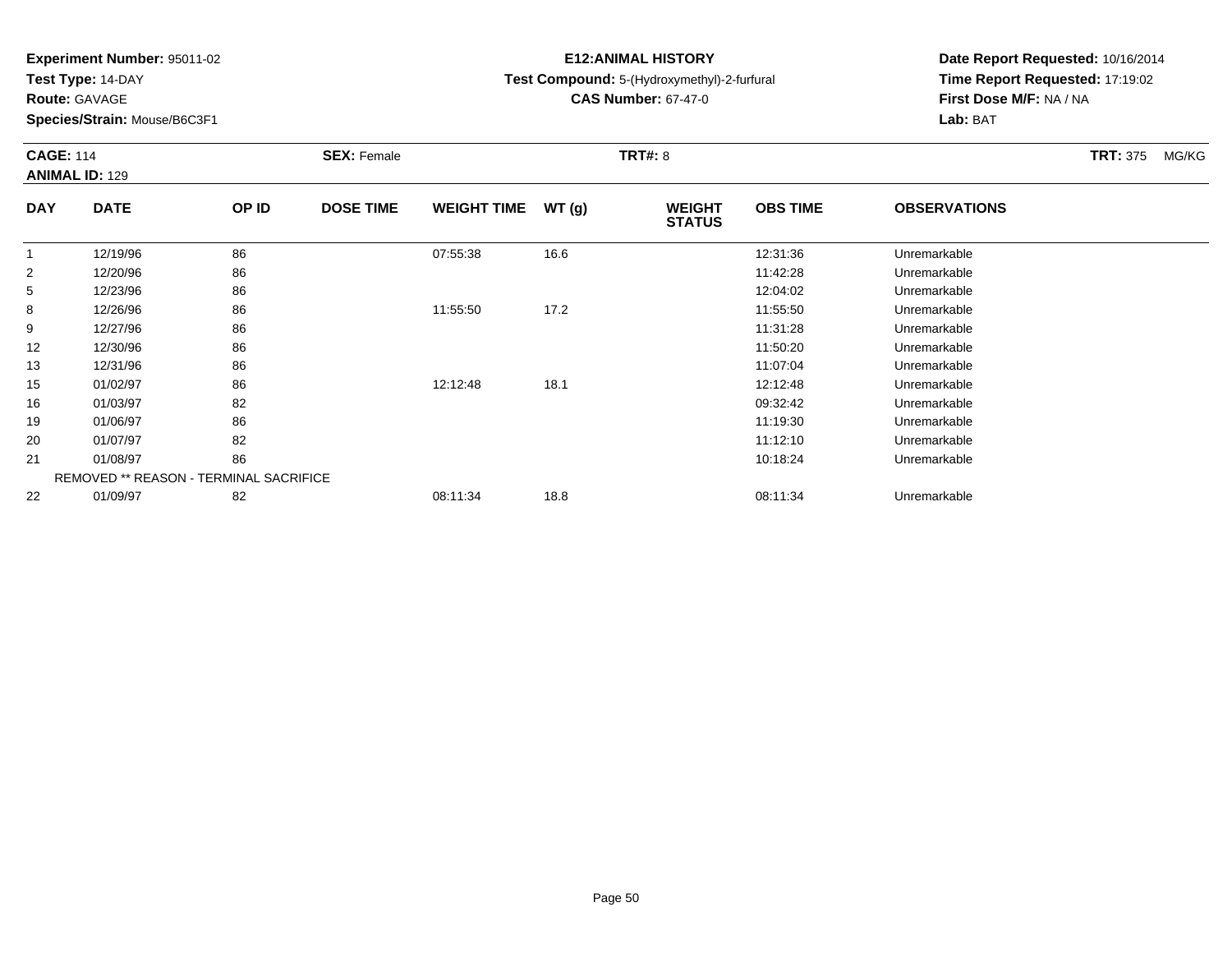**Test Type:** 14-DAY

**Route:** GAVAGE

**Species/Strain:** Mouse/B6C3F1

# **E12:ANIMAL HISTORY**

**Test Compound:** 5-(Hydroxymethyl)-2-furfural

**CAS Number:** 67-47-0

| <b>CAGE: 114</b> | <b>ANIMAL ID: 130</b>                         |       | <b>SEX: Female</b> |                    |       | <b>TRT#: 8</b>                 |                 |                     | <b>TRT: 375</b> | MG/KG |
|------------------|-----------------------------------------------|-------|--------------------|--------------------|-------|--------------------------------|-----------------|---------------------|-----------------|-------|
| <b>DAY</b>       | <b>DATE</b>                                   | OP ID | <b>DOSE TIME</b>   | <b>WEIGHT TIME</b> | WT(g) | <b>WEIGHT</b><br><b>STATUS</b> | <b>OBS TIME</b> | <b>OBSERVATIONS</b> |                 |       |
| $\mathbf 1$      | 12/19/96                                      | 86    |                    | 07:55:38           | 17.2  |                                | 12:31:36        | Unremarkable        |                 |       |
| $\overline{2}$   | 12/20/96                                      | 86    |                    |                    |       |                                | 11:42:28        | Unremarkable        |                 |       |
| 5                | 12/23/96                                      | 86    |                    |                    |       |                                | 12:04:02        | Unremarkable        |                 |       |
| 8                | 12/26/96                                      | 86    |                    | 11:55:50           | 18.8  |                                | 11:55:50        | Unremarkable        |                 |       |
| 9                | 12/27/96                                      | 86    |                    |                    |       |                                | 11:31:28        | Unremarkable        |                 |       |
| 12               | 12/30/96                                      | 86    |                    |                    |       |                                | 11:50:20        | Unremarkable        |                 |       |
| 13               | 12/31/96                                      | 86    |                    |                    |       |                                | 11:07:04        | Unremarkable        |                 |       |
| 15               | 01/02/97                                      | 86    |                    | 12:12:48           | 19.0  |                                | 12:12:48        | Unremarkable        |                 |       |
| 16               | 01/03/97                                      | 82    |                    |                    |       |                                | 09:32:42        | Unremarkable        |                 |       |
| 19               | 01/06/97                                      | 86    |                    |                    |       |                                | 11:19:30        | Unremarkable        |                 |       |
| 20               | 01/07/97                                      | 82    |                    |                    |       |                                | 11:12:10        | Unremarkable        |                 |       |
| 21               | 01/08/97                                      | 86    |                    |                    |       |                                | 10:18:24        | Unremarkable        |                 |       |
|                  | <b>REMOVED ** REASON - TERMINAL SACRIFICE</b> |       |                    |                    |       |                                |                 |                     |                 |       |
| 22               | 01/09/97                                      | 82    |                    | 08:11:34           | 19.2  |                                | 08:11:34        | Unremarkable        |                 |       |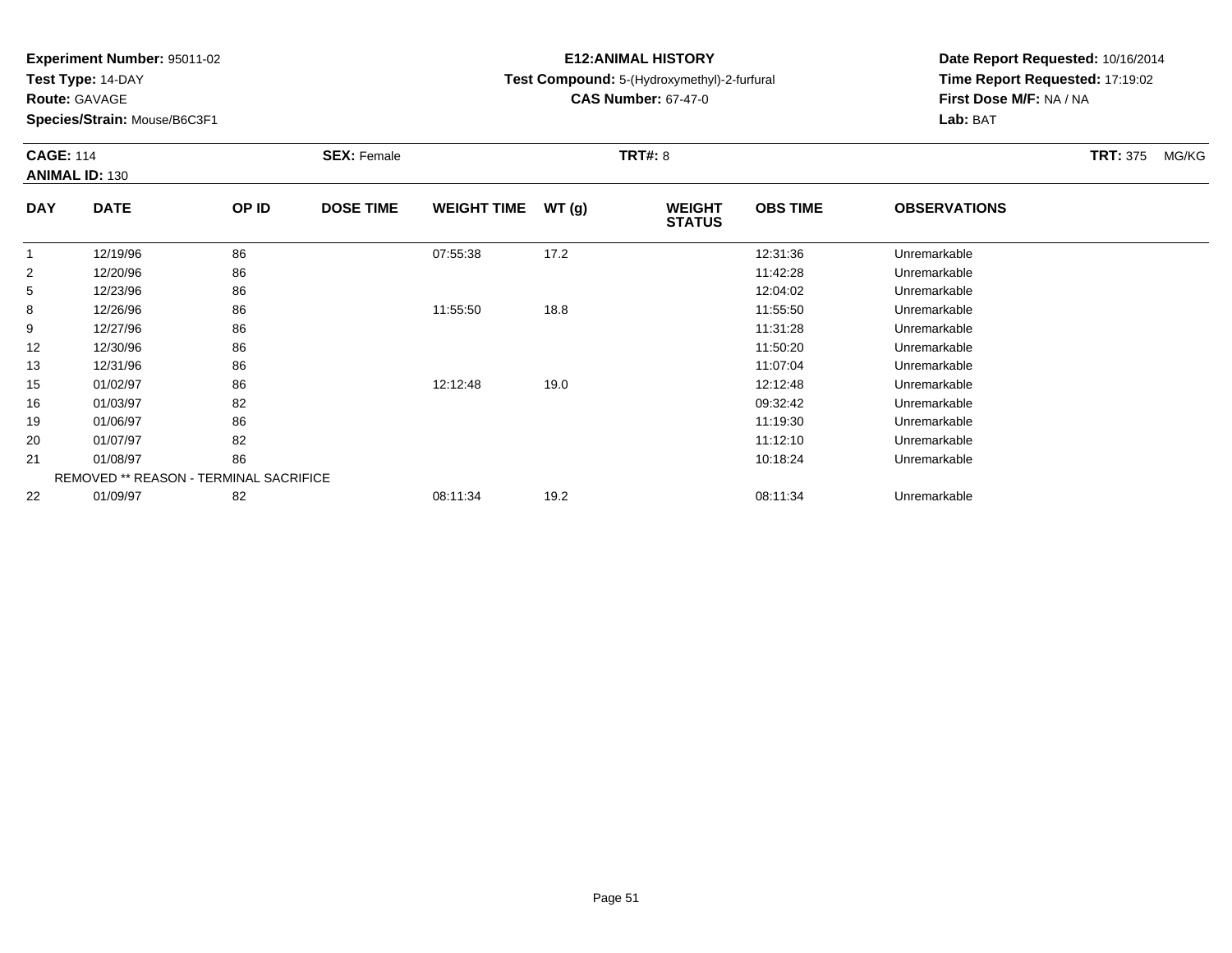**Test Type:** 14-DAY

**Route:** GAVAGE

**Species/Strain:** Mouse/B6C3F1

# **E12:ANIMAL HISTORY**

**Test Compound:** 5-(Hydroxymethyl)-2-furfural

**CAS Number:** 67-47-0

|                | <b>CAGE: 115</b><br><b>ANIMAL ID: 131</b>     |       | <b>SEX: Female</b> |                    |       | <b>TRT#: 10</b>                |                 |                     | <b>TRT: 750</b> | MG/KG |
|----------------|-----------------------------------------------|-------|--------------------|--------------------|-------|--------------------------------|-----------------|---------------------|-----------------|-------|
| <b>DAY</b>     | <b>DATE</b>                                   | OP ID | <b>DOSE TIME</b>   | <b>WEIGHT TIME</b> | WT(g) | <b>WEIGHT</b><br><b>STATUS</b> | <b>OBS TIME</b> | <b>OBSERVATIONS</b> |                 |       |
|                | 12/19/96                                      | 86    |                    | 07:57:18           | 17.3  |                                | 12:32:30        | Unremarkable        |                 |       |
| $\overline{2}$ | 12/20/96                                      | 86    |                    |                    |       |                                | 11:43:20        | Unremarkable        |                 |       |
| 5              | 12/23/96                                      | 86    |                    |                    |       |                                | 12:04:56        | Unremarkable        |                 |       |
| 8              | 12/26/96                                      | 86    |                    | 11:57:10           | 17.9  |                                | 11:57:10        | Unremarkable        |                 |       |
| 9              | 12/27/96                                      | 86    |                    |                    |       |                                | 11:32:38        | Unremarkable        |                 |       |
| 12             | 12/30/96                                      | 86    |                    |                    |       |                                | 11:51:22        | Unremarkable        |                 |       |
| 13             | 12/31/96                                      | 86    |                    |                    |       |                                | 11:07:56        | Unremarkable        |                 |       |
| 15             | 01/02/97                                      | 86    |                    | 12:14:48           | 18.9  |                                | 12:14:48        | Unremarkable        |                 |       |
| 16             | 01/03/97                                      | 82    |                    |                    |       |                                | 09:33:10        | Unremarkable        |                 |       |
| 19             | 01/06/97                                      | 86    |                    |                    |       |                                | 11:20:16        | Unremarkable        |                 |       |
| 20             | 01/07/97                                      | 82    |                    |                    |       |                                | 11:12:36        | Unremarkable        |                 |       |
| 21             | 01/08/97                                      | 86    |                    |                    |       |                                | 10:18:52        | Unremarkable        |                 |       |
|                | <b>REMOVED ** REASON - TERMINAL SACRIFICE</b> |       |                    |                    |       |                                |                 |                     |                 |       |
| 22             | 01/09/97                                      | 82    |                    | 08:15:38           | 19.3  |                                | 08:15:38        | Unremarkable        |                 |       |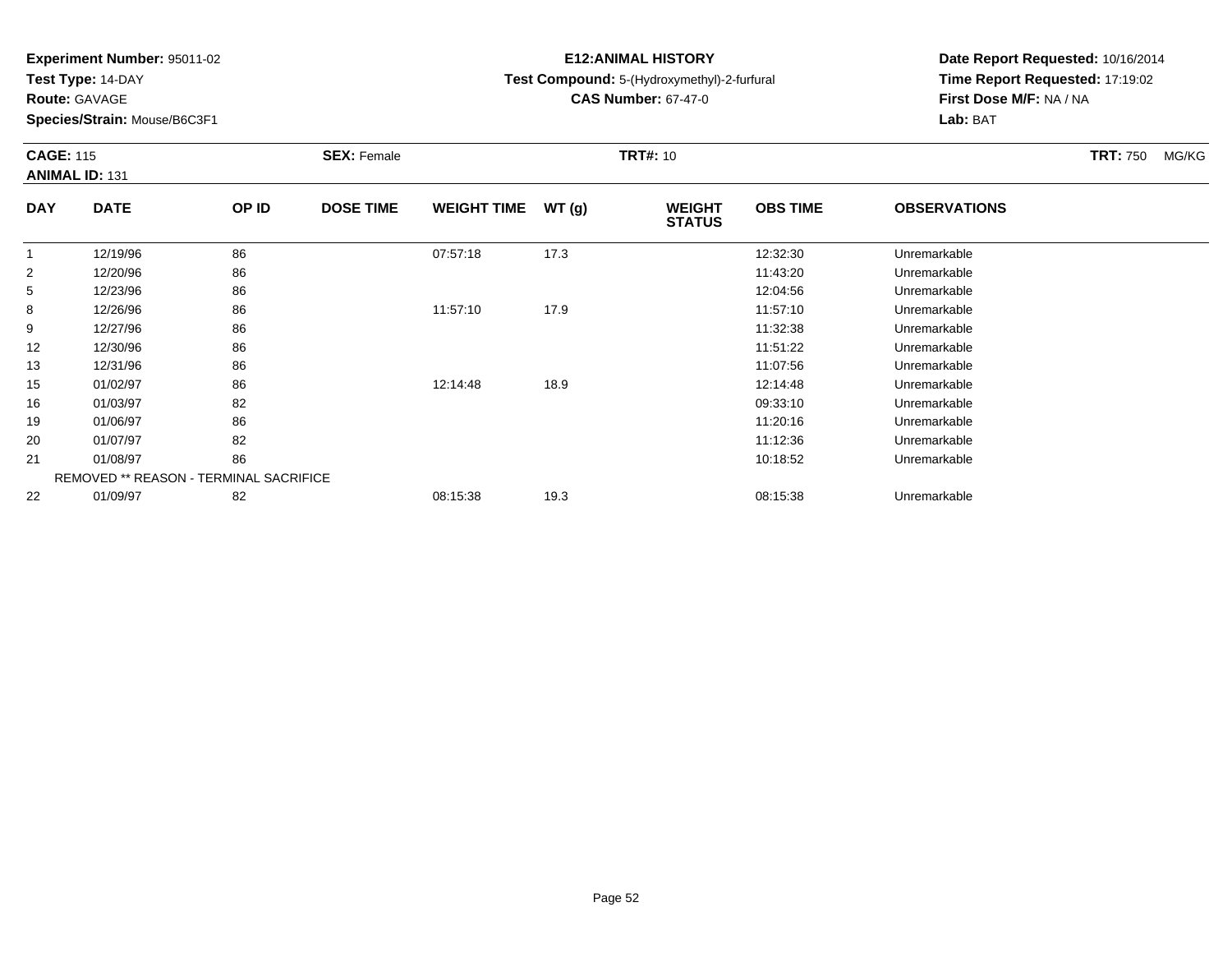**Test Type:** 14-DAY

**Route:** GAVAGE

**Species/Strain:** Mouse/B6C3F1

# **E12:ANIMAL HISTORY**

**Test Compound:** 5-(Hydroxymethyl)-2-furfural

**CAS Number:** 67-47-0

| <b>CAGE: 115</b> | <b>ANIMAL ID: 132</b> |                                               | <b>SEX: Female</b> |                    |       | <b>TRT#: 10</b>                |                 |                     | <b>TRT: 750</b> | MG/KG |
|------------------|-----------------------|-----------------------------------------------|--------------------|--------------------|-------|--------------------------------|-----------------|---------------------|-----------------|-------|
| <b>DAY</b>       | <b>DATE</b>           | OP ID                                         | <b>DOSE TIME</b>   | <b>WEIGHT TIME</b> | WT(g) | <b>WEIGHT</b><br><b>STATUS</b> | <b>OBS TIME</b> | <b>OBSERVATIONS</b> |                 |       |
|                  | 12/19/96              | 86                                            |                    | 07:57:18           | 17.3  |                                | 12:32:30        | Unremarkable        |                 |       |
| $\overline{2}$   | 12/20/96              | 86                                            |                    |                    |       |                                | 11:43:20        | Unremarkable        |                 |       |
| 5                | 12/23/96              | 86                                            |                    |                    |       |                                | 12:04:56        | Unremarkable        |                 |       |
| 8                | 12/26/96              | 86                                            |                    | 11:57:10           | 18.7  |                                | 11:57:10        | Unremarkable        |                 |       |
| 9                | 12/27/96              | 86                                            |                    |                    |       |                                | 11:32:38        | Unremarkable        |                 |       |
| 12               | 12/30/96              | 86                                            |                    |                    |       |                                | 11:51:22        | Unremarkable        |                 |       |
| 13               | 12/31/96              | 86                                            |                    |                    |       |                                | 11:07:56        | Unremarkable        |                 |       |
| 15               | 01/02/97              | 86                                            |                    | 12:14:48           | 20.0  |                                | 12:14:48        | Unremarkable        |                 |       |
| 16               | 01/03/97              | 82                                            |                    |                    |       |                                | 09:33:10        | Unremarkable        |                 |       |
| 19               | 01/06/97              | 86                                            |                    |                    |       |                                | 11:20:16        | Unremarkable        |                 |       |
| 20               | 01/07/97              | 82                                            |                    |                    |       |                                | 11:12:36        | Unremarkable        |                 |       |
| 21               | 01/08/97              | 86                                            |                    |                    |       |                                | 10:18:52        | Unremarkable        |                 |       |
|                  |                       | <b>REMOVED ** REASON - TERMINAL SACRIFICE</b> |                    |                    |       |                                |                 |                     |                 |       |
| 22               | 01/09/97              | 82                                            |                    | 08:15:38           | 19.4  |                                | 08:15:38        | Unremarkable        |                 |       |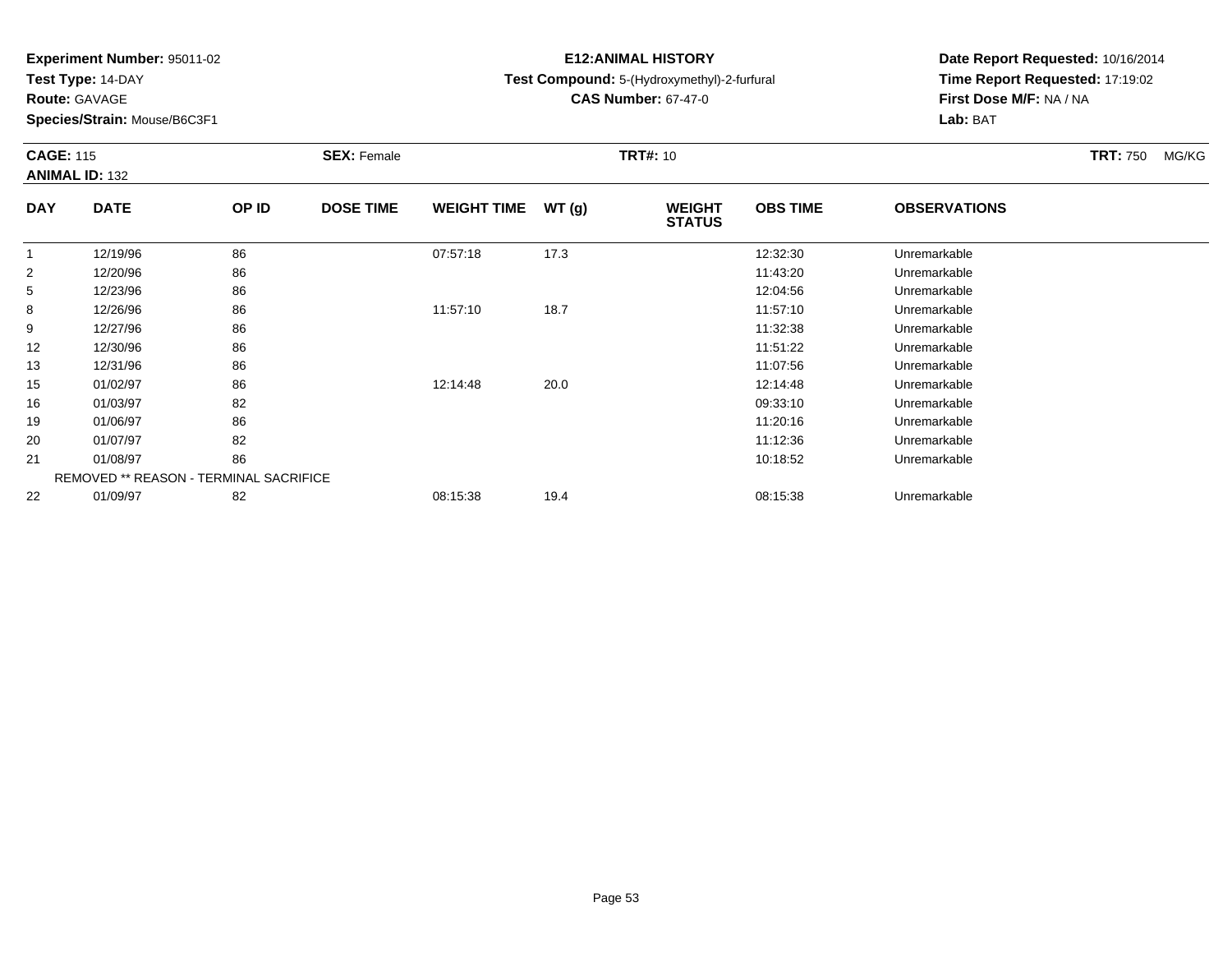**Test Type:** 14-DAY

**Route:** GAVAGE

**Species/Strain:** Mouse/B6C3F1

# **E12:ANIMAL HISTORY**

**Test Compound:** 5-(Hydroxymethyl)-2-furfural

**CAS Number:** 67-47-0

| <b>CAGE: 115</b> | <b>ANIMAL ID: 133</b> |                                        | <b>SEX: Female</b> |                    |       | <b>TRT#: 10</b>                |                 |                     | <b>TRT: 750</b> | MG/KG |
|------------------|-----------------------|----------------------------------------|--------------------|--------------------|-------|--------------------------------|-----------------|---------------------|-----------------|-------|
| <b>DAY</b>       | <b>DATE</b>           | OP ID                                  | <b>DOSE TIME</b>   | <b>WEIGHT TIME</b> | WT(g) | <b>WEIGHT</b><br><b>STATUS</b> | <b>OBS TIME</b> | <b>OBSERVATIONS</b> |                 |       |
|                  | 12/19/96              | 86                                     |                    | 07:57:18           | 17.6  |                                | 12:32:30        | Unremarkable        |                 |       |
| $\overline{2}$   | 12/20/96              | 86                                     |                    |                    |       |                                | 11:43:20        | Unremarkable        |                 |       |
| 5                | 12/23/96              | 86                                     |                    |                    |       |                                | 12:04:56        | Unremarkable        |                 |       |
| 8                | 12/26/96              | 86                                     |                    | 11:57:10           | 18.1  |                                | 11:57:10        | Unremarkable        |                 |       |
| 9                | 12/27/96              | 86                                     |                    |                    |       |                                | 11:32:38        | Unremarkable        |                 |       |
| 12               | 12/30/96              | 86                                     |                    |                    |       |                                | 11:51:22        | Unremarkable        |                 |       |
| 13               | 12/31/96              | 86                                     |                    |                    |       |                                | 11:07:56        | Unremarkable        |                 |       |
| 15               | 01/02/97              | 86                                     |                    | 12:14:48           | 18.6  |                                | 12:14:48        | Unremarkable        |                 |       |
| 16               | 01/03/97              | 82                                     |                    |                    |       |                                | 09:33:10        | Unremarkable        |                 |       |
| 19               | 01/06/97              | 86                                     |                    |                    |       |                                | 11:20:16        | Unremarkable        |                 |       |
| 20               | 01/07/97              | 82                                     |                    |                    |       |                                | 11:12:36        | Unremarkable        |                 |       |
| 21               | 01/08/97              | 86                                     |                    |                    |       |                                | 10:18:52        | Unremarkable        |                 |       |
|                  |                       | REMOVED ** REASON - TERMINAL SACRIFICE |                    |                    |       |                                |                 |                     |                 |       |
| 22               | 01/09/97              | 82                                     |                    | 08:15:38           | 19.5  |                                | 08:15:38        | Unremarkable        |                 |       |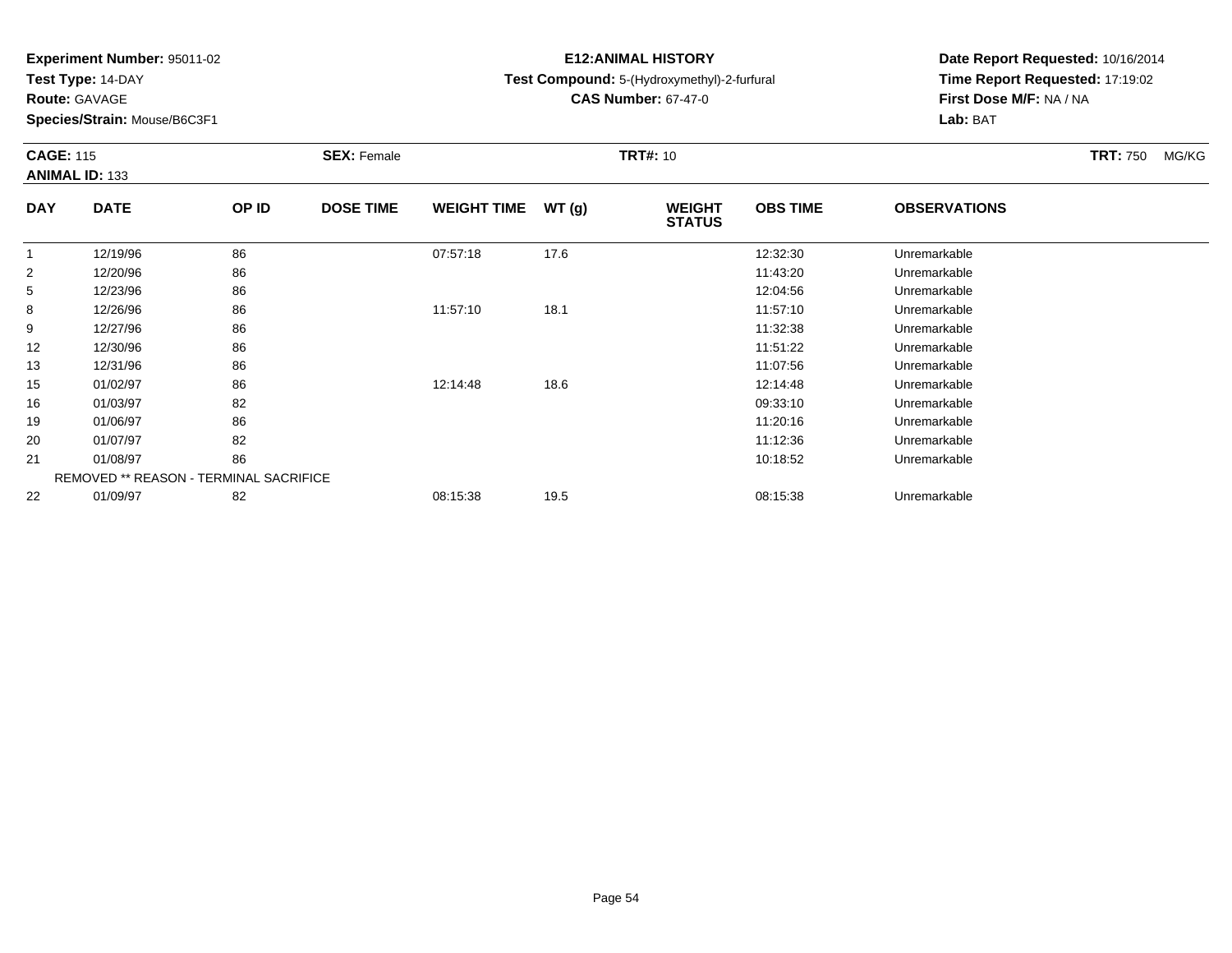**Test Type:** 14-DAY

**Route:** GAVAGE

**Species/Strain:** Mouse/B6C3F1

# **E12:ANIMAL HISTORY**

**Test Compound:** 5-(Hydroxymethyl)-2-furfural

**CAS Number:** 67-47-0

| <b>CAGE: 115</b> | <b>ANIMAL ID: 134</b> |                                               | <b>SEX: Female</b> |                    |       | <b>TRT#: 10</b>                |                 |                     | <b>TRT: 750</b> | MG/KG |
|------------------|-----------------------|-----------------------------------------------|--------------------|--------------------|-------|--------------------------------|-----------------|---------------------|-----------------|-------|
| <b>DAY</b>       | <b>DATE</b>           | OP ID                                         | <b>DOSE TIME</b>   | <b>WEIGHT TIME</b> | WT(g) | <b>WEIGHT</b><br><b>STATUS</b> | <b>OBS TIME</b> | <b>OBSERVATIONS</b> |                 |       |
|                  | 12/19/96              | 86                                            |                    | 07:57:18           | 18.4  |                                | 12:32:30        | Unremarkable        |                 |       |
| $\overline{2}$   | 12/20/96              | 86                                            |                    |                    |       |                                | 11:43:20        | Unremarkable        |                 |       |
| 5                | 12/23/96              | 86                                            |                    |                    |       |                                | 12:04:56        | Unremarkable        |                 |       |
| 8                | 12/26/96              | 86                                            |                    | 11:57:10           | 18.9  |                                | 11:57:10        | Unremarkable        |                 |       |
| 9                | 12/27/96              | 86                                            |                    |                    |       |                                | 11:32:38        | Unremarkable        |                 |       |
| 12               | 12/30/96              | 86                                            |                    |                    |       |                                | 11:51:22        | Unremarkable        |                 |       |
| 13               | 12/31/96              | 86                                            |                    |                    |       |                                | 11:07:56        | Unremarkable        |                 |       |
| 15               | 01/02/97              | 86                                            |                    | 12:14:48           | 20.5  |                                | 12:14:48        | Unremarkable        |                 |       |
| 16               | 01/03/97              | 82                                            |                    |                    |       |                                | 09:33:10        | Unremarkable        |                 |       |
| 19               | 01/06/97              | 86                                            |                    |                    |       |                                | 11:20:16        | Unremarkable        |                 |       |
| 20               | 01/07/97              | 82                                            |                    |                    |       |                                | 11:12:36        | Unremarkable        |                 |       |
| 21               | 01/08/97              | 86                                            |                    |                    |       |                                | 10:18:52        | Unremarkable        |                 |       |
|                  |                       | <b>REMOVED ** REASON - TERMINAL SACRIFICE</b> |                    |                    |       |                                |                 |                     |                 |       |
| 22               | 01/09/97              | 82                                            |                    | 08:15:38           | 20.2  |                                | 08:15:38        | Unremarkable        |                 |       |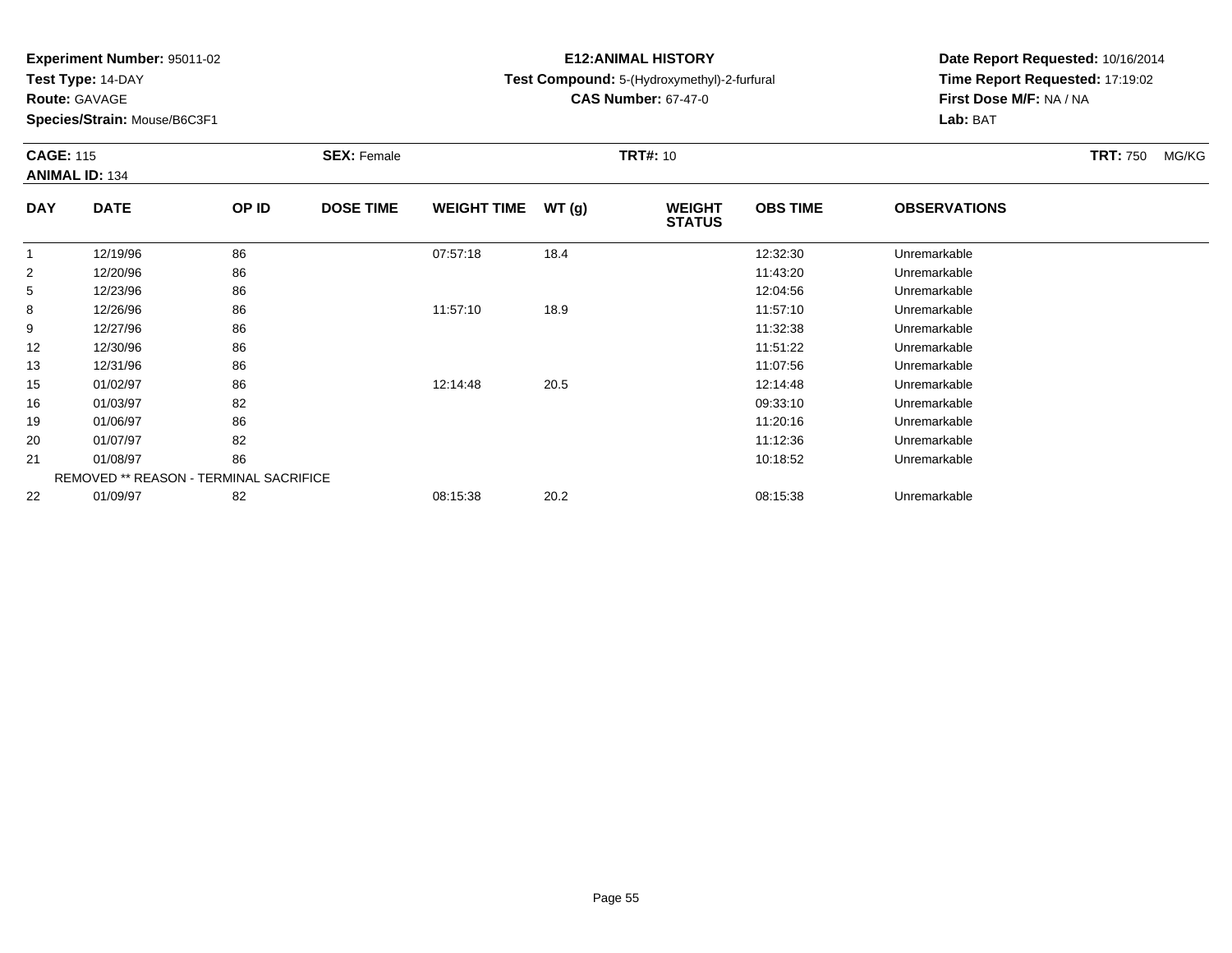**Test Type:** 14-DAY

**Route:** GAVAGE

**Species/Strain:** Mouse/B6C3F1

# **E12:ANIMAL HISTORY**

**Test Compound:** 5-(Hydroxymethyl)-2-furfural

**CAS Number:** 67-47-0

| <b>CAGE: 115</b> | <b>ANIMAL ID: 135</b> |                                               | <b>SEX: Female</b> |                    |       | <b>TRT#: 10</b>                |                 |                     | <b>TRT: 750</b> | MG/KG |
|------------------|-----------------------|-----------------------------------------------|--------------------|--------------------|-------|--------------------------------|-----------------|---------------------|-----------------|-------|
| <b>DAY</b>       | <b>DATE</b>           | OP ID                                         | <b>DOSE TIME</b>   | <b>WEIGHT TIME</b> | WT(g) | <b>WEIGHT</b><br><b>STATUS</b> | <b>OBS TIME</b> | <b>OBSERVATIONS</b> |                 |       |
|                  | 12/19/96              | 86                                            |                    | 07:57:18           | 17.1  |                                | 12:32:30        | Unremarkable        |                 |       |
| $\overline{2}$   | 12/20/96              | 86                                            |                    |                    |       |                                | 11:43:20        | Unremarkable        |                 |       |
| 5                | 12/23/96              | 86                                            |                    |                    |       |                                | 12:04:56        | Unremarkable        |                 |       |
| 8                | 12/26/96              | 86                                            |                    | 11:57:10           | 17.7  |                                | 11:57:10        | Unremarkable        |                 |       |
| 9                | 12/27/96              | 86                                            |                    |                    |       |                                | 11:32:38        | Unremarkable        |                 |       |
| 12               | 12/30/96              | 86                                            |                    |                    |       |                                | 11:51:22        | Unremarkable        |                 |       |
| 13               | 12/31/96              | 86                                            |                    |                    |       |                                | 11:07:56        | Unremarkable        |                 |       |
| 15               | 01/02/97              | 86                                            |                    | 12:14:48           | 20.1  |                                | 12:14:48        | Unremarkable        |                 |       |
| 16               | 01/03/97              | 82                                            |                    |                    |       |                                | 09:33:10        | Unremarkable        |                 |       |
| 19               | 01/06/97              | 86                                            |                    |                    |       |                                | 11:20:16        | Unremarkable        |                 |       |
| 20               | 01/07/97              | 82                                            |                    |                    |       |                                | 11:12:36        | Unremarkable        |                 |       |
| 21               | 01/08/97              | 86                                            |                    |                    |       |                                | 10:18:52        | Unremarkable        |                 |       |
|                  |                       | <b>REMOVED ** REASON - TERMINAL SACRIFICE</b> |                    |                    |       |                                |                 |                     |                 |       |
| 22               | 01/09/97              | 82                                            |                    | 08:15:38           | 19.5  |                                | 08:15:38        | Unremarkable        |                 |       |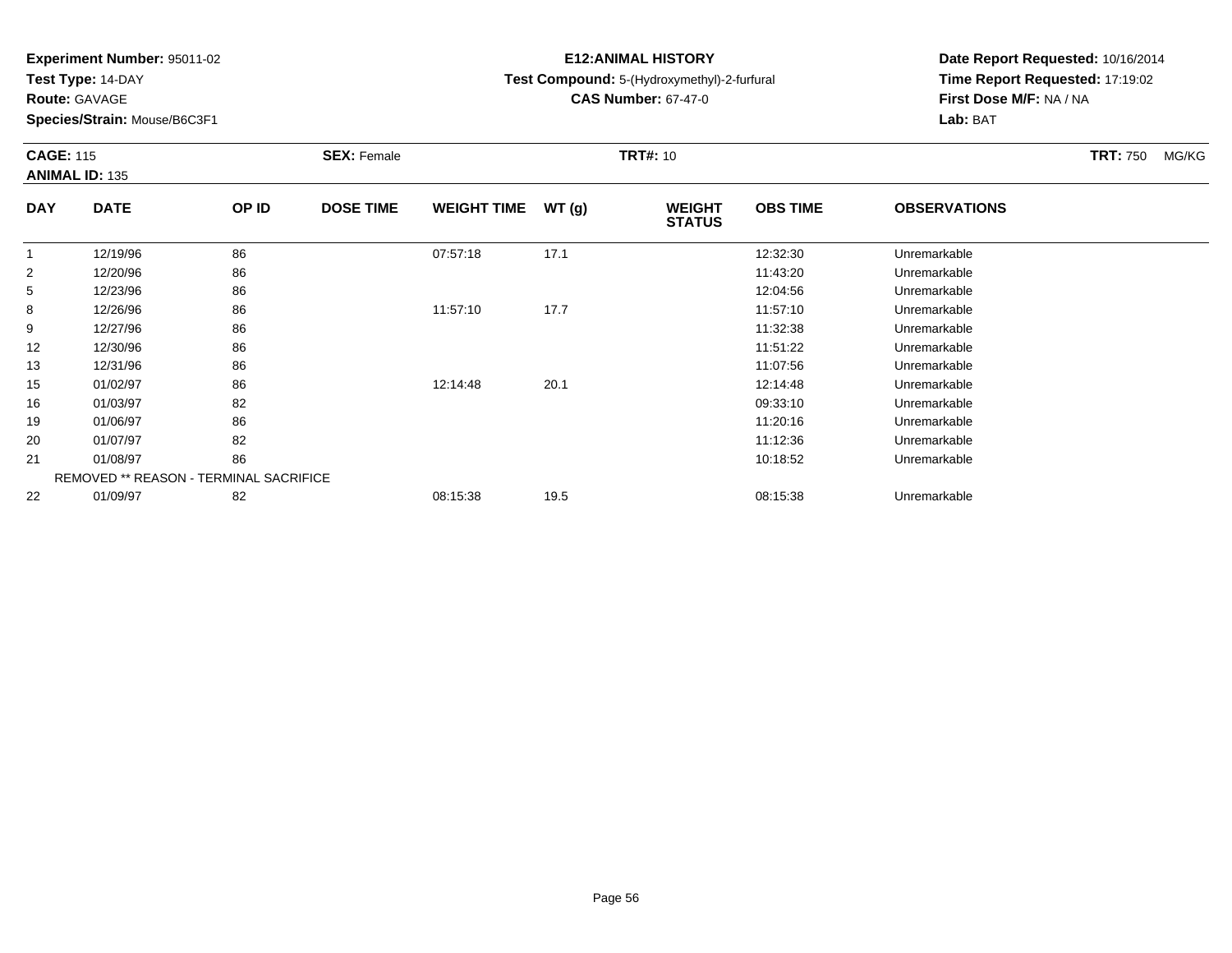**Test Type:** 14-DAY

**Route:** GAVAGE

**Species/Strain:** Mouse/B6C3F1

# **E12:ANIMAL HISTORY**

**Test Compound:** 5-(Hydroxymethyl)-2-furfural

**CAS Number:** 67-47-0

|                | <b>CAGE: 116</b><br><b>ANIMAL ID: 136</b>     |       | <b>SEX: Female</b> |                    |       | <b>TRT#: 12</b>                |                 |                     | <b>TRT: 1500</b><br>MG/KG |
|----------------|-----------------------------------------------|-------|--------------------|--------------------|-------|--------------------------------|-----------------|---------------------|---------------------------|
| <b>DAY</b>     | <b>DATE</b>                                   | OP ID | <b>DOSE TIME</b>   | <b>WEIGHT TIME</b> | WT(g) | <b>WEIGHT</b><br><b>STATUS</b> | <b>OBS TIME</b> | <b>OBSERVATIONS</b> |                           |
| $\mathbf 1$    | 12/19/96                                      | 86    |                    | 07:59:06           | 18.4  |                                | 12:33:34        | Unremarkable        |                           |
| $\overline{2}$ | 12/20/96                                      | 86    |                    |                    |       |                                | 11:44:32        | Unremarkable        |                           |
| 5              | 12/23/96                                      | 86    |                    |                    |       |                                | 12:00:34        | Unremarkable        |                           |
| 8              | 12/26/96                                      | 86    |                    | 11:58:36           | 18.7  |                                | 11:58:36        | Unremarkable        |                           |
| 9              | 12/27/96                                      | 86    |                    |                    |       |                                | 11:36:08        | Unremarkable        |                           |
| 12             | 12/30/96                                      | 86    |                    |                    |       |                                | 11:44:56        | Unremarkable        |                           |
| 13             | 12/31/96                                      | 86    |                    |                    |       |                                | 11:18:16        | Unremarkable        |                           |
| 15             | 01/02/97                                      | 86    |                    | 12:16:20           | 19.1  |                                | 12:16:20        | Unremarkable        |                           |
| 16             | 01/03/97                                      | 82    |                    |                    |       |                                | 09:33:36        | Unremarkable        |                           |
| 19             | 01/06/97                                      | 86    |                    |                    |       |                                | 11:21:12        | Unremarkable        |                           |
| 20             | 01/07/97                                      | 82    |                    |                    |       |                                | 11:13:34        | Unremarkable        |                           |
| 21             | 01/08/97                                      | 86    |                    |                    |       |                                | 10:19:22        | Unremarkable        |                           |
|                | <b>REMOVED ** REASON - TERMINAL SACRIFICE</b> |       |                    |                    |       |                                |                 |                     |                           |
| 22             | 01/09/97                                      | 82    |                    | 08:18:28           | 20.1  |                                | 08:18:28        | Unremarkable        |                           |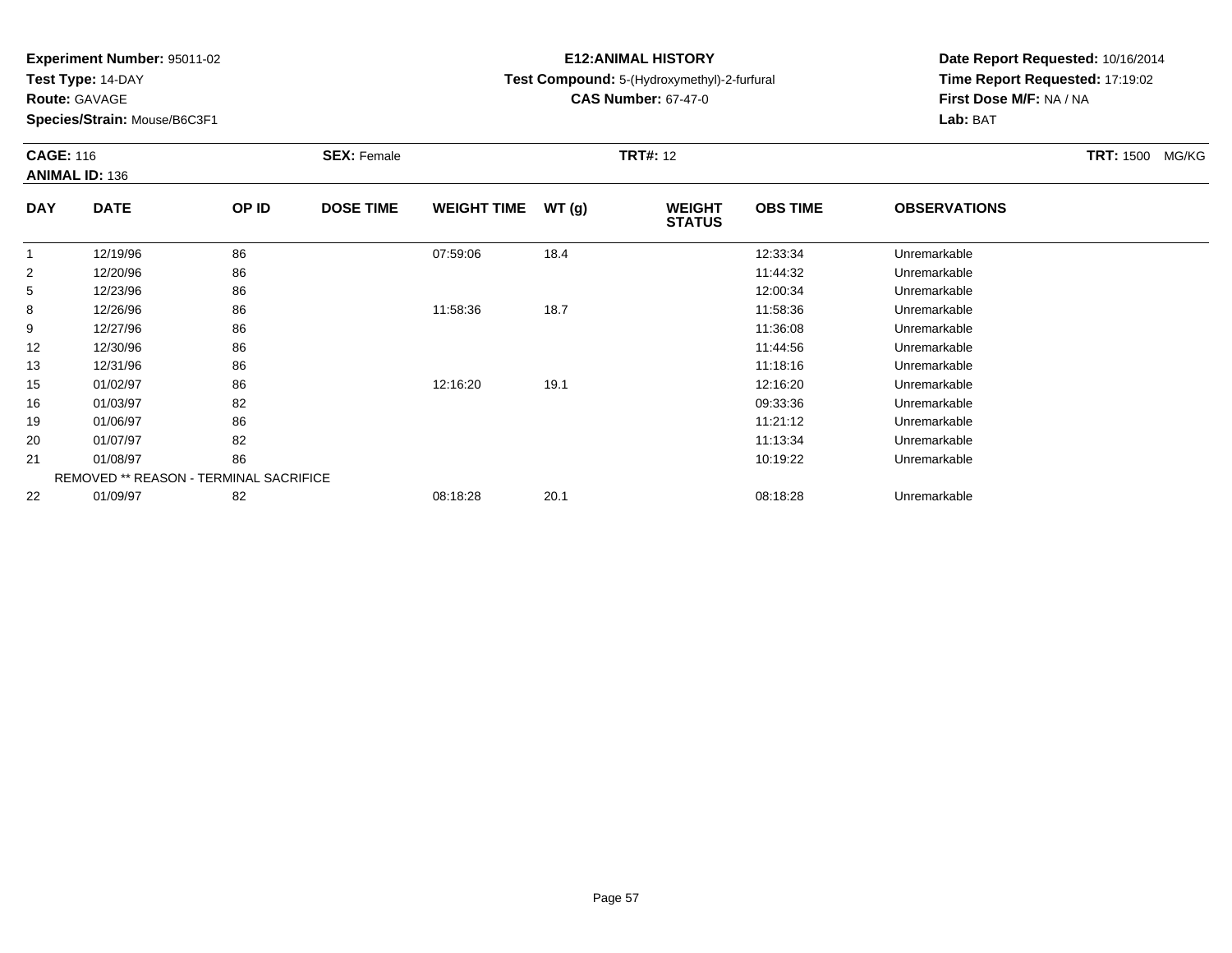|                | Experiment Number: 95011-02<br>Test Type: 14-DAY<br><b>Route: GAVAGE</b><br>Species/Strain: Mouse/B6C3F1 |       |                  |                    |       | <b>E12: ANIMAL HISTORY</b><br>Test Compound: 5-(Hydroxymethyl)-2-furfural<br><b>CAS Number: 67-47-0</b> | First Dose M/F: NA / NA<br>Lab: BAT | Date Report Requested: 10/16/2014<br>Time Report Requested: 17:19:02 |  |
|----------------|----------------------------------------------------------------------------------------------------------|-------|------------------|--------------------|-------|---------------------------------------------------------------------------------------------------------|-------------------------------------|----------------------------------------------------------------------|--|
|                | <b>CAGE: 116</b><br><b>SEX: Female</b><br><b>ANIMAL ID: 137</b>                                          |       |                  |                    |       | <b>TRT#:</b> 12                                                                                         | <b>TRT: 1500</b>                    |                                                                      |  |
| <b>DAY</b>     | <b>DATE</b>                                                                                              | OP ID | <b>DOSE TIME</b> | <b>WEIGHT TIME</b> | WT(q) | <b>WEIGHT</b><br><b>STATUS</b>                                                                          | <b>OBS TIME</b>                     | <b>OBSERVATIONS</b>                                                  |  |
|                | 12/19/96                                                                                                 | 86    |                  | 07:59:06           | 19.6  |                                                                                                         | 12:33:34                            | Unremarkable                                                         |  |
| $\overline{2}$ | 12/20/96                                                                                                 | 86    |                  |                    |       |                                                                                                         | 11:44:32                            | Unremarkable                                                         |  |
| 5              | 12/23/96                                                                                                 | 86    |                  |                    |       |                                                                                                         | 12:00:34                            | Unremarkable                                                         |  |
|                | <b>REMOVED ** REASON - MORIBUND SACRIFICE</b>                                                            |       |                  |                    |       |                                                                                                         |                                     |                                                                      |  |
| 8              | 12/26/96                                                                                                 | 86    |                  | 11:58:36           | 19.2  |                                                                                                         | 11:58:36                            | <b>Abnormal Breathing</b><br>Lethargic                               |  |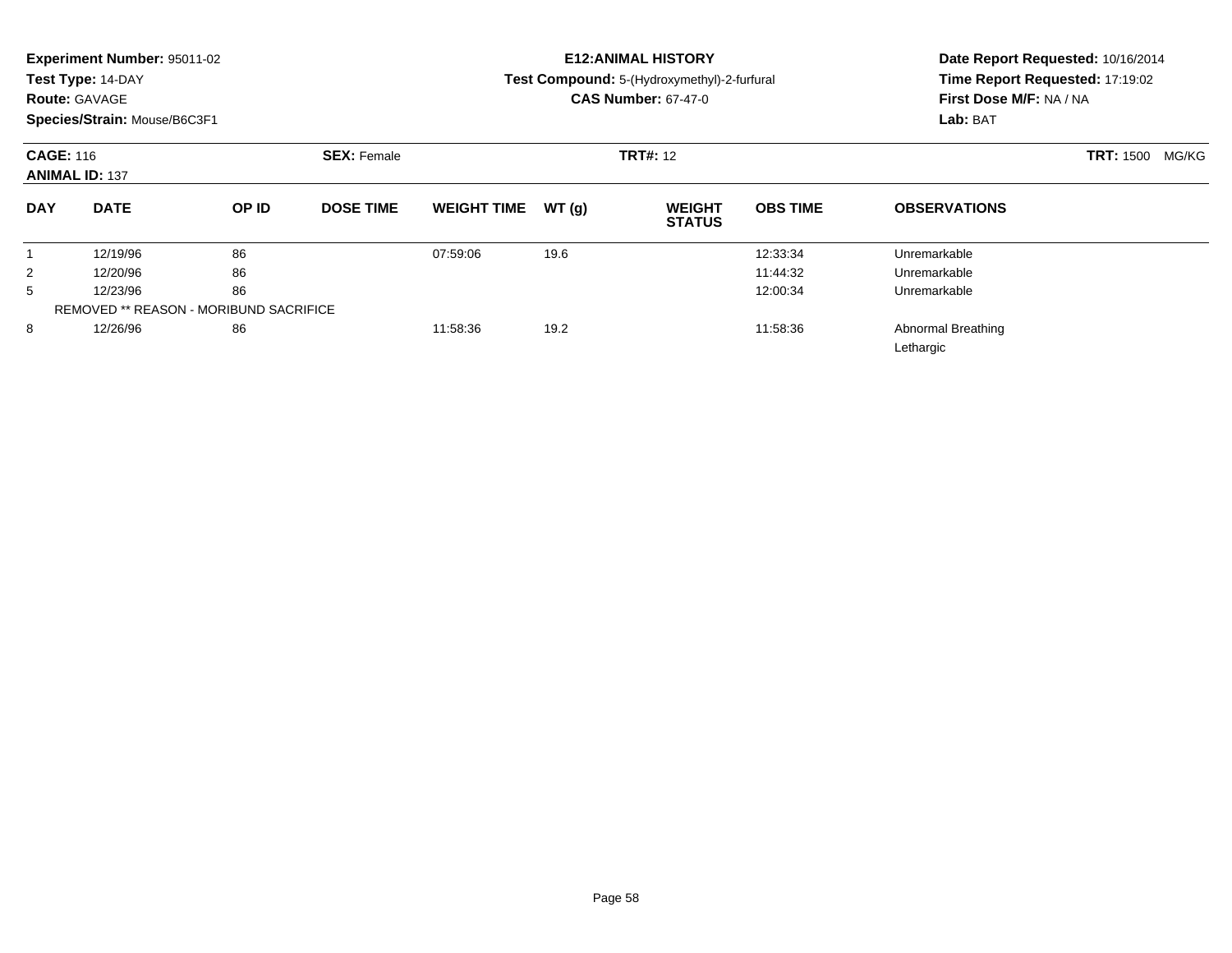| Experiment Number: 95011-02 |  |  |
|-----------------------------|--|--|
|-----------------------------|--|--|

**Test Type:** 14-DAY

### **Route:** GAVAGE

**Species/Strain:** Mouse/B6C3F1

# **E12:ANIMAL HISTORY**

**Test Compound:** 5-(Hydroxymethyl)-2-furfural

**CAS Number:** 67-47-0

| <b>CAGE: 116</b><br><b>ANIMAL ID: 138</b> |             | <b>SEX: Female</b>                            |                  |                    | <b>TRT#: 12</b> |                                |                 | <b>TRT: 1500</b><br>MG/KG       |  |
|-------------------------------------------|-------------|-----------------------------------------------|------------------|--------------------|-----------------|--------------------------------|-----------------|---------------------------------|--|
| <b>DAY</b>                                | <b>DATE</b> | OP ID                                         | <b>DOSE TIME</b> | <b>WEIGHT TIME</b> | WT(g)           | <b>WEIGHT</b><br><b>STATUS</b> | <b>OBS TIME</b> | <b>OBSERVATIONS</b>             |  |
|                                           | 12/19/96    | 86                                            |                  | 07:59:06           | 18.1            |                                | 12:33:34        | Unremarkable                    |  |
| $\overline{2}$                            | 12/20/96    | 86                                            |                  |                    |                 |                                | 11:44:32        | Unremarkable                    |  |
| 5                                         | 12/23/96    | 86                                            |                  |                    |                 |                                | 12:00:34        | Unremarkable                    |  |
| 8                                         | 12/26/96    | 86                                            |                  | 11:58:36           | 19.1            |                                | 11:58:36        | Unremarkable                    |  |
|                                           |             | <b>REMOVED ** REASON - MORIBUND SACRIFICE</b> |                  |                    |                 |                                |                 |                                 |  |
| 9                                         | 12/27/96    | 86                                            |                  | 11:36:08           | 18.2            |                                | 11:36:08        | Abnormal Breathing<br>Lethargic |  |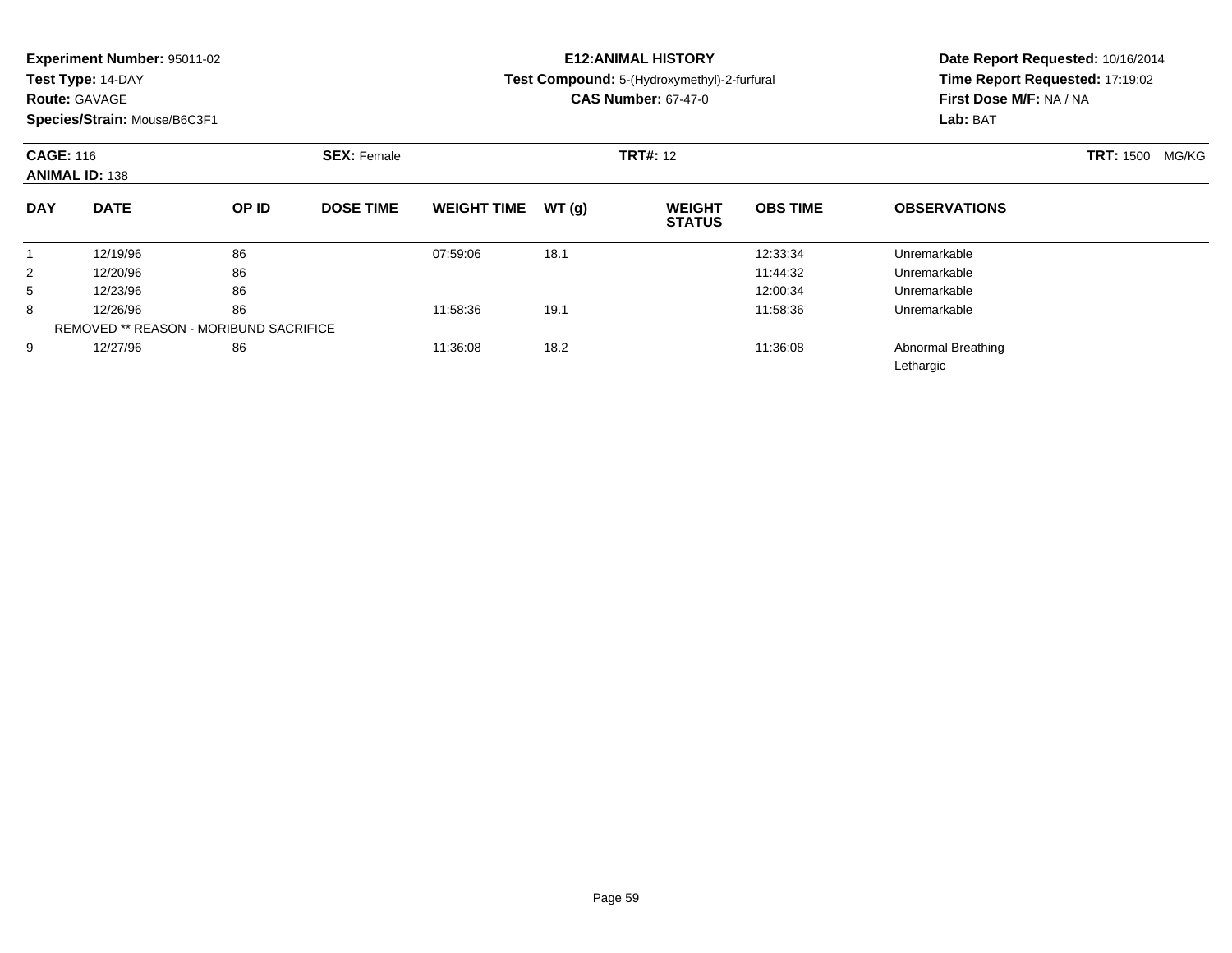| Experiment Number: 95011-02<br>Test Type: 14-DAY<br><b>Route: GAVAGE</b><br>Species/Strain: Mouse/B6C3F1 |             |                                   |                  | <b>E12: ANIMAL HISTORY</b><br>Test Compound: 5-(Hydroxymethyl)-2-furfural<br><b>CAS Number: 67-47-0</b> |                 |                                |                 | Date Report Requested: 10/16/2014<br>Time Report Requested: 17:19:02<br>First Dose M/F: NA / NA<br>Lab: BAT |  |
|----------------------------------------------------------------------------------------------------------|-------------|-----------------------------------|------------------|---------------------------------------------------------------------------------------------------------|-----------------|--------------------------------|-----------------|-------------------------------------------------------------------------------------------------------------|--|
| <b>CAGE: 116</b><br><b>ANIMAL ID: 139</b>                                                                |             | <b>SEX: Female</b>                |                  |                                                                                                         | <b>TRT#:</b> 12 | <b>TRT: 1500 MG/KG</b>         |                 |                                                                                                             |  |
| <b>DAY</b>                                                                                               | <b>DATE</b> | OP ID                             | <b>DOSE TIME</b> | <b>WEIGHT TIME</b>                                                                                      | WT(q)           | <b>WEIGHT</b><br><b>STATUS</b> | <b>OBS TIME</b> | <b>OBSERVATIONS</b>                                                                                         |  |
|                                                                                                          | 12/19/96    | 86                                |                  | 07:59:06                                                                                                | 18.5            |                                | 12:33:34        | Unremarkable                                                                                                |  |
| 2                                                                                                        | 12/20/96    | 86                                |                  |                                                                                                         |                 |                                | 11:44:32        | Unremarkable                                                                                                |  |
| 5                                                                                                        | 12/23/96    | 86                                |                  |                                                                                                         |                 |                                | 12:00:34        | Unremarkable                                                                                                |  |
|                                                                                                          |             | REMOVED ** REASON - NATURAL DEATH |                  |                                                                                                         |                 |                                |                 |                                                                                                             |  |
| 8                                                                                                        | 12/26/96    | 86                                |                  | 11:58:36                                                                                                | 17.8            |                                | 11:58:36        | Unremarkable                                                                                                |  |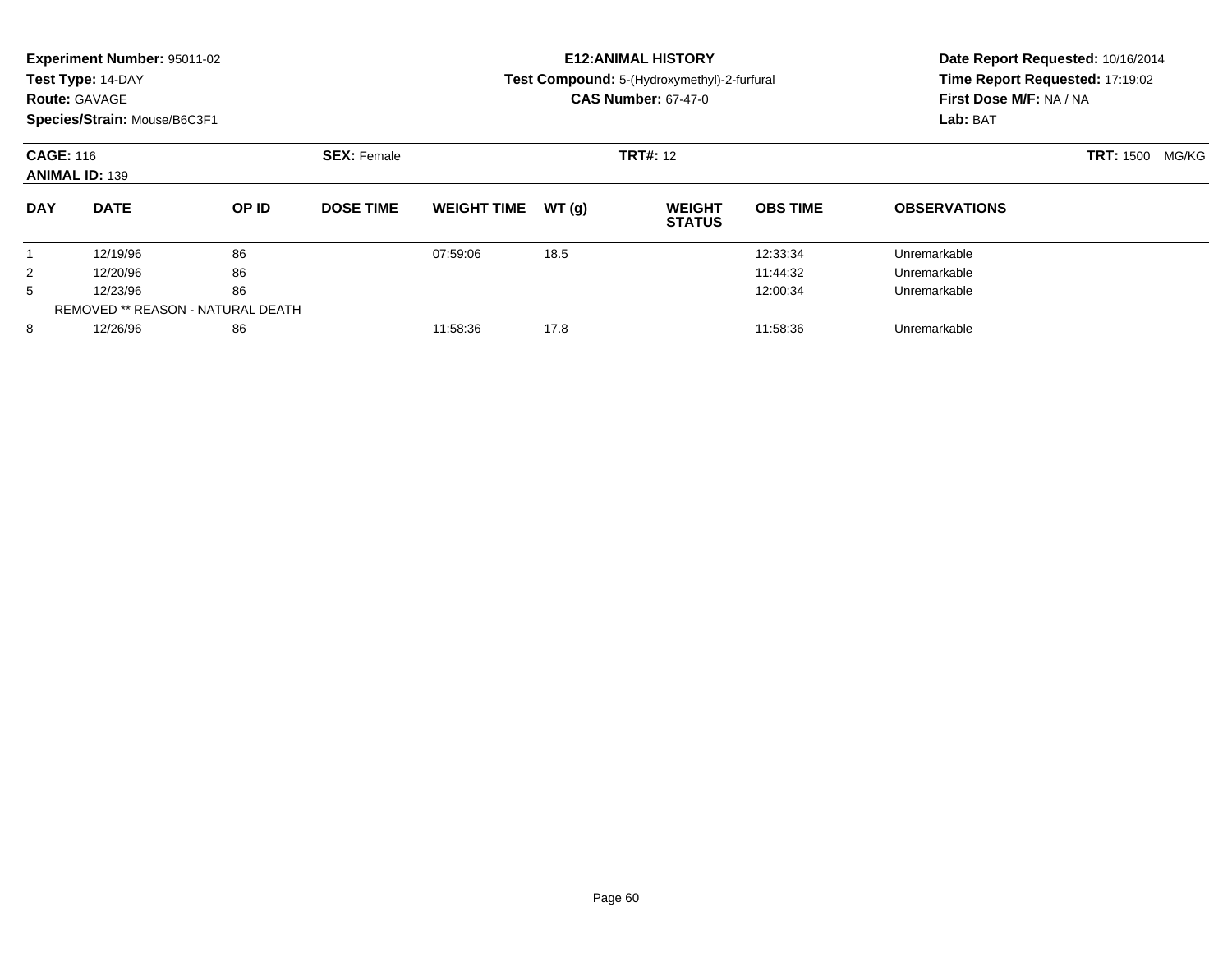**Test Type:** 14-DAY

**Route:** GAVAGE

**Species/Strain:** Mouse/B6C3F1

# **E12:ANIMAL HISTORY**

**Test Compound:** 5-(Hydroxymethyl)-2-furfural

**CAS Number:** 67-47-0

|                | <b>CAGE: 116</b><br><b>ANIMAL ID: 140</b>     |       | <b>SEX: Female</b> |                    |       | <b>TRT#: 12</b>                |                 |                     | <b>TRT: 1500</b><br>MG/KG |
|----------------|-----------------------------------------------|-------|--------------------|--------------------|-------|--------------------------------|-----------------|---------------------|---------------------------|
| <b>DAY</b>     | <b>DATE</b>                                   | OP ID | <b>DOSE TIME</b>   | <b>WEIGHT TIME</b> | WT(g) | <b>WEIGHT</b><br><b>STATUS</b> | <b>OBS TIME</b> | <b>OBSERVATIONS</b> |                           |
| $\mathbf 1$    | 12/19/96                                      | 86    |                    | 07:59:06           | 17.5  |                                | 12:33:34        | Unremarkable        |                           |
| $\overline{2}$ | 12/20/96                                      | 86    |                    |                    |       |                                | 11:44:32        | Unremarkable        |                           |
| 5              | 12/23/96                                      | 86    |                    |                    |       |                                | 12:00:34        | Unremarkable        |                           |
| 8              | 12/26/96                                      | 86    |                    | 11:58:36           | 17.0  |                                | 11:58:36        | Unremarkable        |                           |
| 9              | 12/27/96                                      | 86    |                    |                    |       |                                | 11:36:08        | Unremarkable        |                           |
| 12             | 12/30/96                                      | 86    |                    |                    |       |                                | 11:44:56        | Unremarkable        |                           |
| 13             | 12/31/96                                      | 86    |                    |                    |       |                                | 11:18:16        | Unremarkable        |                           |
| 15             | 01/02/97                                      | 86    |                    | 12:16:20           | 18.9  |                                | 12:16:20        | Unremarkable        |                           |
| 16             | 01/03/97                                      | 82    |                    |                    |       |                                | 09:33:36        | Unremarkable        |                           |
| 19             | 01/06/97                                      | 86    |                    |                    |       |                                | 11:21:12        | Unremarkable        |                           |
| 20             | 01/07/97                                      | 82    |                    |                    |       |                                | 11:13:34        | Unremarkable        |                           |
| 21             | 01/08/97                                      | 86    |                    |                    |       |                                | 10:19:22        | Unremarkable        |                           |
|                | <b>REMOVED ** REASON - TERMINAL SACRIFICE</b> |       |                    |                    |       |                                |                 |                     |                           |
| 22             | 01/09/97                                      | 82    |                    | 08:18:28           | 18.6  |                                | 08:18:28        | Unremarkable        |                           |